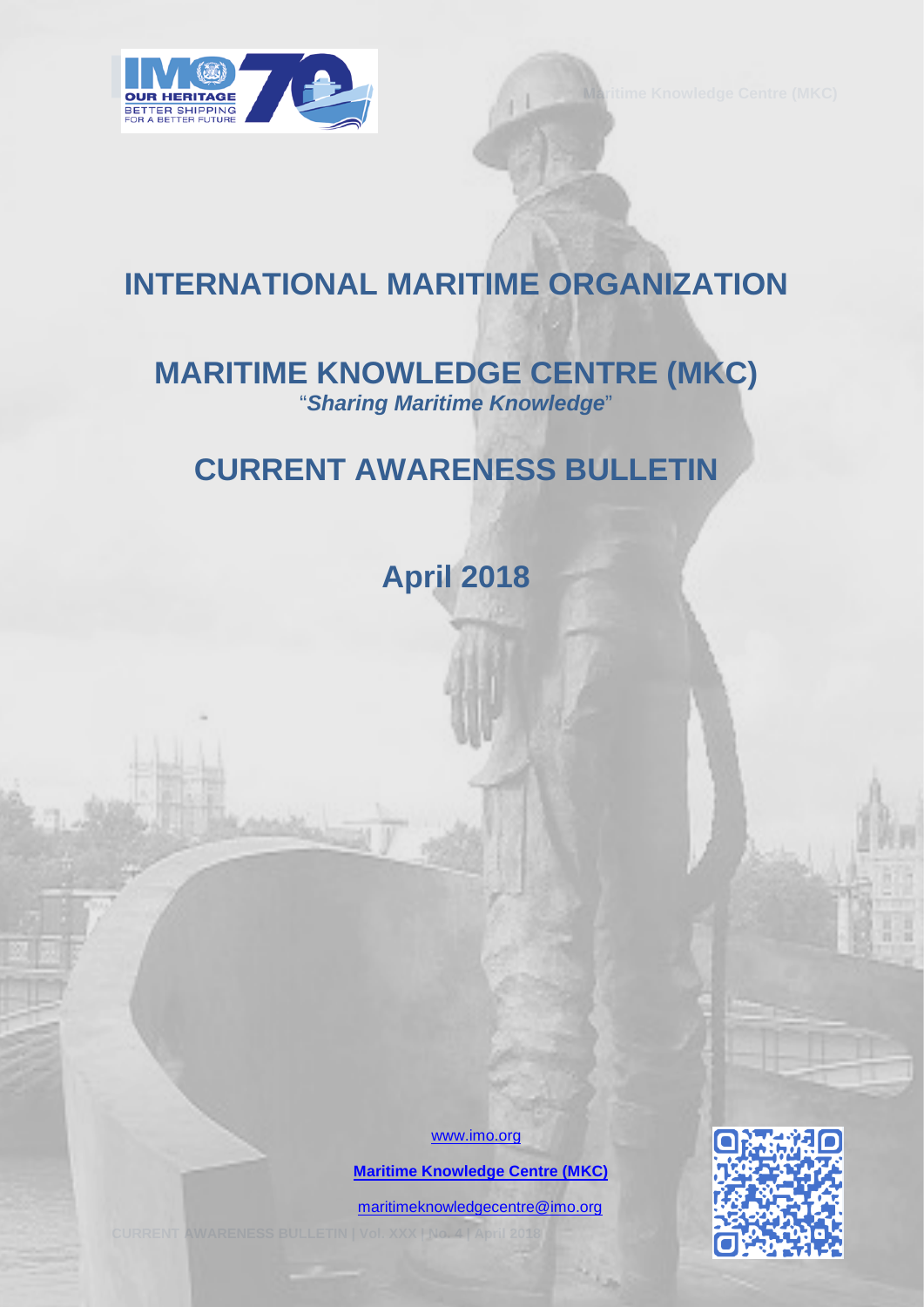

## **About the MKC Current Awareness Bulletin (CAB)**

The aim of the MKC Current Awareness Bulletin (CAB) is to provide a digest of news and publications focusing on key subjects and themes related to the work of IMO. Each CAB issue presents headlines from the previous month. For copyright reasons, the Current Awareness Bulletin (CAB) contains brief excerpts only. Links to the complete articles or abstracts on publishers' sites are included, although access may require payment or subscription.

The MKC Current Awareness Bulletin is disseminated monthly and issues from the current and the past vears are free to download from this page.

Email us if you would like to receive email notification when the most recent Current Awareness Bulletin is available to be downloaded.

The MKC Current Awareness Bulletin (CAB) is compiled by the Maritime Knowledge Centre and is not an official IMO publication. Inclusion does not imply any endorsement by IMO.

## **Table of Contents**

| CASUALTIES.     |    |
|-----------------|----|
|                 |    |
|                 |    |
|                 |    |
| <b>IMO</b>      |    |
|                 |    |
|                 |    |
|                 |    |
|                 |    |
|                 |    |
|                 |    |
|                 |    |
|                 |    |
|                 |    |
|                 |    |
|                 | 32 |
| SALVAGE         |    |
|                 |    |
|                 |    |
|                 |    |
|                 |    |
| <b>SHIPPING</b> |    |
|                 |    |
|                 |    |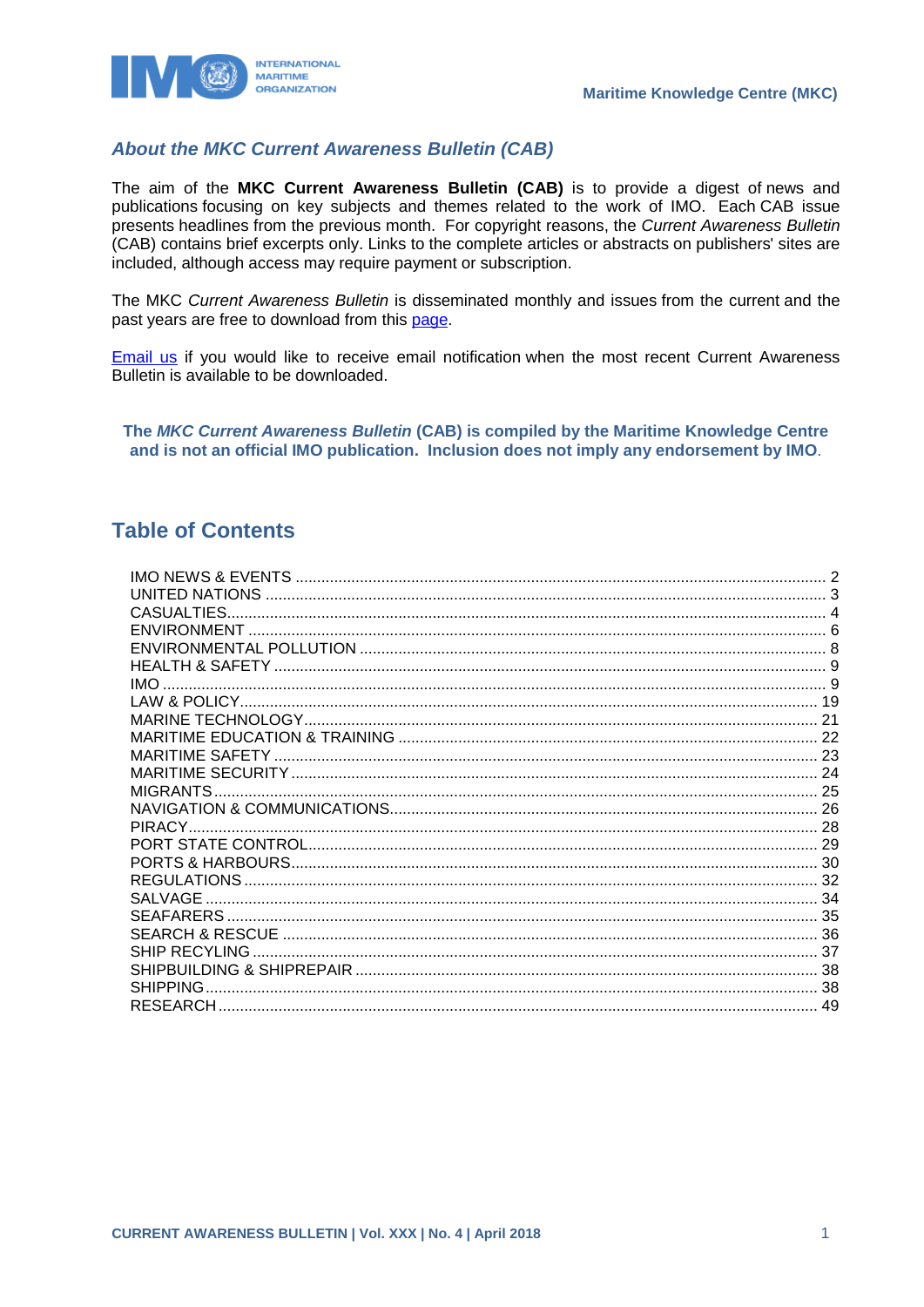

## <span id="page-2-0"></span>*IMO NEWS & EVENTS*

## **UN body adopts climate change strategy for shipping**

Nations meeting at the United Nations International Maritime Organization (IMO) in London have adopted an initial strategy on the reduction of greenhouse gas emissions from ships, setting out a vision to reduce GHG emissions from international shipping and phase them out, as soon as possible in this century.

The vision confirms IMO's commitment to reducing GHG emissions from international shipping and, as a matter of urgency, to phasing them out as soon as possible.

More specifically, under the identified "levels of ambition", the initial strategy envisages for the first time a reduction in total GHG emissions from international shipping which, it says, should peak as soon as possible and to reduce the total annual GHG emissions by at least 50% by 2050 compared to 2008, while, at the same time, pursuing efforts towards phasing them out entirely.

The strategy includes a specific reference to "a pathway of CO2 emissions reduction consistent with the Paris Agreement temperature goals". *[Full Story](http://www.imo.org/en/MediaCentre/PressBriefings/Pages/06GHGinitialstrategy.aspx)*

### **Secretary-General's Remarks**

Intersessional Working Group on Reduction of GHG Emissions from Ships 3<sup>rd</sup> meeting, 3 - 6 April 2018 [Opening R](http://www.imo.org/en/MediaCentre/SecretaryGeneral/Secretary-GeneralsSpeechesToMeetings/Pages/ISWG-GHG3opening.aspx)emarks

[Marine Environment Protection Committee \(MEPC\)](http://www.imo.org/en/MediaCentre/MeetingSummaries/MEPC/Pages/MEPC-72nd-session.aspx) 72<sup>nd</sup> session, 9 - 13 April 2018 [Opening](http://www.imo.org/en/MediaCentre/SecretaryGeneral/Secretary-GeneralsSpeechesToMeetings/Pages/MEPC-72-opening.aspx) and [Closing](http://www.imo.org/en/MediaCentre/SecretaryGeneral/Secretary-GeneralsSpeechesToMeetings/Pages/MEPC72closing.aspx) Remarks

## **[IMO MEETINGS FOR 2018](http://www.imo.org/en/MediaCentre/MeetingSummaries/Pages/Default.aspx)**

Legal Committee 105<sup>th</sup> session 23 - 25 April 2018

## **[RECENT SPEECHES BY IMO SECRETARY-GENERAL KITACK LIM](http://www.imo.org/en/MediaCentre/SecretaryGeneral/SpeechesByTheSecretaryGeneral/Pages/Default.aspx)**

Legal Committee 105<sup>th</sup> session, 23 - 25 April 2018 [Opening](http://www.imo.org/en/MediaCentre/SecretaryGeneral/Secretary-GeneralsSpeechesToMeetings/Pages/LEG-105-opening.aspx) Address

## **[IMO PRESS BRIEFINGS](http://www.imo.org/MediaCentre/PressBriefings/Pages/Home.aspx)**

[Compensation regime for Hazardous and Noxious Cargoes a step closer](http://www.imo.org/en/MediaCentre/PressBriefings/Pages/07-HNSratifications.aspx) Briefing: 07, April 23, 2018

**[IMO NEWS MAGAZINE](http://www.imo.org/MediaCentre/MaritimeNewsMagazine/Pages/Home.aspx)** [\(Spring 2018\)](https://issuu.com/imo-news/docs/imo_news_-_spring_-_2018) **IMO PUBLISHING** [Just Published: 2018](http://www.imo.org/Publications/Pages/JustPublished.aspx)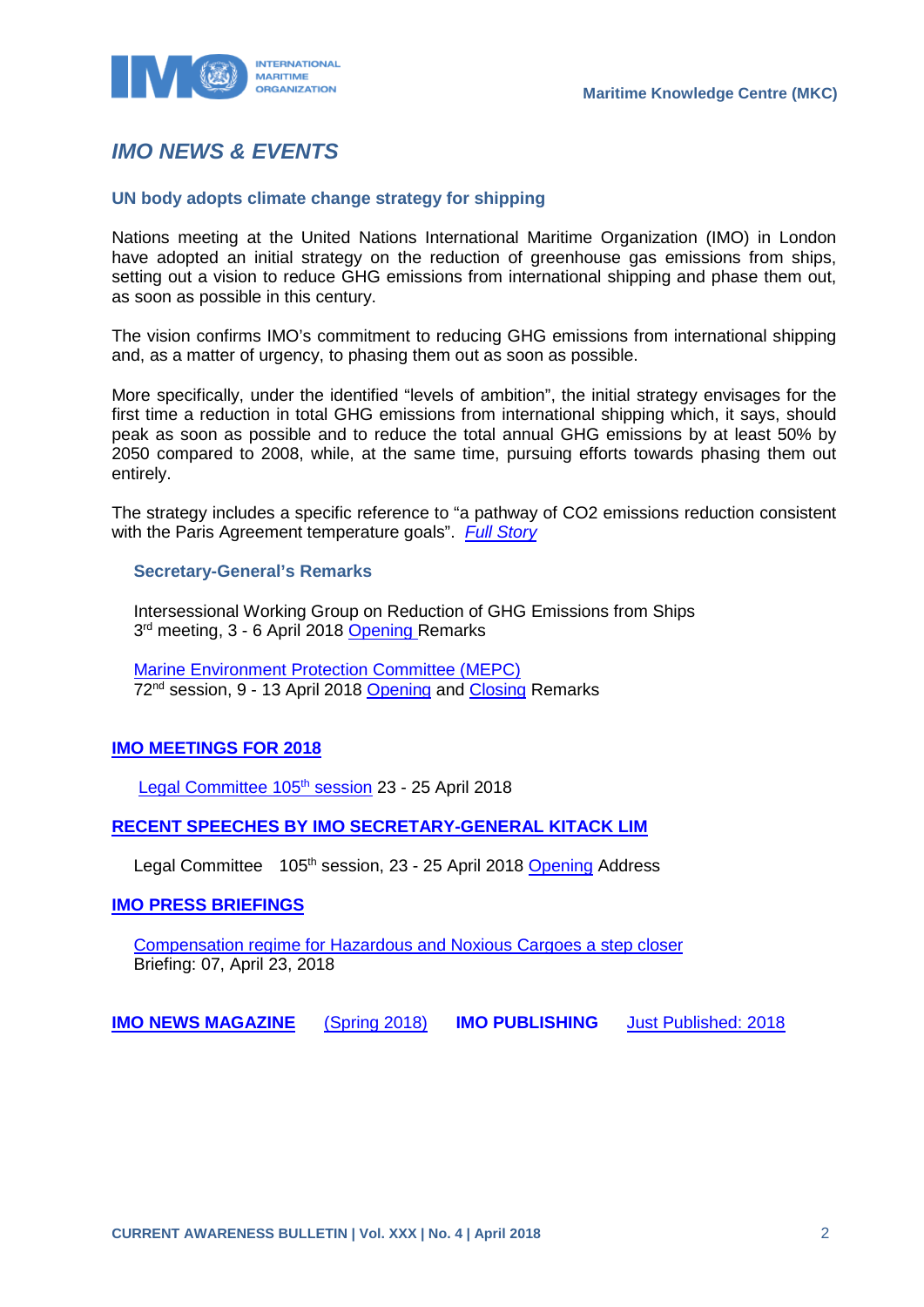

## <span id="page-3-0"></span>*UNITED NATIONS*

**Security Council 1718 Sanctions Committee adds 22 entries to its sanctions list, designates 27 vessels**. *United Nations*. 30 March 2018. Available from:

<https://www.un.org/press/en/2018/sc13272.doc.htm>On 30 March 2018, the Security Council Committee established pursuant to resolutions 1718 (2006) approved the addition of the entries specified below to its 1718 Sanctions List of individuals and entities subject to the measures imposed by paragraphs 8(d) and 8(e) of Security Council resolution 1718 (2006) adopted under Chapter VII of the Charter of the United Nations.

**Climate chaos to continue in 2018, UN chief warns; Will the world rise to challenge?** *UN News*. 29 March 2018. Available from: <https://news.un.org/en/story/2018/03/1006271> <sup>1</sup> "Scientists are now worried that unless accelerated action is taken by 2020, the Paris goal may become unattainable," the UN chief told reporters at the world body's New York Headquarters.

**At Asian forum, UN chief calls for more equitable globalization, urgent action on climate change**. *UN News*. 10 April 2018. Available from: <https://news.un.org/en/story/2018/04/1006951> "I am deeply convinced that globalization is irreversible," UN Secretary-General António Guterres told an Asian forum that brought political, business and civil society leaders together in the southern Chinese town of Boao.

#### **Despite drop in numbers, desperate migrants to Europe face greater perils, UN refugee agency reports**. *UN News*. 11 April 2018. Available from:

<https://news.un.org/en/story/2018/04/1007031>The number of people crossing the Mediterranean Sea to reach Italy from Libya, for example, decreased by 74 per cent in the first three months of 2018 compared to the same period last year.

## **UN-backed programme logs record high cocaine seizures at seaports in Latin America and the Caribbean**. *UN News*. 25 April 2018. Available from:

<https://news.un.org/en/story/2018/04/1008272> The joint customs and police Port Control Units, work at some of the world's busiest ports and are trained to combat smuggling of drugs, precursor chemicals, as well as merchandise breaching intellectual property rights and protected wildlife.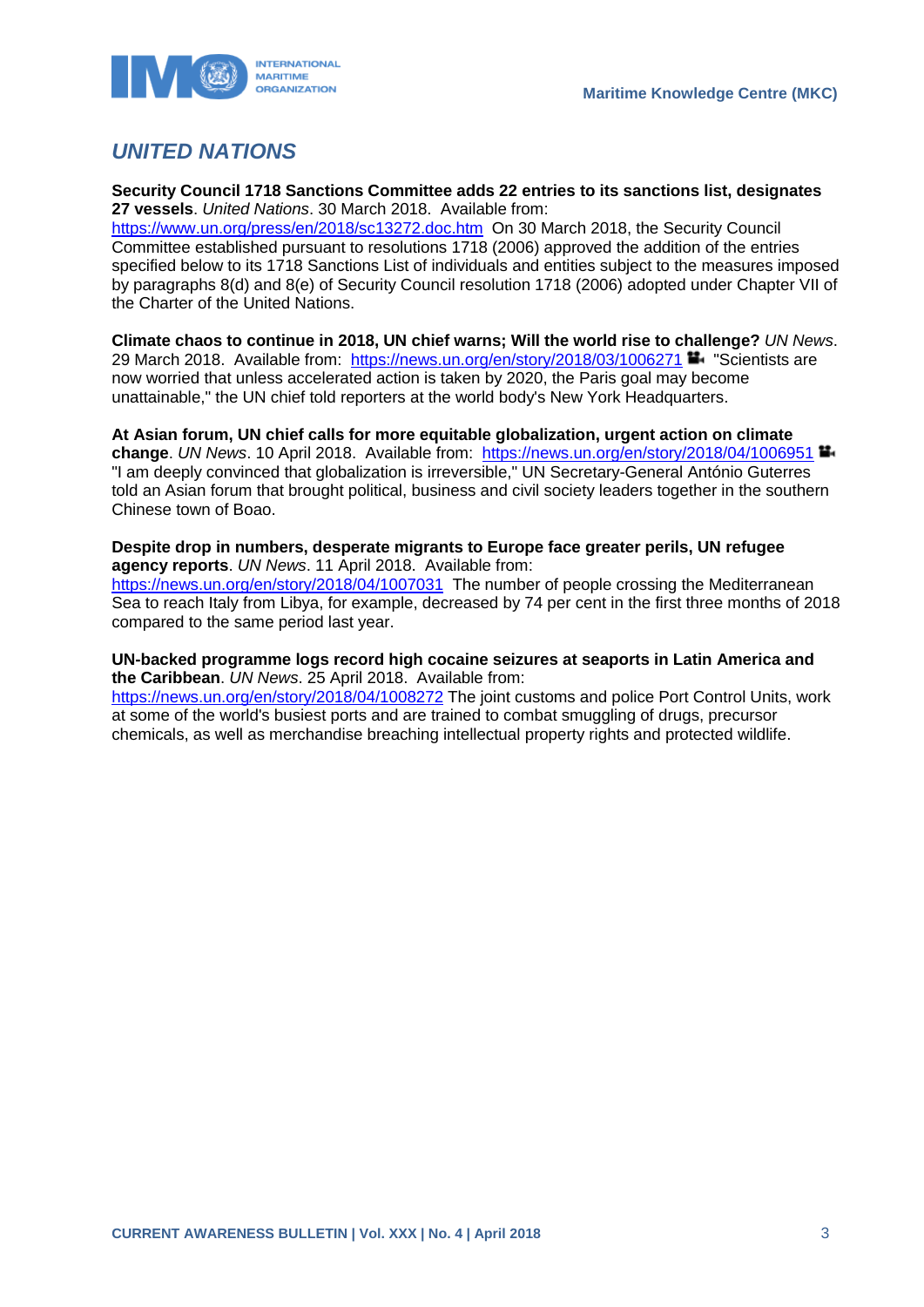

## <span id="page-4-0"></span>*CASUALTIES*

**Almost half of required casualty reports under IMO code not being submitted**. *Lloyd's List*. 29 March 2018. Available from:

[https://lloydslist.maritimeintelligence.informa.com/LL1122037/Almost-half-of-required-casualty](https://lloydslist.maritimeintelligence.informa.com/LL1122037/Almost-half-of-required-casualty-reports-under-IMO-code-not-being-submitted)[reports-under-IMO-code-not-being-submitted](https://lloydslist.maritimeintelligence.informa.com/LL1122037/Almost-half-of-required-casualty-reports-under-IMO-code-not-being-submitted) Of the 884 very serious maritime casualties recorded in the International Maritime Organization's database over the last five years, reports on only 468 of them are available for public consumption.

**Key report still pending one year on from** *Stellar Daisy* **loss**. **By Nidaa Bakhsh**. *Lloyd's List*. 29 March 2018. Available from: [https://lloydslist.maritimeintelligence.informa.com/LL1122028/Key](https://lloydslist.maritimeintelligence.informa.com/LL1122028/Key-report-still-pending-one-year-on-from-Stellar-Daisy-loss)[report-still-pending-one-year-on-from-Stellar-Daisy-loss](https://lloydslist.maritimeintelligence.informa.com/LL1122028/Key-report-still-pending-one-year-on-from-Stellar-Daisy-loss) This weekend marks the first anniversary of the loss of the *Stellar Daisy*.

**Diana Shipping crewman lost after fire**. **By Gary Dixon**. *TradeWinds*. 2 April 2018. Available from: [http://www.tradewindsnews.com/casualties/1463774/diana-shipping-crewman-lost](http://www.tradewindsnews.com/casualties/1463774/diana-shipping-crewman-lost-after-fire)[after-fire](http://www.tradewindsnews.com/casualties/1463774/diana-shipping-crewman-lost-after-fire) A Diana Shipping seafarer has died after a fire off South Africa.

**Balikpapan declares emergency status after oil spill**. **By N.Adri**. *Jakarta Post*. 2 April 2018. Available from: [http://www.thejakartapost.com/news/2018/04/02/balikpapan-declares-emergency](http://www.thejakartapost.com/news/2018/04/02/balikpapan-declares-emergency-status-after-oil-spill.html)[status-after-oil-spill.html](http://www.thejakartapost.com/news/2018/04/02/balikpapan-declares-emergency-status-after-oil-spill.html) The Balikpapan administration in East Kalimantan has declared an emergency status in the city following an oil spill on Saturday that triggered a fire on Balikpapan Bay.

**Stranded Japanese vessel may become 'wreck'**. **By Adam Hartman**. *The Namibian*. 4 April 2018. Available from: [https://www.namibian.com.na/66086/read/Stranded-Japanese-vessel](https://www.namibian.com.na/66086/read/Stranded-Japanese-vessel-may-become-wreck)[may-become-wreck](https://www.namibian.com.na/66086/read/Stranded-Japanese-vessel-may-become-wreck) The *Fukuseki* got stuck on rocks just south of the Ugab River mouth, and about two kilometres from shore on 22 March.

**Cargo owners still waiting for news of** *Maersk Honam* **containers**. **By Mike Wackett**. *The Loadstar*. 6 April 2018. Available from: [https://theloadstar.co.uk/cargo-owners-still-waiting](https://theloadstar.co.uk/cargo-owners-still-waiting-news-maersk-honam-containers/)[news-maersk-honam-containers/](https://theloadstar.co.uk/cargo-owners-still-waiting-news-maersk-honam-containers/) A month after the blaze that claimed the lives of five seafarers on the 15,262 teu *Maersk Honam*, cargo owners still have no idea when they will receive their containers.

**Massive tanker crashes into mansion on Istanbul's Bosphorus**. *Aljazeera*. 8 April 2018. Available from: [https://www.aljazeera.com/news/2018/04/massive-tanker-crashes-mansion-istanbul](https://www.aljazeera.com/news/2018/04/massive-tanker-crashes-mansion-istanbul-bosphorus-180408072252374.html)[bosphorus-180408072252374.html](https://www.aljazeera.com/news/2018/04/massive-tanker-crashes-mansion-istanbul-bosphorus-180408072252374.html)  $\blacksquare$  A massive tanker has crashed into an historic mansion on the shores of Istanbul's Bosphorus Strait after its steering equipment became locked.

**Crewman injured in tanker blast**. **By Gary Dixon**. *TradeWinds*. 9 April 2018. Available from: <http://www.tradewindsnews.com/casualties/1468115/crewman-injured-in-tanker-blast>A seafarer has been injured in an explosion on a Korean tanker in Japan.

**Video: Cruise ship** *MSC Armonia* **strikes pier in Roatan**. *Maritime Executive*. 10 April 2018. Available from: [https://www.maritime-executive.com/article/video-cruise-ship-msc-armonia-strikes](https://www.maritime-executive.com/article/video-cruise-ship-msc-armonia-strikes-pier-in-roatan)[pier-in-roatan](https://www.maritime-executive.com/article/video-cruise-ship-msc-armonia-strikes-pier-in-roatan) **C**. On Tuesday morning, the cruise ship *MSC Armonia* struck a dock at the port of Roatan, Honduras, and appears to have briefly gone aground on a beach.

**Watch: The impact of lost containers at the environment**. *Safety4Sea*. 11 April 2018. Available from: <https://safety4sea.com/watch-the-impact-of-lost-containers-at-the-environment/> **I**I In a recent survey, the World Shipping Council found that 568 containers are lost at sea each year, on average, not counting catastrophic events, and a total of 1,582 containers are lost at sea each year including catastrophic events.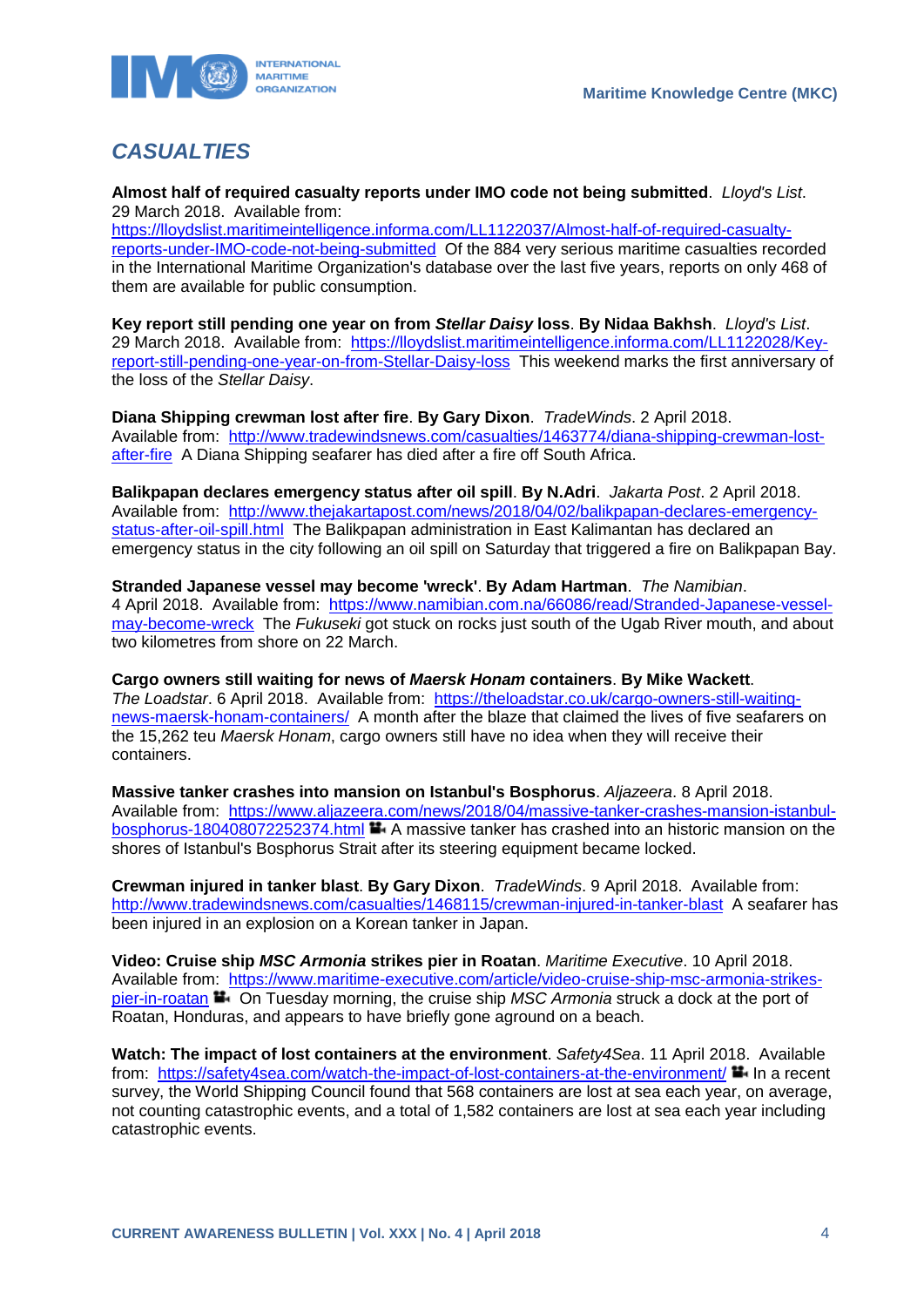

**Report: Yard blast kills one, injures nine in Russia**. *World Maritime News*. 12 April 2018. Available from: [https://worldmaritimenews.com/archives/249385/report-yard-blast-kills-one-injures](https://worldmaritimenews.com/archives/249385/report-yard-blast-kills-one-injures-nine-in-russia/)[nine-in-russia](https://worldmaritimenews.com/archives/249385/report-yard-blast-kills-one-injures-nine-in-russia/) Based on the report, the explosion occurred inside a research ship, which was undergoing repairs at the St. Petersburg-based yard.

**Titanic disaster still influences shipping lanes more than 100 years later**. **By Blair Shiff**. *ABC News (US)*. 14 April 2018. Available from: [http://abcnews.go.com/International/titanic-disaster](http://abcnews.go.com/International/titanic-disaster-influences-shipping-lanes-100-years/story?id=46655603)[influences-shipping-lanes-100-years/story?id=46655603](http://abcnews.go.com/International/titanic-disaster-influences-shipping-lanes-100-years/story?id=46655603) **I**I It was supposed to be unsinkable.

**Car carrier crashes into a tug in Durban**. *World Maritime News*. 16 April 2018. Available from: <https://worldmaritimenews.com/archives/249534> No one was injured in the accident, said TNPA spokesperson, Ms. Ayanda Somagaca, as there were no crew members on the tug.

**WEB TV: Seafarer missing as research ship burns**. **By Gary Dixon**. *TradeWinds*. 17 April 2018. Available from: [http://www.tradewindsnews.com/casualties/1473132/web-tv-seafarer](http://www.tradewindsnews.com/casualties/1473132/web-tv-seafarer-missing-as-research-ship-burns)[missing-as-research-ship-burns](http://www.tradewindsnews.com/casualties/1473132/web-tv-seafarer-missing-as-research-ship-burns) **T**. One seafarer was reported missing and another two were injured after a research ship suffered a blast and fire off Malaysia.

## **Collision between LPG tanker** *CRYSTAL SUNRISE* **and tanker** *ASTRO SATURN*.

*Maritime and Port Authority of Singapore (MPA)*. 17 April 2018. Available from: [https://www.mpa.gov.sg/web/portal/home/media-centre/news-releases/detail/792a5e0b-0e73-478c-](https://www.mpa.gov.sg/web/portal/home/media-centre/news-releases/detail/792a5e0b-0e73-478c-8395-2706c024df33)[8395-2706c024df33](https://www.mpa.gov.sg/web/portal/home/media-centre/news-releases/detail/792a5e0b-0e73-478c-8395-2706c024df33) At about 2.30am on 17 April 2018, the MPA received a report from Singaporeregistered LPG tanker, *CRYSTAL SUNRISE* that she had collided with a westbound Greeceregistered tanker, *ASTRO SATURN*.

**Crew member injured in** *Finlandia Seaways* **engine room fire**. *World Maritime News*. 17 April 2018. Available from: <https://worldmaritimenews.com/archives/249720>One crew member, who was in the engine room at the time of the incident, was injured and has been airlifted to a hospital in the UK for treatment.

**One missing in offshore vessel fire off Sarawak**. *Maritime Executive*. 17 April 2018. Available from: [https://www.maritime-executive.com/article/one-missing-in-offshore-vessel-fire-off](https://www.maritime-executive.com/article/one-missing-in-offshore-vessel-fire-off-sarawak)[sarawak](https://www.maritime-executive.com/article/one-missing-in-offshore-vessel-fire-off-sarawak) <sup>1</sup>. At 0300 hours Tuesday morning, a fire broke out on the survey vessel *Geos* off Kuala Baram, Sarawak.

**Hot spots still to be extinguished on burnt** *Maersk Honam*. **By Sam Chambers**. *Splash 247.Com*. 17 April 2018. Available from: [https://splash247.com/hotspots-still-extinguished](https://splash247.com/hotspots-still-extinguished-burnt-maersk-honam/)[burnt-maersk-honam/](https://splash247.com/hotspots-still-extinguished-burnt-maersk-honam/) Officials from Maersk Line tell Splash the fire ravaged 15,000 teu *Maersk Honam* will dock at Jebel Ali in Dubai in the coming days.

**One dead in fire aboard research vessel** *MV Geos*. *World Maritime News*. 18 April 2018. Available from: [https://worldmaritimenews.com/archives/249810/one-dead-in-fire-aboard-research](https://worldmaritimenews.com/archives/249810/one-dead-in-fire-aboard-research-vessel-mv-geos/)[vessel-mv-geos/](https://worldmaritimenews.com/archives/249810/one-dead-in-fire-aboard-research-vessel-mv-geos/) The worker was reported missing following the incident, which occurred some 10 km off the coast of Baram.

**Learn from the past: Deepwater Horizon oil spill**. *Safety4Sea*. 18 April 2018.

Available from: <https://safety4sea.com/cm-learn-from-the-past-deepwater-horizon-oil-spill/> On 20 April 2010, at about 21.50, hydrocarbons rising up from BP's Macondo well ignited and caused an explosion on the mobile offshore drilling unit 'Deepwater Horizon', owned by Transocean, leased to BP, and located within US exclusive economic zone.

**Body found inside fire-hit ship**. **By Gary Dixon**. *TradeWinds*. 19 April 2018. Available from: <http://www.tradewindsnews.com/casualties/1475415/body-found-inside-fire-hit-ship>The body of a seafarer missing following a fire on a research ship off Malaysia has been found inside the vessel.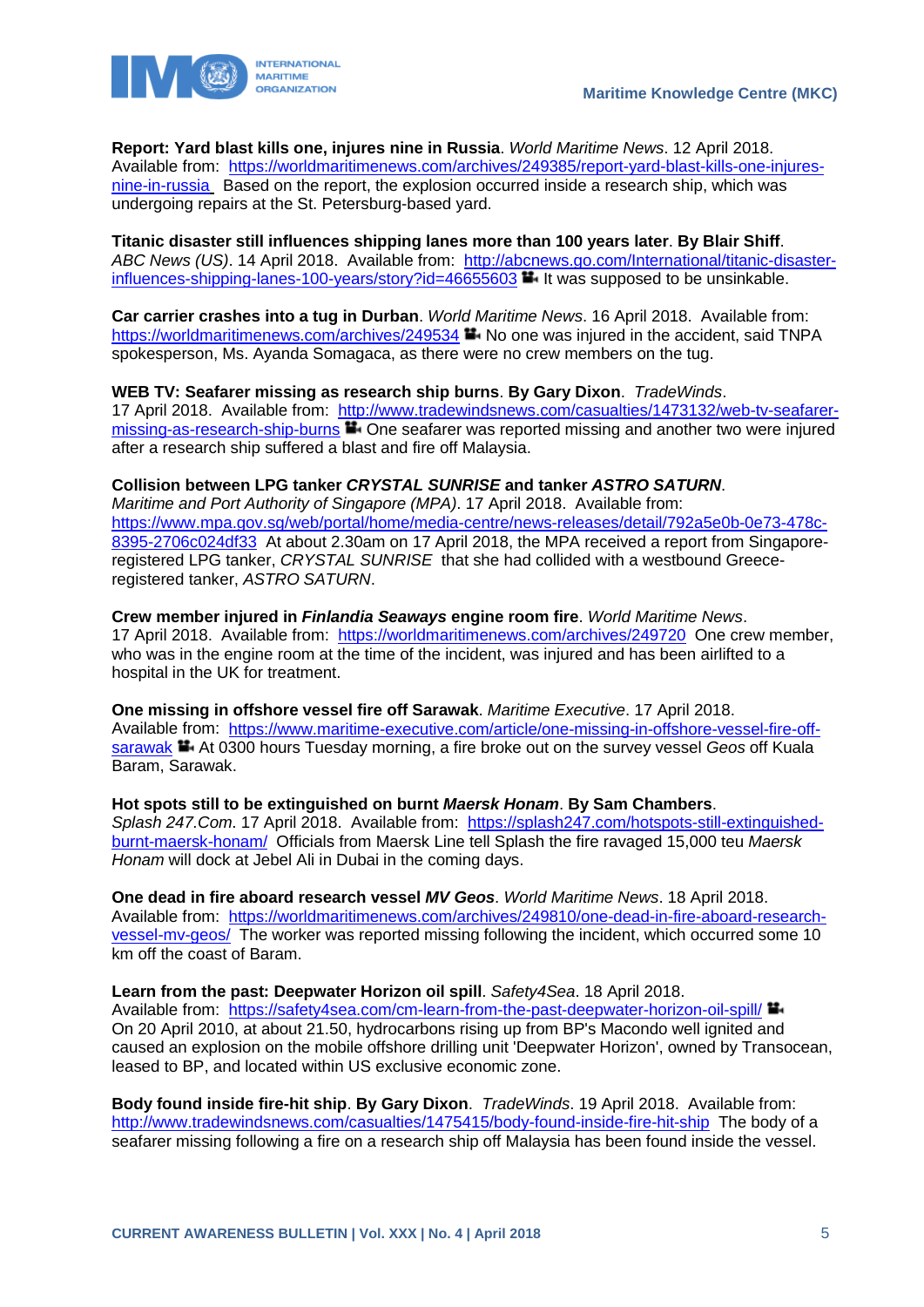

**Crew die from coal gas leak**. **By Sam Chambers**. *Splash 247.Com*. 23 April 2018.

Available from: <https://splash247.com/crew-die-coal-gas-leak/>Two Chinese crew onboard to bulk carrier *Feng Hui Hai* died on Sunday and another is in a critical condition at a hospital in India after inhaling toxic gas from a cargo of coal.

*Maersk Honam* **reaches anchorage outside Jebel Ali Port**. *Maersk*. 23 April 2018.

Available from: [https://www.maerskline.com/news/2018/04/23/maersk-honam-reaches-anchorage](https://www.maerskline.com/news/2018/04/23/maersk-honam-reaches-anchorage-outside-jebel-ali-port)[outside-jebel-ali-port](https://www.maerskline.com/news/2018/04/23/maersk-honam-reaches-anchorage-outside-jebel-ali-port) The Maersk liner vessel *Maersk Honam*, which was hit by a serious fire on 6 March, will reach anchorage outside the Jebel Ali Port (UAE) on 24 April 2018.

**Fire damage to ship causes closure of Zeebrugge - Rosyth freight route**. *DFDS Group*. 23 April 2018. Available from: [https://www.dfds.com/en-gb/about/media/news/fire-damage-to-ship](https://www.dfds.com/en-gb/about/media/news/fire-damage-to-ship-causes-closure-of-zeebrugge-rosyth-freight-route)[causes-closure-of-zeebrugge-rosyth-freight-route](https://www.dfds.com/en-gb/about/media/news/fire-damage-to-ship-causes-closure-of-zeebrugge-rosyth-freight-route) An injured crew member was airlifted to hospital, where he is being treated for injuries caused by smoke inhalation.

**Accident Investigation Report 7/2018: Collision between bulk carrier** *Huayang Endeavour* **and oil tanker** *Seafrontier*. *UK Marine Accident Investigation Branch (MAIB)*. 25 April 2018. Available from: [https://www.gov.uk/maib-reports/collision-between-bulk-carrier-huayang-endeavour-and-oil](https://www.gov.uk/maib-reports/collision-between-bulk-carrier-huayang-endeavour-and-oil-tanker-seafrontier)[tanker-seafrontier](https://www.gov.uk/maib-reports/collision-between-bulk-carrier-huayang-endeavour-and-oil-tanker-seafrontier) At 0304:40 on 1 July 2017, two Hong Kong registered vessels, the bulk carrier *Huayang Endeavour* and the oil tanker *Seafrontier*, collided in the Dover Strait approximately 5 nautical miles to the west of Sandettie Bank. [Report](https://assets.publishing.service.gov.uk/media/5ad86d01e5274a76c13dfdc1/MAIBInvReport07_2018.pdf)

**Accident Investigation Report 8/2018: Groundings made by bulk carrier** *Ocean Prefect*. *UK Marine Accident Investigation Branch (MAIB)*. 26 April 2018. Available from: <https://www.gov.uk/maib-reports/groundings-made-by-bulk-carrier-ocean-prefect>On 10 June 2017, the UK registered bulk carrier *Ocean Prefect* grounded when approaching Ahmed Bin Rashid Port, in Umm Al Qaywayn, United Arab Emirates. Report

## <span id="page-6-0"></span>*ENVIRONMENT*

**Latin American and Caribbean countries threatened by rising ocean acidity, experts warn**. *International Union for Conservation of Nature (IUCN)*. 3 April 2018. Available from: [https://www.iucn.org/news/secretariat/201804/latin-american-and-caribbean-countries-threatened](https://www.iucn.org/news/secretariat/201804/latin-american-and-caribbean-countries-threatened-rising-ocean-acidity-experts-warn)[rising-ocean-acidity-experts-warn](https://www.iucn.org/news/secretariat/201804/latin-american-and-caribbean-countries-threatened-rising-ocean-acidity-experts-warn) Research suggests that rising seawater acidity is already impacting the ability of organisms such as shellfish and corals in the region to build shells and skeletons.

**IPCC authors meet to prepare final draft of report on Global Warming of 1.5ºC**. *Intergovernmental Panel on Climate Change (IPCC)*. 10 April 2018. Available from: [http://www.ipcc.ch/news\\_and\\_events/pr\\_sr15\\_lam4.shtml](http://www.ipcc.ch/news_and_events/pr_sr15_lam4.shtml) Authors of the Intergovernmental Panel on Climate Change (IPCC) Special Report on Global Warming of 1.5ºC are meeting in Botswana this week to prepare the final draft of the report.

**Stronger evidence for a weaker Atlantic overturning**. *Potsdam Institute for Climate Impact Research (Germany)*. 11 April 2018. Available from: [https://www.pik-potsdam.de/news/press](https://www.pik-potsdam.de/news/press-releases/stronger-evidence-for-a-weaker-atlantic-overturning)[releases/stronger-evidence-for-a-weaker-atlantic-overturning](https://www.pik-potsdam.de/news/press-releases/stronger-evidence-for-a-weaker-atlantic-overturning) "We detected a specific pattern of ocean cooling south of Greenland and unusual warming off the US coast - which is highly characteristic for a slowdown of the Atlantic overturning, also called the Gulf Stream System.

**Kenya wins support for Blue Economy summit; Commonwealth leaders huddle at retreat**. *Government of Kenya*. 20 April 2018. Available from: [http://www.president.go.ke/2018/04/20/kenya](http://www.president.go.ke/2018/04/20/kenya-wins-support-for-blue-economy-summit-commonwealth-leaders-huddle-at-retreat/)[wins-support-for-blue-economy-summit-commonwealth-leaders-huddle-at-retreat/](http://www.president.go.ke/2018/04/20/kenya-wins-support-for-blue-economy-summit-commonwealth-leaders-huddle-at-retreat/) Commonwealth leaders huddled at a retreat at a royal residence in the English county of Berkshire on Friday, to flesh out an implementation plan for their agreement on deepening trade in their 53-member organisation, improving security, tackling climate change, and a concerted effort to work together.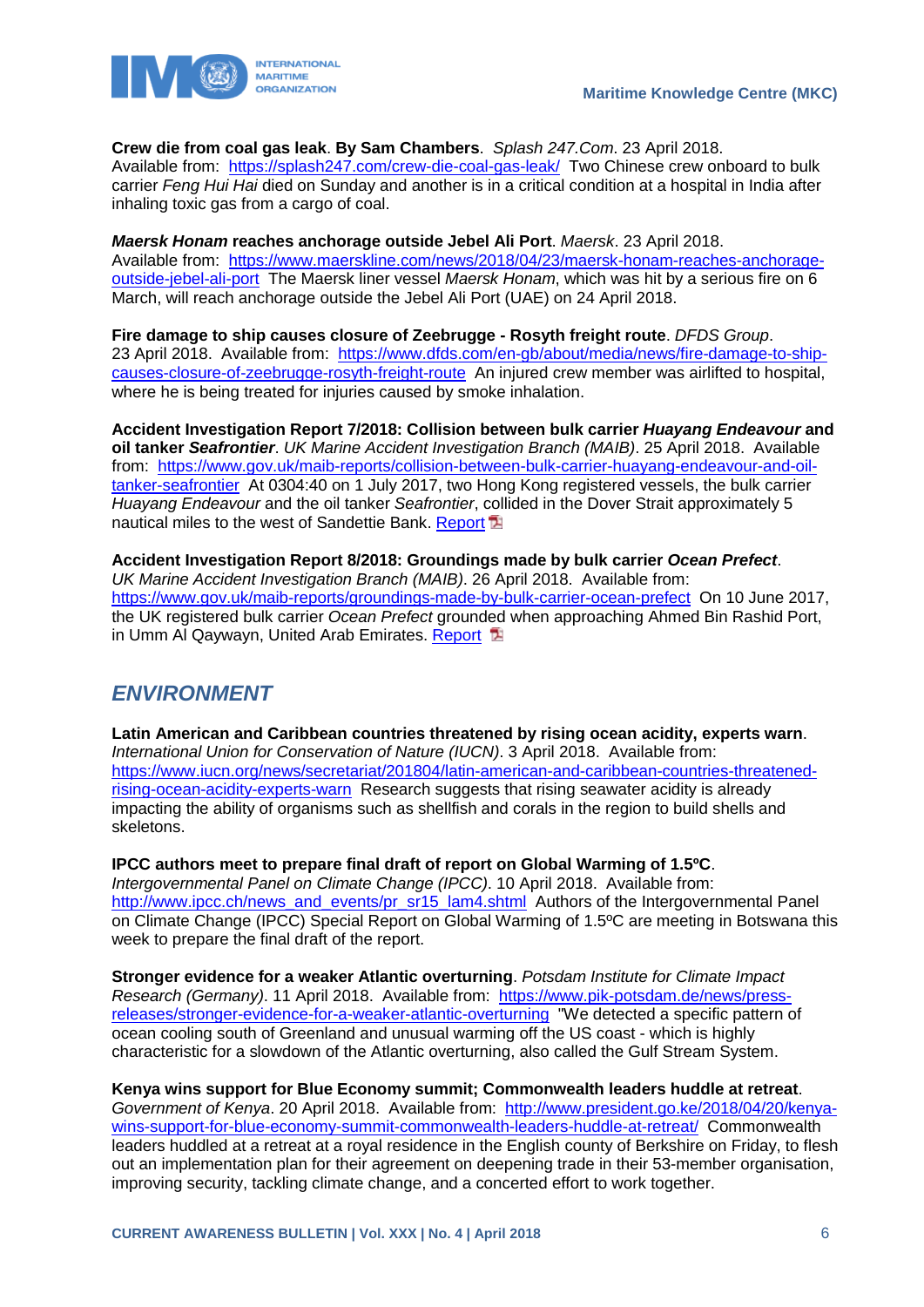**Sustainable seas inquiry launched**. *UK Parliament*. 23 April 2018. Available from:

[https://www.parliament.uk/business/committees/committees-a-z/commons-select/environmental](https://www.parliament.uk/business/committees/committees-a-z/commons-select/environmental-audit-committee/news-parliament-2017/sustainable-seas-inquiry-launch-17-19/)[audit-committee/news-parliament-2017/sustainable-seas-inquiry-launch-17-19/](https://www.parliament.uk/business/committees/committees-a-z/commons-select/environmental-audit-committee/news-parliament-2017/sustainable-seas-inquiry-launch-17-19/) Mary Creagh MP, Chair of the Environmental Audit Committee, said: "We have only one ocean, and we all have a duty to care for it."

#### **One of the most worrisome predictions about climate change may be coming true**. **By Chris Mooney**. *Washington Post*. 23 April 2018. Available from:

[https://www.washingtonpost.com/news/energy-environment/wp/2018/04/23/one-of-the-most](https://www.washingtonpost.com/news/energy-environment/wp/2018/04/23/one-of-the-most-worrisome-predictions-about-climate-change-may-be-coming-true/)[worrisome-predictions-about-climate-change-may-be-coming-true/](https://www.washingtonpost.com/news/energy-environment/wp/2018/04/23/one-of-the-most-worrisome-predictions-about-climate-change-may-be-coming-true/) Two years ago, former NASA climate scientist James Hansen and a number of colleagues laid out a dire scenario in which gigantic pulses of fresh water from melting glaciers could upend the circulation of the oceans, leading to a world of fast-rising seas and even superstorms.

**Transport CO2 and the Paris Climate Agreement**. *International Transport Forum*. 23 April 2018. Available from: <https://www.itf-oecd.org/transport-co2-paris-climate-agreement-ndcs> This report assesses the impact of transport commitments made in the Nationally Determined Contributions (NDCs) of the Paris Climate Agreement on national-level transport CO2 emissions. [Transport CO2 and the Paris Climate Agreement:](https://www.itf-oecd.org/sites/default/files/docs/transport-co2-paris-climate-agreement-ndcs.pdf) Reviewing the Impact of Nationally Determined [Contributions](https://www.itf-oecd.org/sites/default/files/docs/transport-co2-paris-climate-agreement-ndcs.pdf)<sup>1</sup>

**Islands comb own shores for solutions to environmental pressures**. **By Megan Rowling**. *Reuters*. 26 April 2018. Available from: [https://uk.reuters.com/article/global-islands](https://uk.reuters.com/article/global-islands-environment/feature-islands-comb-own-shores-for-solutions-to-environmental-pressures-idUKL8N1S255U)[environment/feature-islands-comb-own-shores-for-solutions-to-environmental-pressures](https://uk.reuters.com/article/global-islands-environment/feature-islands-comb-own-shores-for-solutions-to-environmental-pressures-idUKL8N1S255U)[idUKL8N1S255U](https://uk.reuters.com/article/global-islands-environment/feature-islands-comb-own-shores-for-solutions-to-environmental-pressures-idUKL8N1S255U) Island governments around the world are no longer begging for help to tackle the many problems they face - from too many tourists to devastating storms and rising seas - but are finding their own solutions and sharing them, experts say.

**Seven EU countries call for stronger climate action in Europe**. **By Marion Candau**. *EurActiv*. 26 April 2018. Available from: [https://www.euractiv.com/section/climate-environment/news/seven](https://www.euractiv.com/section/climate-environment/news/seven-eu-countries-call-for-stronger-climate-action-in-europe/)[eu-countries-call-for-stronger-climate-action-in-europe/](https://www.euractiv.com/section/climate-environment/news/seven-eu-countries-call-for-stronger-climate-action-in-europe/) Brune Poirson, the secretary of state to the French minister for ecological transition, and her counterparts from Germany, Sweden, the Netherlands, Finland, Portugal and Luxembourg met in Paris and came to a similar conclusion: we must take more action and we must take it faster.

## **INTERVIEW-Climate battle will be won or lost in cities, says U.N. climate chief**.

**By Adela Suliman**. *Reuters*. 26 April 2018. Available from:

<http://news.trust.org/item/20180426135359-0uj8q>Cities, which produce about 70 percent of carbon emissions, are driving green reforms and will be key to tackling climate change, the United Nations' climate chief said on Thursday.

**Climate action woefully inadequate, U.N. talks leader Fiji says**. **By Alister Doyle**. *Reuters*.

27 April 2018. Available from: [https://www.reuters.com/article/us-climatechange-accord/climate](https://www.reuters.com/article/us-climatechange-accord/climate-action-woefully-inadequate-un-talks-leader-fiji-says-idUSKBN1HY1P4)[action-woefully-inadequate-un-talks-leader-fiji-says-idUSKBN1HY1P4](https://www.reuters.com/article/us-climatechange-accord/climate-action-woefully-inadequate-un-talks-leader-fiji-says-idUSKBN1HY1P4) Government plans for slowing climate change remain 'woefully inadequate' despite promises of tougher action under the 2015 Paris agreement, according to Fiji, which will preside at United Nations talks in Germany next week.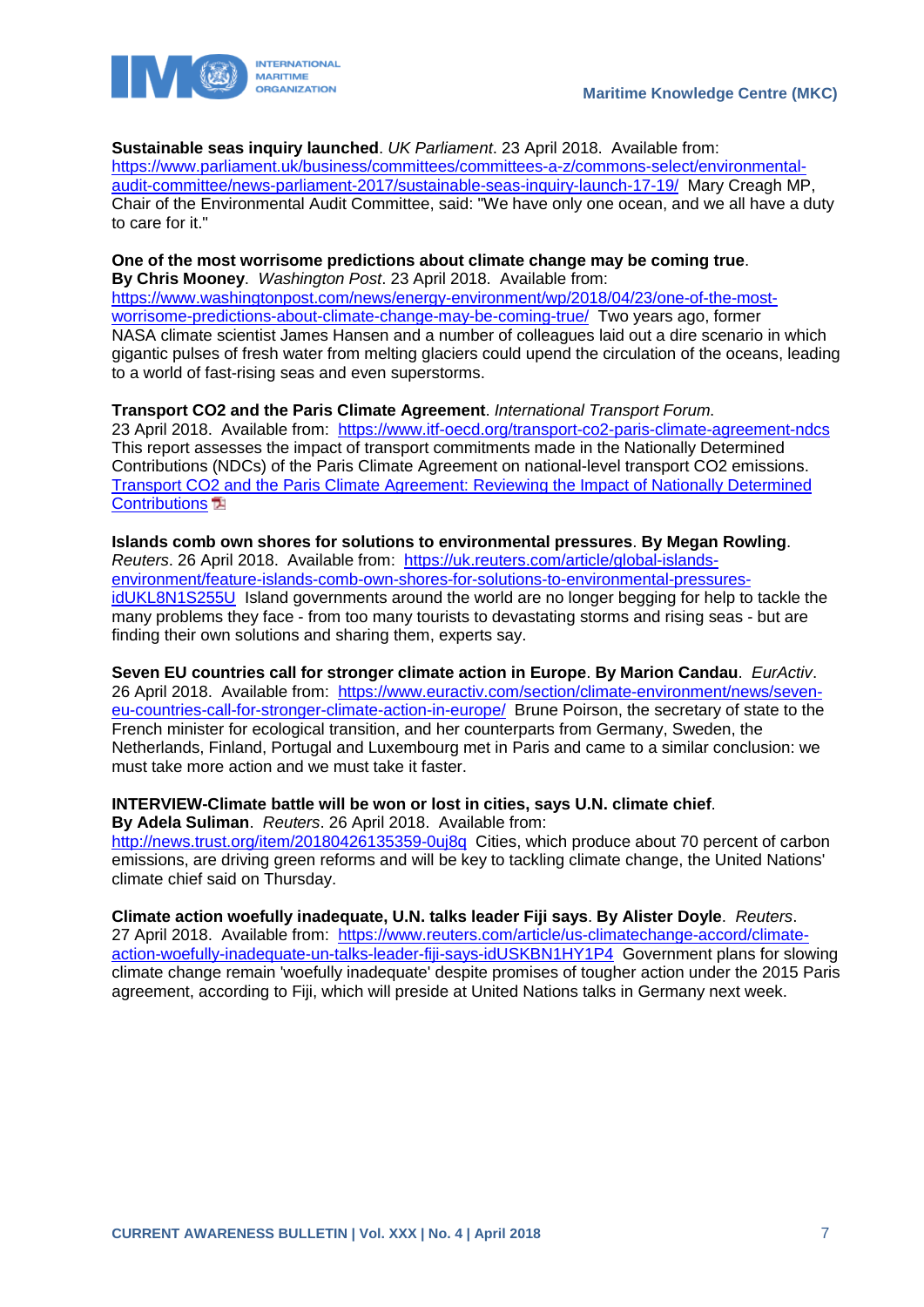

## <span id="page-8-0"></span>*ENVIRONMENTAL POLLUTION*

**Who is using heavy fuel oil in the Arctic?** *Maritime Executive*. 1 April 2018. Available from: <https://www.maritime-executive.com/article/who-is-using-heavy-fuel-oil-in-the-arctic>Dr. Bryan Comer of the International Council on Clean Transportation (ICCT) has examined the use of heavy fuel oil in the Arctic by flag state and ship type.

**25 years of research reveals changing distribution of marine litter**. *Centre for Environment Fisheries and Aquaculture Science (Cefas)*. 5 April 2018. Available from: <https://www.cefas.co.uk/news/25-years-of-research-reveals-changing-distribution-of-marine-litter/> 25 years of research from Cefas has revealed changes in the composition of marine plastic litter, finding a decrease in the amount of plastic bags found on the UK's seabed and suggesting that efforts may be able to tackle the marine litter challenge.

**Burst undersea pipeline caused oil spill, says Pertamina**. **By N.Adri**. *Jakarta Post*. 4 April 2018. Available from: [http://www.thejakartapost.com/news/2018/04/04/burst-undersea](http://www.thejakartapost.com/news/2018/04/04/burst-undersea-pipeline-caused-oil-spill-says-pertamina.html)[pipeline-caused-oil-spill-says-pertamina.html](http://www.thejakartapost.com/news/2018/04/04/burst-undersea-pipeline-caused-oil-spill-says-pertamina.html) State oil and gas company Pertamina said on Wednesday a burst pipeline -- which it used to transfer crude oil from the Lawe-lawe Terminal in North Penajam Paser regency, East Kalimantan, to an oil refinery facility in Balikpapan -- caused the oil spill that polluted Balikpapan Bay on Saturday.

#### **This Sperm whale was found dead with 64 pounds of trash in its digestive system**.

**By Lee Moran**. *Huffington Post UK*. 7 April 2018. Available from:

[https://www.huffingtonpost.co.uk/entry/dead-sperm-whale-plastic-](https://www.huffingtonpost.co.uk/entry/dead-sperm-whale-plastic-spain_us_5ac8b736e4b09d0a11942cd4)

[spain\\_us\\_5ac8b736e4b09d0a11942cd4](https://www.huffingtonpost.co.uk/entry/dead-sperm-whale-plastic-spain_us_5ac8b736e4b09d0a11942cd4) A young male sperm whale discovered dead off the coast of Spain died from ingesting a huge quantity of trash, authorities revealed this week.

**Strait talking on heavy fuel oil in the Arctic**. *Splash 247.Com*. 9 April 2018. Available from: <http://splash247.com/strait-talking-heavy-fuel-oil-arctic/>Every year, hundreds of ships carrying heavy fuel oil (HFO) travel through Arctic waters, posing a huge risk to the marine ecosystems and coastal communities in the area.

**The fishy problem of underwater noise pollution**. **By Adam Crane and Maud Ferrari**. *The Conversation*. 9 April 2018. Available from: [https://theconversation.com/the-fishy-problem-of](https://theconversation.com/the-fishy-problem-of-underwater-noise-pollution-91547)[underwater-noise-pollution-91547](https://theconversation.com/the-fishy-problem-of-underwater-noise-pollution-91547) When the famous explorer Jacques Cousteau released The Silent World, a documentary of his underwater adventures in 1953, he inspired generations of scientists to study the world's oceans.

**An oil-eating bacterium that can help clean up pollution and spills**. *Science Daily*. 9 April 2018. Available from: <https://www.sciencedaily.com/releases/2018/04/180409144725.htm> Oil spills occur on a regular basis, leading to messy decontamination challenges.

**Reality Check: Are ships more polluting than Germany?** *BBC News*. 12 April 2018. Available from: <http://www.bbc.co.uk/news/world-43714029>By some estimates, the international shipping industry produces as much carbon dioxide (CO2) as Germany.

**UK Government rallies Commonwealth to unite on marine waste**. *UK Government*. 18 April 2018. Available from: [https://www.gov.uk/government/news/uk-government-rallies](https://www.gov.uk/government/news/uk-government-rallies-commonwealth-to-unite-on-marine-waste)[commonwealth-to-unite-on-marine-waste](https://www.gov.uk/government/news/uk-government-rallies-commonwealth-to-unite-on-marine-waste) The Government has announced its intention to ban the sale of plastic straws, drink stirrers and plastic-stemmed cotton buds at the start of the Commonwealth Heads of Government Summit.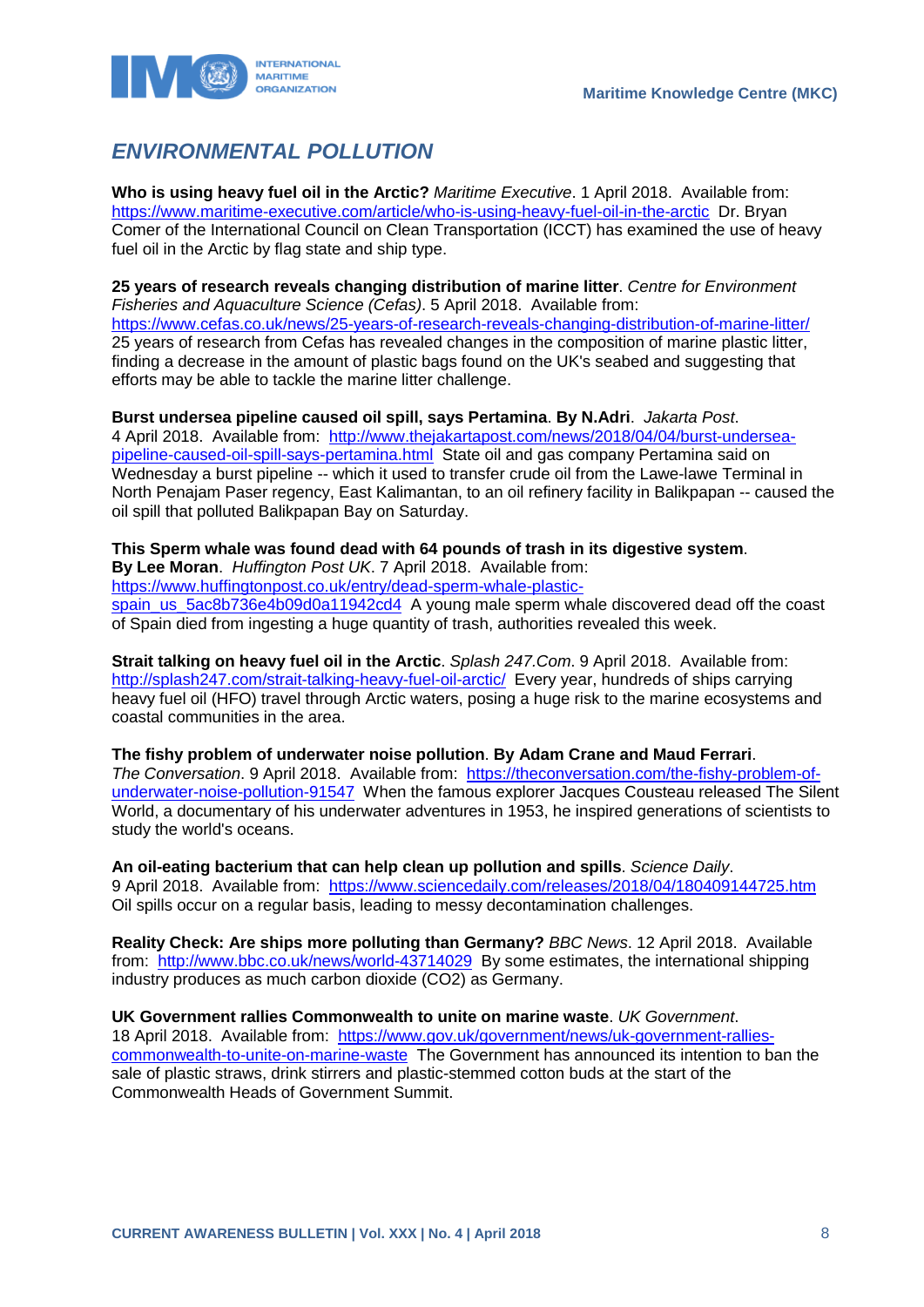

## **Single-use plastic has reached the world's deepest ocean trench**.

*United Nations Environment Programme (UNEP)*. 20 April 2018. Available from: [https://www.unenvironment.org/news-and-stories/story/single-use-plastic-has-reached-worlds](https://www.unenvironment.org/news-and-stories/story/single-use-plastic-has-reached-worlds-deepest-ocean-trench)[deepest-ocean-trench](https://www.unenvironment.org/news-and-stories/story/single-use-plastic-has-reached-worlds-deepest-ocean-trench) A new study has revealed that human activities are affecting the deepest part of the ocean, more than 1,000 kilometers from the mainland.

**Sunlight reduces effectiveness of dispersants used in oil spills**. *Woods Hole Oceanographic Institution*. 25 April 2018. Available from: [http://www.whoi.edu/news-release/sunlight-reduces](http://www.whoi.edu/news-release/sunlight-reduces-effectiveness-of-dispersants-used-in-oil-spills)[effectiveness-of-dispersants-used-in-oil-spills](http://www.whoi.edu/news-release/sunlight-reduces-effectiveness-of-dispersants-used-in-oil-spills) Two new studies have shown that sunlight transforms oil on the ocean surface more significantly and quickly than previously thought.

**AWI researchers measure a record concentration of microplastic in arctic sea ice**. *Alfred Wegener Institut (Germany)*. 24 April 2018. Available from: [https://www.awi.de/nc/en/about](https://www.awi.de/nc/en/about-us/service/press/press-release/awi-researchers-measure-a-record-concentration-of-microplastic-in-arctic-sea-ice.html)[us/service/press/press-release/awi-researchers-measure-a-record-concentration-of-microplastic-in](https://www.awi.de/nc/en/about-us/service/press/press-release/awi-researchers-measure-a-record-concentration-of-microplastic-in-arctic-sea-ice.html)[arctic-sea-ice.html](https://www.awi.de/nc/en/about-us/service/press/press-release/awi-researchers-measure-a-record-concentration-of-microplastic-in-arctic-sea-ice.html) "During our work, we realised that more than half of the microplastic particles trapped in the ice were less than a twentieth of a millimetre wide, which means they could easily be ingested by arctic microorganisms like ciliates, but also by copepods," says AWI biologist and first author Dr Ilka Peeken.

## <span id="page-9-0"></span>*HEALTH & SAFETY*

**Four areas that regularly feature as the causes of accidents on board ships**. **By Malcolm Latarche**. *ShipInsight*. 11 April 2018. Available from: [https://shipinsight.com/four](https://shipinsight.com/four-areas-that-regularly-feature-as-the-causes-of-accidents-on-board-ships/)[areas-that-regularly-feature-as-the-causes-of-accidents-on-board-ships/](https://shipinsight.com/four-areas-that-regularly-feature-as-the-causes-of-accidents-on-board-ships/) Sadly, the main cause of seafarer deaths - 15% at the last count - is now said to be suicide.

**Fatigue: Can you just get used to it? By Richard Madden**. *Maritime Executive*. 14 April 2018. Available from: <https://www.maritime-executive.com/blog/fatigue-can-you-just-get-used-to-it> From first responders to students to the transportation industry, it's a badge of honor to pull the allnighter or push through an extended period with no rest.

**NIOSH highlights commercial fishing dangers for workers' Memorial Day**.

*Occupational Health & Safety*. 30 April 2018. Available from:

<https://ohsonline.com/articles/2018/04/30/niosh-highlights-commercial-fishing-falls.aspx> New research is focused on falls overboard in the commercial fishing industry, which is one of the most dangerous among all U.S. industries.

## <span id="page-9-1"></span>*IMO*

**Will the IMO deliver the climate deal of 2018? By Ed King**. *Medium*. 29 March 2018. Available from: https://medium.com/@edking\_CH/will-the-imo-deliver-the-climate-deal-of-2018-358016c3ccb7 In the coming two weeks 173 states at the IMO will discuss what a greenhouse gas reduction plan for shipping first proposed back in 1997 could look like.

**There is nothing wrong with the IMO fee structure**. **By Simon Bennett**. *Lloyd's List*. 29 March 2018. Available from:

[https://lloydslist.maritimeintelligence.informa.com/LL1122027/There-is-nothing-wrong-with-the-IMO](https://lloydslist.maritimeintelligence.informa.com/LL1122027/There-is-nothing-wrong-with-the-IMO-fee-structure)[fee-structure](https://lloydslist.maritimeintelligence.informa.com/LL1122027/There-is-nothing-wrong-with-the-IMO-fee-structure) The International Chamber of Shipping enjoys debating with Transport & Environment (T&E) and the Clean Shipping Coalition, who share the same goal as the shipping industry - to help deliver zero CO2 emissions as soon as possible.

**And we want the IMO to solve climate change? By Bill Hemmings**. *Lloyd's List*.

29 March 2018. Available from: [https://lloydslist.maritimeintelligence.informa.com/LL1122036/And](https://lloydslist.maritimeintelligence.informa.com/LL1122036/And-we-want-the-IMO-to-solve-climate-change)[we-want-the-IMO-to-solve-climate-change](https://lloydslist.maritimeintelligence.informa.com/LL1122036/And-we-want-the-IMO-to-solve-climate-change) The top six flag states at the IMO have more than 50% of world tonnage, yet account for just 0.5% of global GDP.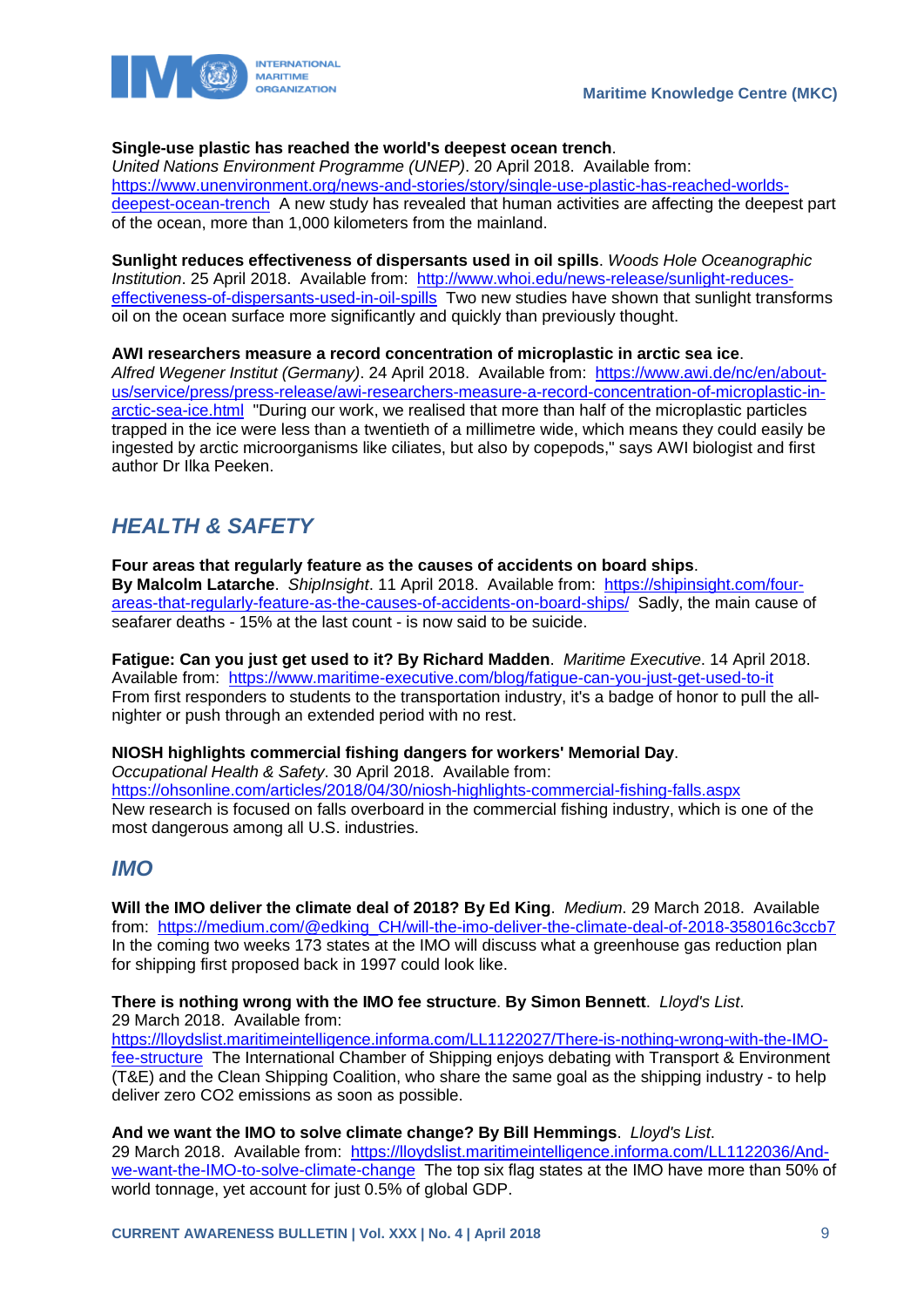

**IMO lacks corporate governance, report says**. **By Adam Corbett**. *TradeWinds*. 3 April 2018. Available from: [http://www.tradewindsnews.com/casualties/1464313/imo-lacks-corporate](http://www.tradewindsnews.com/casualties/1464313/imo-lacks-corporate-governance-report-says)[governance-report-says](http://www.tradewindsnews.com/casualties/1464313/imo-lacks-corporate-governance-report-says) Transparency International has hit out at a lack of corporate governance at the IMO ahead of a decisive meeting at the London based shipping regulator on setting targets for emissions reduction.

### **Transparency International lambasts IMO's governance structure**. **By Sam Chambers**.

*Splash 247.Com*. 3 April 2018. Available from: [http://splash247.com/transparency-international](http://splash247.com/transparency-international-lambasts-imos-governance-structure/)[lambasts-imos-governance-structure/](http://splash247.com/transparency-international-lambasts-imos-governance-structure/) Once again the IMO stands accused today on letting private, corporate interests exert too much influence at the London-headquartered UN body.

**Competing factions descent on London for highly charged MEPC**. **By Sam Chambers**. *Splash 247.Com*. 2 April 2018. Available from: [http://splash247.com/competing-factions-descend](http://splash247.com/competing-factions-descend-london-highly-charged-mepc/)[london-highly-charged-mepc/](http://splash247.com/competing-factions-descend-london-highly-charged-mepc/) So the stage is set for what could be the most acrimonious gathering of the Marine Environment Protection Committee (MEPC) at the headquarters of the International Maritime Organization (IMO) tomorrow.

## **Governance at the International Maritime Organisation: the case for reform**.

*Transparency International*. 3 April 2018. Available from: https://www.transparency.org/whatwedo/publication/governance\_at\_the\_IMO\_the\_case\_for\_reform The IMO a United Nations' specialised agency, creates "a regulatory framework for the shipping industry that is fair, effective, universally adopted and implemented[. Full Report](https://files.transparency.org/content/download/2228/13929/file/2018_IMO_Governance_Report_EN.pdf) [3]

## **Decision time for the IMO on climate: The polarized struggle among states for ambitious climate policy on shipping**. *InfluenceMap*. April 2018. Available from: <https://influencemap.org/report/Decision-time-for-the-IMO-8f253dd1db9a2942b3c4d2d93f39f210>

As IMO's critical meeting on climate change progresses, new research explores how around 25 key nations with a spectrum of positions jostle to influence the outcome

**Harsh criticism of IMO's governance raised before crucial meeting**. **By Louise Vogdrup-Schmidt and Katrine Grønvald Raun**. *ShippingWatch*. 3 April 2018. Available from: <https://shippingwatch.com/secure/carriers/article10479716.ece>For the second time in just six months, the UN's International Maritime Organization (IMO) has been hit by massive criticism.

**International Maritime Organisation needs better governance, NGO says**. **By Claire Stam**. *EurActiv*. 3 April 2018. Available from: [https://www.euractiv.com/section/energy](https://www.euractiv.com/section/energy-environment/news/international-maritime-organisation-needs-better-governance-ngo-says/)[environment/news/international-maritime-organisation-needs-better-governance-ngo-says/](https://www.euractiv.com/section/energy-environment/news/international-maritime-organisation-needs-better-governance-ngo-says/) The call from the NGO was issued ahead of the 72nd session of IMO's Marine Environment Protection Committee (MEPC 72), set to take place in London from 9-13 April.

### **Unchecked corporate and national interests said to be threatening IMO governance**. **By Anastassios Adamopoulos**. *Lloyd's List*. 3 April 2018. Available from:

[https://lloydslist.maritimeintelligence.informa.com/LL1122049/Unchecked-corporate-and-national](https://lloydslist.maritimeintelligence.informa.com/LL1122049/Unchecked-corporate-and-national-interests-said-to-be-threatening-IMO-governance)[interests-said-to-be-threatening-IMO-governance](https://lloydslist.maritimeintelligence.informa.com/LL1122049/Unchecked-corporate-and-national-interests-said-to-be-threatening-IMO-governance) The IMO could be undermined by undue flag state and corporate influence facilitated by the absence of relevant safeguards, a new report is claiming just as the IMO's members prepare to engage in one of its most consequential environmental negotiations.

## **Shipping's ambition and inequality collide at decarbonisation talks**.

**By Anastassios Adamopoulos**. *Lloyd's List*. 3 April 2018. Available from: [https://lloydslist.maritimeintelligence.informa.com/LL1122050/Shippings-ambition-and-inequality](https://lloydslist.maritimeintelligence.informa.com/LL1122050/Shippings-ambition-and-inequality-collide-at-decarbonisation-talks)[collide-at-decarbonisation-talks](https://lloydslist.maritimeintelligence.informa.com/LL1122050/Shippings-ambition-and-inequality-collide-at-decarbonisation-talks) As the IMO starts two weeks of negotiations to forge a five-year plan to reduce greenhouse gas emissions, one of its most consequential parameters has little to [do] with shipping itself.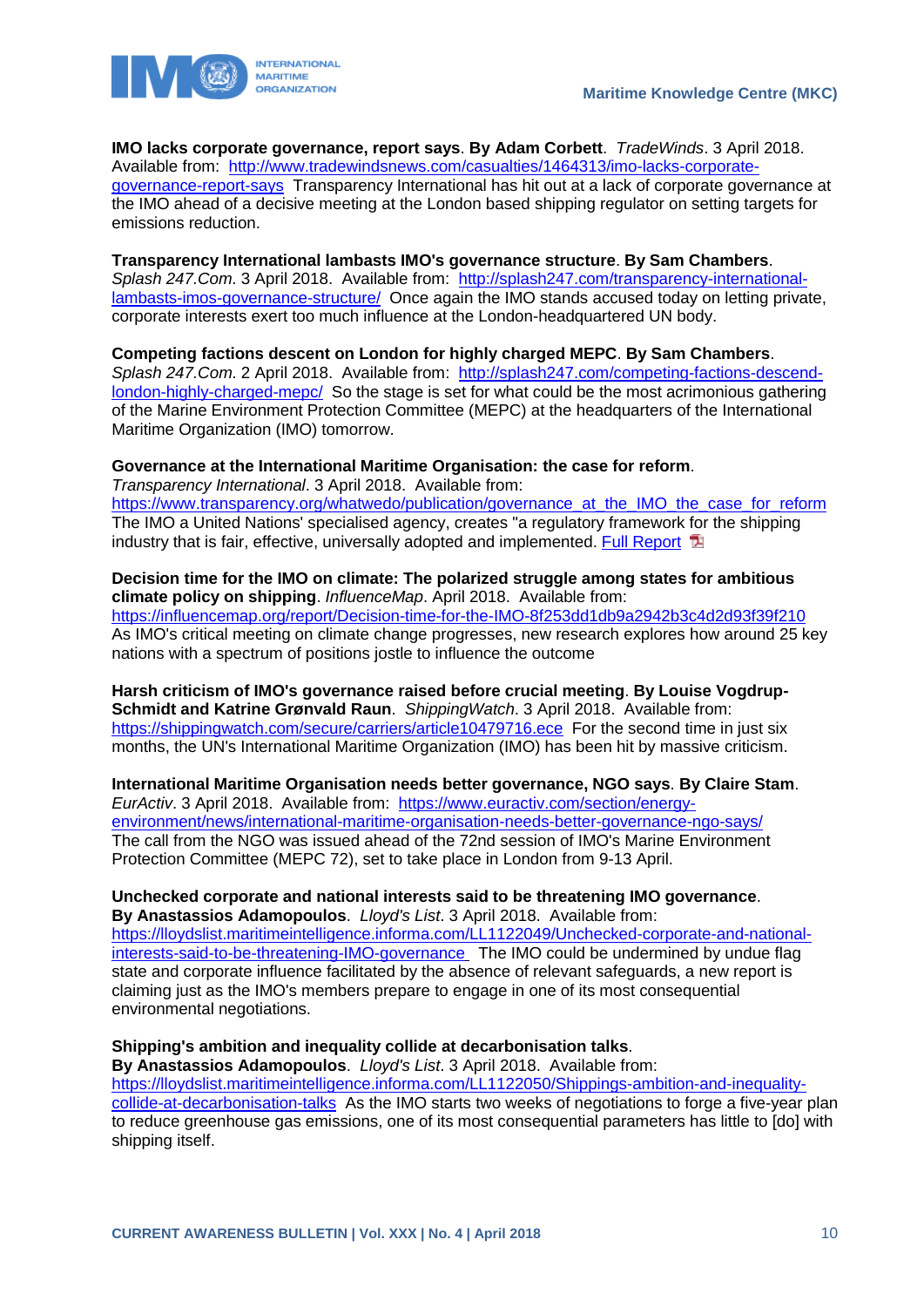

#### **Shipping climate talks begin amid protests and concerns over influence**. **By Megan Darby**. *Climate Home News*. 3 April 2018. Available from:

[http://www.climatechangenews.com/2018/04/03/shipping-climate-talks-begin-amid-protests](http://www.climatechangenews.com/2018/04/03/shipping-climate-talks-begin-amid-protests-concerns-influence/)[concerns-influence/](http://www.climatechangenews.com/2018/04/03/shipping-climate-talks-begin-amid-protests-concerns-influence/) So warned Transparency International on Tuesday, as talks on a climate target for international shipping started in London.

## **Is a dangerous complacency taking hold in shipping over climate goals?**

**By Laurence Tubiana**. *Reuters*. 3 April 2018. Available from: <http://news.trust.org/item/20180403161534-fb9c1/>As U.N. talks on cutting greenhouse gases from the shipping industry open in London, there are concerns that a dangerous complacency is taking hold in the sector.

**Never before has a meeting generated such great interest': IMO boss's rallying MEPC call**. **By Sam Chambers**. *Splash 247.Com*. 4 April 2018. Available from: [http://splash247.com/never](http://splash247.com/never-meeting-generated-great-interest-imo-bosss-rallying-mepc-call/)[meeting-generated-great-interest-imo-bosss-rallying-mepc-call/](http://splash247.com/never-meeting-generated-great-interest-imo-bosss-rallying-mepc-call/) Addressing the start of the intersessional working group on the reduction of greenhouse gas (GHG) emissions from ships yesterday, Kitack Lim, the secretary general of the IMO, stressed the importance of those attending to reach a firm agreement fast on adopting an initial strategy for shipping to reduce its carbon footprint.

## **EU pushes IMO to aim for zero carbon emissions**. **By Adam Corbett**. *TradeWinds*.

4 April 2018. Available from: [http://www.tradewindsnews.com/legal/1463890/eu-pushes-imo-to-aim](http://www.tradewindsnews.com/legal/1463890/eu-pushes-imo-to-aim-for-zero-carbon-emissions)[for-zero-carbon-emissions](http://www.tradewindsnews.com/legal/1463890/eu-pushes-imo-to-aim-for-zero-carbon-emissions) The Eu voting bloc at the IMO will push regulators to agree to a minimum of 70% reduction target in shipping's carbon emissions by 2050, with the goal of eventually achieving a zero-carbon goal, or it will threaten to immediately introduce its own measures.

### **Tensions high as nations meet to set climate plan for global shipping**. **By Jessica Leber**. *Oceans Deeply*. 4 April 2018. Available from:

[https://www.newsdeeply.com/oceans/articles/2018/04/04/tensions-high-as-nations-meet-to-set](https://www.newsdeeply.com/oceans/articles/2018/04/04/tensions-high-as-nations-meet-to-set-climate-plan-for-global-shipping)[climate-plan-for-global-shipping](https://www.newsdeeply.com/oceans/articles/2018/04/04/tensions-high-as-nations-meet-to-set-climate-plan-for-global-shipping) The International Maritime Organization (IMO) is facing a looming deadline to adopt a climate change plan for the shipping industry – the only sector of the global economy that has yet to commit to specific targets to slash its greenhouse gas emissions.

### **IMO after criticism: Each nation shoulders responsibility**. **By Louise Vogdrup-Schmidt and Katrine Grønvald Raun**. *ShippingWatch*. 4 April 2018. Available from:

<https://shippingwatch.com/secure/carriers/article10483595.ece>It is the responsibility of each member of the IMO when employees of shipping companies or organizations take part in the work of the UN's IMO, writes an IMO spokesperson in a comment to ShippingWatch after yesterday's striking criticism from NGO Transparency International.

## **Change the IMO? That's for member states to decide**. *Maritime Executive*. 4 April 2018.

Available from: [https://www.maritime-executive.com/article/change-the-imo-that-s-for-member](https://www.maritime-executive.com/article/change-the-imo-that-s-for-member-states-to-decide)[states-to-decide](https://www.maritime-executive.com/article/change-the-imo-that-s-for-member-states-to-decide) Transparency International has proposed a number of changes that it says could make the IMO better able to serve the interests of the world's citizens on issues such as greenhouse gas emissions.

**NGO criticizes countries for unambitious CO2 reduction plan**. **By Søren Pico**. *ShippingWatch*. 5 April 2018. Available from: <https://shippingwatch.com/secure/carriers/article10485370.ece> Japan's climate proposal for shipping is "far too unambitious," Transport and Energy Officer Jeppe Juul of NGO The Ecological Council tells ShippingWatch.

### **Shipping industry faces moment of truth on climate change stance**. **By Julian Bray**. *TradeWinds*. 5 April 2018. Available from:

[http://www.tradewindsnews.com/passengerships/1463103/shipping-industry-faces-moment-of-truth](http://www.tradewindsnews.com/passengerships/1463103/shipping-industry-faces-moment-of-truth-on-climate-change-stance)[on-climate-change-stance](http://www.tradewindsnews.com/passengerships/1463103/shipping-industry-faces-moment-of-truth-on-climate-change-stance) Shipping has reached a watershed moment in the arguments over the need to cut greenhouse gas emissions.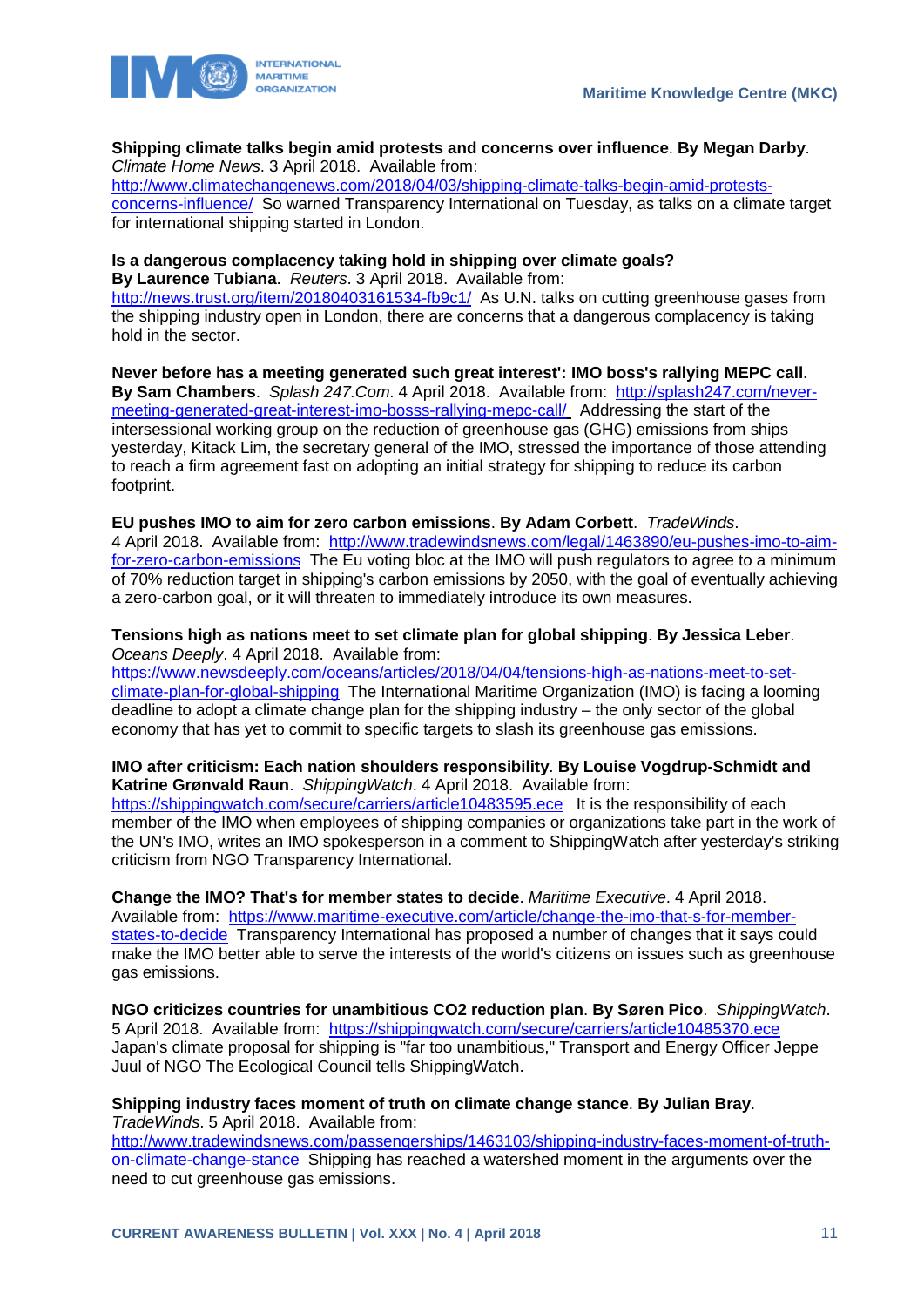

**Norway targets IMO to halve global shipping emissions by 2050**. **By Ole Petter Skonnord**.

*Reuters*. 5 April 2018. Available from: [https://uk.reuters.com/article/us-norway-shipping-imo/norway](https://uk.reuters.com/article/us-norway-shipping-imo/norway-targets-imo-to-halve-global-shipping-emissions-by-2050-idUKKCN1HC1OG)[targets-imo-to-halve-global-shipping-emissions-by-2050-idUKKCN1HC1OG](https://uk.reuters.com/article/us-norway-shipping-imo/norway-targets-imo-to-halve-global-shipping-emissions-by-2050-idUKKCN1HC1OG)  Global shipping should set a goal of halving greenhouse gas emissions by 2050, Norway's government and shipowners' association said on Thursday before talks by the International Maritime Organization (IMO) in London next week.

## **IMO prepares for showdown over shipping decarbonization**. **By Jack Jordan and**

**Frank Watson**. *S&P Global Platts*. 6 April 2018. Available from: [https://www.platts.com/latest](https://www.platts.com/latest-news/shipping/london/feature-imo-prepares-for-showdown-over-shipping-26931834)[news/shipping/london/feature-imo-prepares-for-showdown-over-shipping-26931834](https://www.platts.com/latest-news/shipping/london/feature-imo-prepares-for-showdown-over-shipping-26931834) International Maritime Organization (IMO) delegates have arrived in London ahead of next week's meeting of the Marine Environment Protection Committee (MEPC), with the stage set for a fight over how to reduce the shipping industry's carbon emissions.

**IMO 2020: Is not knowing worth the wait?** *Ship & Bunker*. 6 April 2018. Available from: <https://shipandbunker.com/news/world/998950-imo-2020-is-not-knowing-worth-the-wait> "It's remarkable the shipping industry is having to wait this long to learn about the fuel it will be burning in 2020," writes Jack Jordan, editor of Platts Bunkerworld, in a recent opinion piece on the company's website.

**In-depth: Will countries finally agree a climate deal for shipping?** *Carbon Brief*. 6 April 2018. Available from: [https://www.carbonbrief.org/in-depth-will-countries-finally-agree-climate-deal-for](https://www.carbonbrief.org/in-depth-will-countries-finally-agree-climate-deal-for-shipping)[shipping](https://www.carbonbrief.org/in-depth-will-countries-finally-agree-climate-deal-for-shipping) The International Maritime Organisation (IMO) environment meeting in London is expected to set a concrete target for shipping emissions in the coming decades.

### **Shipping climate talks hit heavy weather as UN agency's credibility tested**.

*Transport & Environment*. 6 April 2018. Available from:

[https://www.transportenvironment.org/press/shipping-climate-talks-hit-heavy-weather-un](https://www.transportenvironment.org/press/shipping-climate-talks-hit-heavy-weather-un-agency%E2%80%99s-credibility-tested)[agency%E2%80%99s-credibility-tested](https://www.transportenvironment.org/press/shipping-climate-talks-hit-heavy-weather-un-agency%E2%80%99s-credibility-tested) The first difficult week of talks in London on an interim greenhouse gas strategy for shipping saw little progress towards a final outcome with some deep divisions and much work remaining, sustainable transport group Transport & Environment said.

#### **Shipping organizations: The industry is an indispensable part of the IMO**.

**By Louise Vogdrup-Schmidt**. *ShippingWatch*. 6 April 2018. Available from: <https://shippingwatch.com/secure/carriers/article10490008.ece>The IMO needs the maritime industry when creating international shipping rules and there is nothing notable in the fact that the sector is part of the UN body and has an influence on the its work, says an industry organisation.

## **Climate talks for shipping 'on a knife-edge' as deadline looms**. **By Megan Darby**.

*Climate Home News*. 6 April 2018. Available from:

<http://www.climatechangenews.com/2018/04/06/climate-talks-shipping-knife-edge-deadline-looms/> Campaigners warned the draft level of ambition at the IMO meeting was out of line with the Paris Agreement goal to hold global warming "well below 2C" and aim for 1.5C.

#### **Pacific Islands issue stern warning against GHG regulation laggards**.

**By Anastassios Adamopoulos**. *Lloyd's List*. 8 April 2018. Available from: [https://lloydslist.maritimeintelligence.informa.com/LL1122123/Pacific-Islands-issue-stern-warning](https://lloydslist.maritimeintelligence.informa.com/LL1122123/Pacific-Islands-issue-stern-warning-against-GHG-regulation-laggards)[against-GHG-regulation-laggards](https://lloydslist.maritimeintelligence.informa.com/LL1122123/Pacific-Islands-issue-stern-warning-against-GHG-regulation-laggards) Pacific Ocean island states sounded off against the very real threat of an inferior decarbonisation strategy for international shipping amid a week of frustrating progress in negotiations at the IMO this week.

**Transparency audit and the IMO**. **By Michael Grey**. *Seatrade Maritime News*. 9 April 2018. Available from: [http://www.seatrade-maritime.com/news/europe/transparency-audit-and-the](http://www.seatrade-maritime.com/news/europe/transparency-audit-and-the-imo.html)[imo.html](http://www.seatrade-maritime.com/news/europe/transparency-audit-and-the-imo.html) Columnist Michael Grey questions last week's highly critical report into the workings of the International Maritime Organization (IMO) by Transparency International.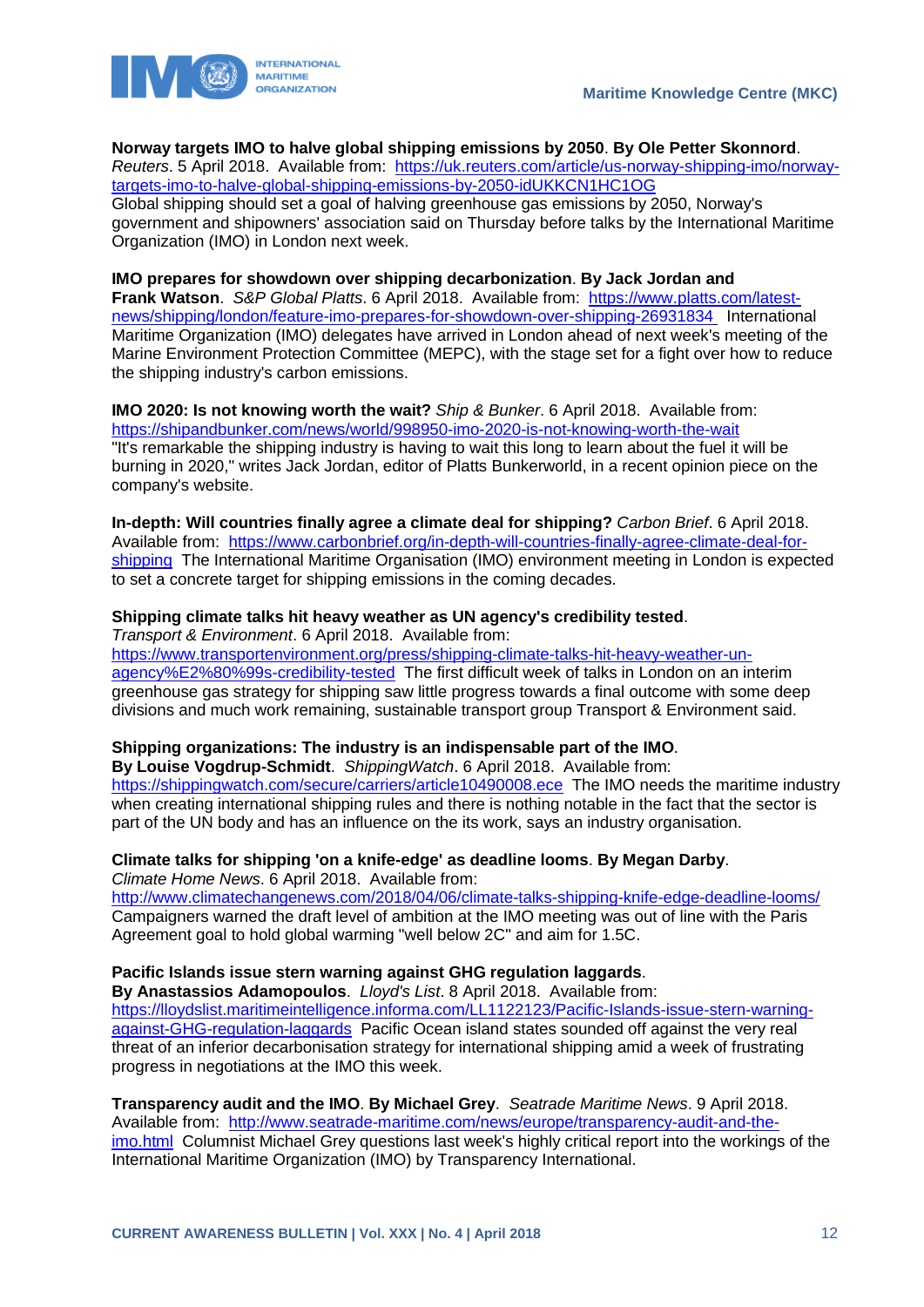

#### **UN, EU climate chiefs call for ambitious shipping strategy from IMO**. **By Megan Darby**. *Climate Home News*. 9 April 2018. Available from:

[http://www.climatechangenews.com/2018/04/09/un-climate-chief-calls-ambitious-shipping-strategy](http://www.climatechangenews.com/2018/04/09/un-climate-chief-calls-ambitious-shipping-strategy-imo/)[imo/](http://www.climatechangenews.com/2018/04/09/un-climate-chief-calls-ambitious-shipping-strategy-imo/) "We are witnessing how climate change is moving much faster than emissions reductions," said Patricia Espinosa before the IMO plenary met in London on Monday.

### **UN draft calls on international shipping to halve greenhouse gas emissions by 2050**. **By Claire Stam**. *EurActiv*. 9 April 2018. Available from:

[https://www.euractiv.com/section/transport/news/un-draft-calls-on-international-shipping-to-halve](https://www.euractiv.com/section/transport/news/un-draft-calls-on-international-shipping-to-halve-greenhouse-gas-emissions-by-2050/)[greenhouse-gas-emissions-by-2050/](https://www.euractiv.com/section/transport/news/un-draft-calls-on-international-shipping-to-halve-greenhouse-gas-emissions-by-2050/) The strategy will need to be finalised by 13 April at the Maritime Environment Protection Committee (MEPC) of the IMO but the issue remains uncertain as deep divisions prevail among the 173 IMO member states.

### **Tough CO2 negotiations await the IMO this week**. **By Louise Vogdrup-Schmidt and Katrine Grønvald Raun**. *ShippingWatch*. 9 April 2018. Available from: <https://shippingwatch.com/secure/carriers/article10497430.ece>A CO2 plan for shipping must be settled and approved by the IMO this week, and this will be a difficult process.

**Clear divisions as MEPC gets down to business**. **By Sam Chambers**. *Splash 247.Com*. 9 April 2018. Available from: <http://splash247.com/clear-divisions-mepc-gets-business/> Shipping and its emissions are very high up the mainstream news agenda today as delegates descend on the headquarters of the IMO for the crucial 72nd gathering of the Marine Environment Protection Committee (MEPC) where the industry's greenhouse gas emissions will be under the microscope.

## **'The opportunity is there': Businesses join calls for bold shipping climate plan at crucial IMO**

**talks**. **By Michael Holder**. *Business Green*. 9 April 2018. Available from: [https://www.businessgreen.com/bg/news-analysis/3029800/the-opportunity-is-there-businesses-join](https://www.businessgreen.com/bg/news-analysis/3029800/the-opportunity-is-there-businesses-join-calls-for-strong-shipping-climate-plan-at-crucial-imo-talks)[calls-for-strong-shipping-climate-plan-at-crucial-imo-talks](https://www.businessgreen.com/bg/news-analysis/3029800/the-opportunity-is-there-businesses-join-calls-for-strong-shipping-climate-plan-at-crucial-imo-talks) Christiana Figueres, the former head of the UN climate change secretariat and one of the architects of the 2015 Paris Agreement, has warned the shipping industry it risks losing its position as the "backbone of global trade" unless a deal to drastically decarbonise the sector is brokered at crucial climate talks in London this week.

**IMO opens 'heavily laden' MEPC 72 session**. **By Michael Angell**. *TradeWinds*. 9 April 2018. Available from: [http://www.tradewindsnews.com/casualties/1468482/imo-opens-heavily-laden-mepc-](http://www.tradewindsnews.com/casualties/1468482/imo-opens-heavily-laden-mepc-72-session)[72-session](http://www.tradewindsnews.com/casualties/1468482/imo-opens-heavily-laden-mepc-72-session) The head of the International Maritime Organisation kicked off the latest meeting on shipping environmental rules, noting a particularly "heavily laden" agenda.

#### **No easy solutions to end IMO climate change negotiation impasse**. **By Nick Savvides**. *Fairplay*. 10 April 2018. Available from: [https://fairplay.ihs.com/safety-regulation/article/4299941/no](https://fairplay.ihs.com/safety-regulation/article/4299941/no-easy-solutions-to-end-imo-climate-change-negotiation-impasse)[easy-solutions-to-end-imo-climate-change-negotiation-impasse](https://fairplay.ihs.com/safety-regulation/article/4299941/no-easy-solutions-to-end-imo-climate-change-negotiation-impasse)

In the debate for the shipping industry's strategy to combat climate change there are two main elements those that want tough targets for shipping to meet its carbon obligations and those, including the US, who say that there is no science to back such targets.

**Spirit of compromise points towards greenhouse gas deal at MEPC**. **By Sam Chambers**. *Splash 247.Com*. 10 April 2018. Available from: [http://splash247.com/spirit-compromise-points](http://splash247.com/spirit-compromise-points-towards-greenhouse-gas-deal-mepc/)[towards-greenhouse-gas-deal-mepc/](http://splash247.com/spirit-compromise-points-towards-greenhouse-gas-deal-mepc/) The battle lines have been drawn at the headquarters of the IMO as the 72nd gathering of the MEPC enters its second day.

#### **Greenpeace urges IMO to protect Pacific, agree on rapid emissions phase-out**. *Greenpeace International*. 10 April 2018. Available from:

[https://www.greenpeace.org/international/press-release/15817/greenpeace-urges-imo-to-protect](https://www.greenpeace.org/international/press-release/15817/greenpeace-urges-imo-to-protect-pacific-agree-on-rapid-emissions-phase-out/)[pacific-agree-on-rapid-emissions-phase-out/](https://www.greenpeace.org/international/press-release/15817/greenpeace-urges-imo-to-protect-pacific-agree-on-rapid-emissions-phase-out/) As Fiji was struck by its third cyclone of the year on Tuesday, Greenpeace International urged the International Maritime Organization (IMO) to finally take action against the shipping industry's climate-polluting carbon emissions.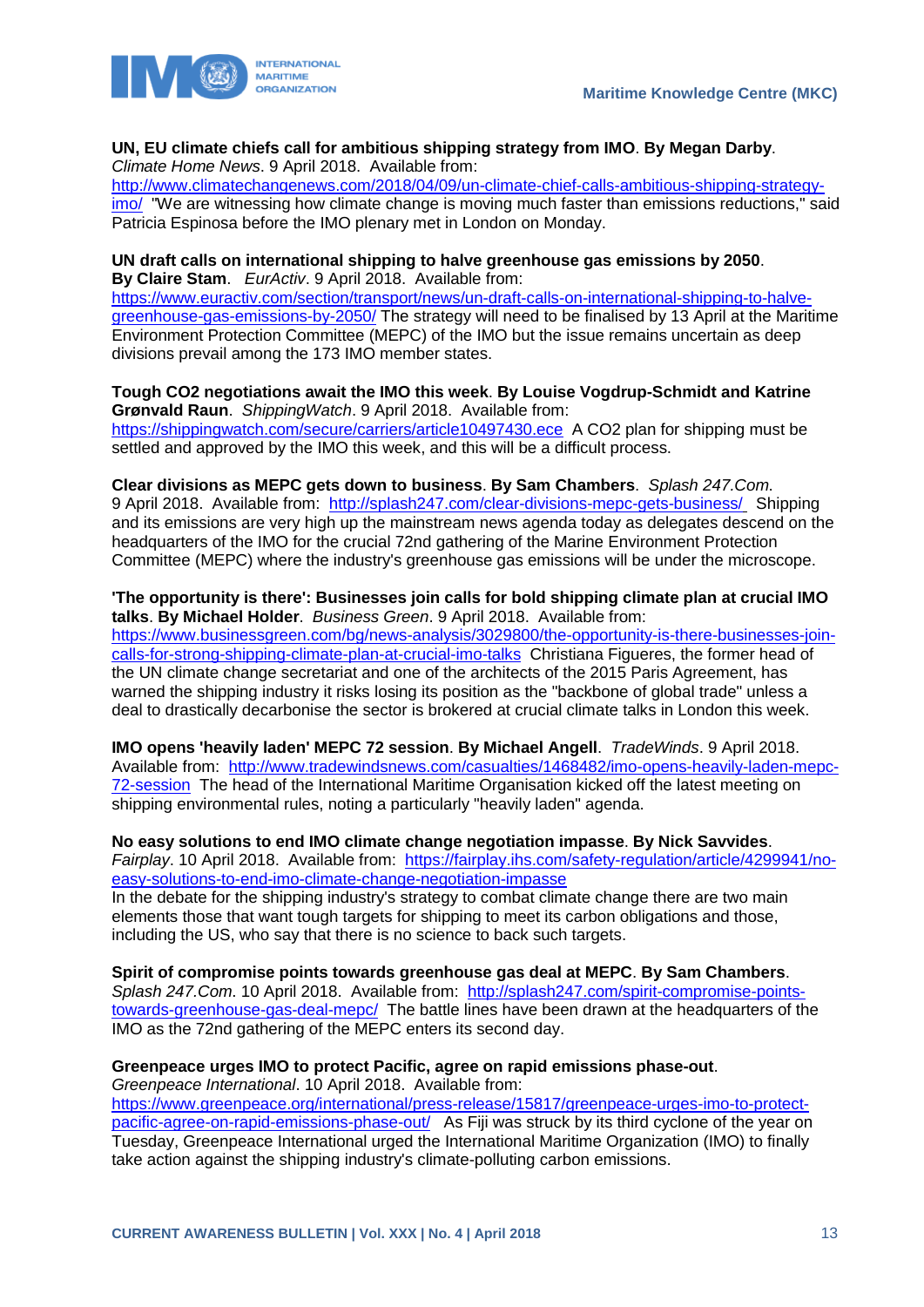

## **Cutting CO2 emissions from shipping: ENVI delegation to the IMO**. *European Parliament*.

10 April 2018. Available from: [http://www.europarl.europa.eu/news/en/press-](http://www.europarl.europa.eu/news/en/press-room/20180409IPR01304/cutting-co2-emissions-from-shipping-envi-delegation-to-the-imo)

[room/20180409IPR01304/cutting-co2-emissions-from-shipping-envi-delegation-to-the-imo](http://www.europarl.europa.eu/news/en/press-room/20180409IPR01304/cutting-co2-emissions-from-shipping-envi-delegation-to-the-imo) The delegation is composed of MEPs José Inácio Faria (EPP, PT, Co-chair), Jytte Guteland (S&D, SV, Co-chair) and Dubravka Šuica (EPP, HR).

#### **Countries inch towards 'bare minimum' climate target for shipping**. **By Sara Stefanini**. *Climate Home News*. 10 April 2018. Available from:

[http://www.climatechangenews.com/2018/04/10/countries-inch-towards-bare-minimum-climate](http://www.climatechangenews.com/2018/04/10/countries-inch-towards-bare-minimum-climate-target-shipping/)[target-shipping/](http://www.climatechangenews.com/2018/04/10/countries-inch-towards-bare-minimum-climate-target-shipping/) A coalition in favour of a stronger emissions reduction target welcomed new allies in the run-up to this week's International Maritime Organization (IMO) meeting, where delegates are due to adopt an initial strategy by Friday.

## **IMO CO2 talks close to stalling**. **By Adam Corbett**. *TradeWinds*. 11 April 2018.

Available from: <http://www.tradewindsnews.com/incoming/1469516/imo-co2-talks-close-to-stalling> Concern is mounting that the International Maritime Organization is heading toward a "lame" compromise deal on emissions reduction at critical negotiations this week.

## **Spectre of Europe taking independent action on shipping GHG Regulations moves closer**.

*Ship & Bunker*. 11 April 2018. Available from: [https://shipandbunker.com/news/world/660830](https://shipandbunker.com/news/world/660830-spectre-of-europe-taking-independent-action-on-shipping-ghg-regulations-moves-closer) [spectre-of-europe-taking-independent-action-on-shipping-ghg-regulations-moves-closer](https://shipandbunker.com/news/world/660830-spectre-of-europe-taking-independent-action-on-shipping-ghg-regulations-moves-closer) The prospect of Europe taking independent measures to reduce GHG emissions from Shipping is growing in likelihood, with Members of European Parliament (MEPs) saying they are prepared to take such action if they deem the strategy adopted at this week's MEPC72 to be "too lame".

## **Fears of diluting CO2 targets in the IMO at crucial point in time**.

**By Katrine Grønvald Raun**. *ShippingWatch*. 11 April 2018. Available from: <https://shippingwatch.com/secure/carriers/article10504379.ece>EU nations and the EU Commission should stand their ground in the hours of negotiations taking place this week in the IMO building by the River Thames in London.

**UK, Marshall Islands back ship CO2 limit**. **By Michael Angell**. *TradeWinds*. 11 April 2018. Available from: [http://www.tradewindsnews.com/legal/1470553/uk-marshall-islands-back-ship-co2](http://www.tradewindsnews.com/legal/1470553/uk-marshall-islands-back-ship-co2-limit) [limit](http://www.tradewindsnews.com/legal/1470553/uk-marshall-islands-back-ship-co2-limit) The UK and the Marshall Islands are pushing the International Maritime Organization (IMO) to reach a deal reducing shipping's carbon dioxide emissions.

#### **Cleaning up shipping will benefit Latin America**. **By Jose Maria Figueres**. *Reuters*.

11 April 2018. Available from: <http://news.trust.org/item/20180411114313-v8qnw/> The renewable energy boom is creating economic opportunity in countries around the world.

## **African leaders must remember who they serve at this week's climate talks**.

**By Mohamed Adow**. *Reuters*. 11 April 2018. Available from: <http://news.trust.org/item/20180411111948-4phjy>Silence is not an option for African leaders at global climate change talks.

**IMO fudges on carbon dioxide deal for ships**. **By Adam Corbett**. *TradeWinds*. 12 April 2018. Available from: [http://www.tradewindsnews.com/legal/1471197/imo-fudges-on-carbon-dioxide-deal](http://www.tradewindsnews.com/legal/1471197/imo-fudges-on-carbon-dioxide-deal-for-ships)[for-ships](http://www.tradewindsnews.com/legal/1471197/imo-fudges-on-carbon-dioxide-deal-for-ships) Shipping regulators have come up with a carefully worded package on carbon reduction aimed at pleasing all sides of the political debate on greenhouse gas emissions reduction.

## **Pacific Islands attack ICS, make last ditch plea to IMO**. **By Sam Chambers**.

*Splash 247.Com*. 12 April 2018. Available from: [http://splash247.com/pacific-islands-attack-ics](http://splash247.com/pacific-islands-attack-ics-make-last-ditch-plea-imo/)[make-last-ditch-plea-imo/](http://splash247.com/pacific-islands-attack-ics-make-last-ditch-plea-imo/) With the Marine Environment Protection Committee (MEPC) set to conclude discussions tomorrow, the secretary general of the Pacific Islands Development Forum, Francois Martel, has launched a scathing attack on the International Chamber of Shipping (ICS).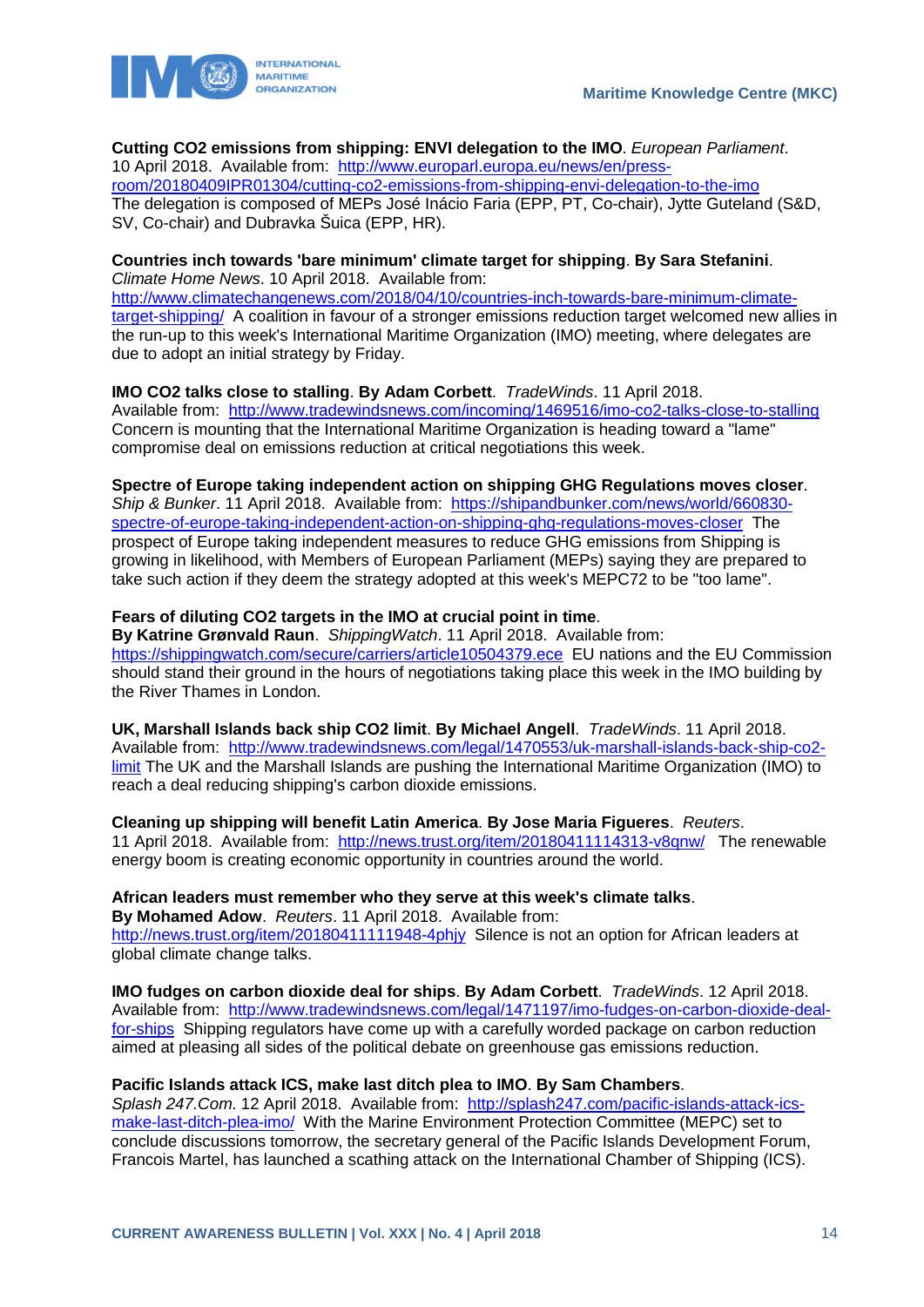

**MEPC 72: Only 2 nations stand in the way of deal to slash shipping GHGs at least 50% by 2050**. *Ship & Bunker*. 12 April 2018. Available from: [https://shipandbunker.com/news/world/206582](https://shipandbunker.com/news/world/206582-mepc-72-only-2-nations-stand-in-the-way-of-deal-to-slash-shipping-ghgs-at-least-50-by-2050) [mepc-72-only-2-nations-stand-in-the-way-of-deal-to-slash-shipping-ghgs-at-least-50-by-2050](https://shipandbunker.com/news/world/206582-mepc-72-only-2-nations-stand-in-the-way-of-deal-to-slash-shipping-ghgs-at-least-50-by-2050) The Shipping industry is on the verge of agreeing to slash its GHG emissions "at least 50%" by 2050 compared to 2008 levels.

**11th hour of IMO summit points to 50 percent reduction target for shipping emissions**. **By Louise Vogdrup-Schmidt and Katrine Grønvald Raun**. *ShippingWatch*. 12 April 2018. Available from: <https://shippingwatch.com/secure/carriers/article10509021.ece>It is the 11th hour of one of the most important meetings for the shipping industry in decades.

#### **IMO strikes tentative deal for 50% emissions cut by 2050**. **By Anastassios Adamopoulos**. *Lloyd's List*. 12 April 2018. Available from:

[https://lloydslist.maritimeintelligence.informa.com/LL1122183/IMO-strikes-tentative-deal-for-50](https://lloydslist.maritimeintelligence.informa.com/LL1122183/IMO-strikes-tentative-deal-for-50-emissions-cut-by-2050) [emissions-cut-by-2050](https://lloydslist.maritimeintelligence.informa.com/LL1122183/IMO-strikes-tentative-deal-for-50-emissions-cut-by-2050) Shipping is one decision away from committing to slash its emissions by at least 50% by 2050 after a working group at the International Maritime Organization backed the target on Thursday and set the scene for an intense showdown on the issue on Friday.

## **Historic greenhouse gas deal likely to be signed in London today**. **By Sam Chambers**.

*Splash 247.Com*. 13 April 2018. Available from: [https://splash247.com/historic-greenhouse-gas](https://splash247.com/historic-greenhouse-gas-deal-likely-signed-london-today/)[deal-likely-signed-london-today/](https://splash247.com/historic-greenhouse-gas-deal-likely-signed-london-today/) After a four days of negotiations at the UN's IMO in London this week, and a day before an historic decision to cut the global shipping sector's greenhouse gases is due, calls for unity and consensus were make from both developing and developed countries around the world during what has been marathon meeting on the Marine Environment Protection Committee.

## **Nordic Council: The IMO must set the shipping sector on a low-emission path**.

*Nordic Council*. 13 April 2018. Available from: [http://www.norden.org/sv/aktuellt/nyheter/nordic](http://www.norden.org/sv/aktuellt/nyheter/nordic-council-the-imo-must-set-the-shipping-sector-on-a-low-emission-path)[council-the-imo-must-set-the-shipping-sector-on-a-low-emission-path](http://www.norden.org/sv/aktuellt/nyheter/nordic-council-the-imo-must-set-the-shipping-sector-on-a-low-emission-path) International shipping and aviation are not directly covered by the 2015 Paris climate pact, which is based on national efforts.

## **ICS Applauds 'Paris Agreement for Shipping'**. *International Chamber of Shipping (ICS)*.

13 April 2018. Available from: [http://www.ics-shipping.org/news/press-releases/view](http://www.ics-shipping.org/news/press-releases/view-article/2018/04/13/ics-applauds-%27paris-agreement-for-shipping)[article/2018/04/13/ics-applauds-%27paris-agreement-for-shipping](http://www.ics-shipping.org/news/press-releases/view-article/2018/04/13/ics-applauds-%27paris-agreement-for-shipping) The International Chamber of Shipping has welcomed the high level strategy for the further reduction of shipping's greenhouse gas (GHG) emissions, adopted on 13 April by the UN International Maritime Organization

## **Cutting CO2 emission from ships: ENVI delegation reacts to IMO outcome**.

*European Parliament*. 13 April 2018. Available from: [http://www.europarl.europa.eu/news/en/press](http://www.europarl.europa.eu/news/en/press-room/20180413IPR01716/cutting-co2-emission-from-ships-envi-delegation-reacts-to-imo-outcome)[room/20180413IPR01716/cutting-co2-emission-from-ships-envi-delegation-reacts-to-imo-outcome](http://www.europarl.europa.eu/news/en/press-room/20180413IPR01716/cutting-co2-emission-from-ships-envi-delegation-reacts-to-imo-outcome) MEPC parties agreed on Friday to commit to cut greenhouse gas emissions from the shipping sector by at least 50% by 2050.

## **Commissioners Bulc and Arias Cañete welcome the IMO agreement on CO2 reductions in the maritime sector**. *European Commission*. 13 April 2018. Available from:

[http://europa.eu/rapid/press-release\\_STATEMENT-18-3341\\_en.htm](http://europa.eu/rapid/press-release_STATEMENT-18-3341_en.htm) Following the agreement reached today at the IMO on an initial strategy to reduce greenhouse gas (GHG) emissions from international shipping, Commissioner for Transport Violeta Bulc and Commissioner for Energy and Climate Action Miguel Arias Cañete issued the following statement: "The agreement reached today at the IMO is a significant step forward in the global efforts to tackle climate change."

## **Clean Arctic Alliance hails IMO move to ban heavy fuel oil from Arctic shipping**. *Clean Arctic Alliance*. 13 April 2018. Available from:

[http://www.hfofreearctic.org/en/2018/04/13/clean-arctic-alliance-hails-imo-move-to-ban-heavy-fuel](http://www.hfofreearctic.org/en/2018/04/13/clean-arctic-alliance-hails-imo-move-to-ban-heavy-fuel-oil-ban-from-arctic-shipping/)[oil-ban-from-arctic-shipping/](http://www.hfofreearctic.org/en/2018/04/13/clean-arctic-alliance-hails-imo-move-to-ban-heavy-fuel-oil-ban-from-arctic-shipping/) The Clean Arctic Alliance applauded progress by IMO member states today towards banning use of the world's dirtiest fuel – heavy fuel oil – from Arctic shipping, and called for Member States to make every effort to adopt and rapidly implement a ban by 2021.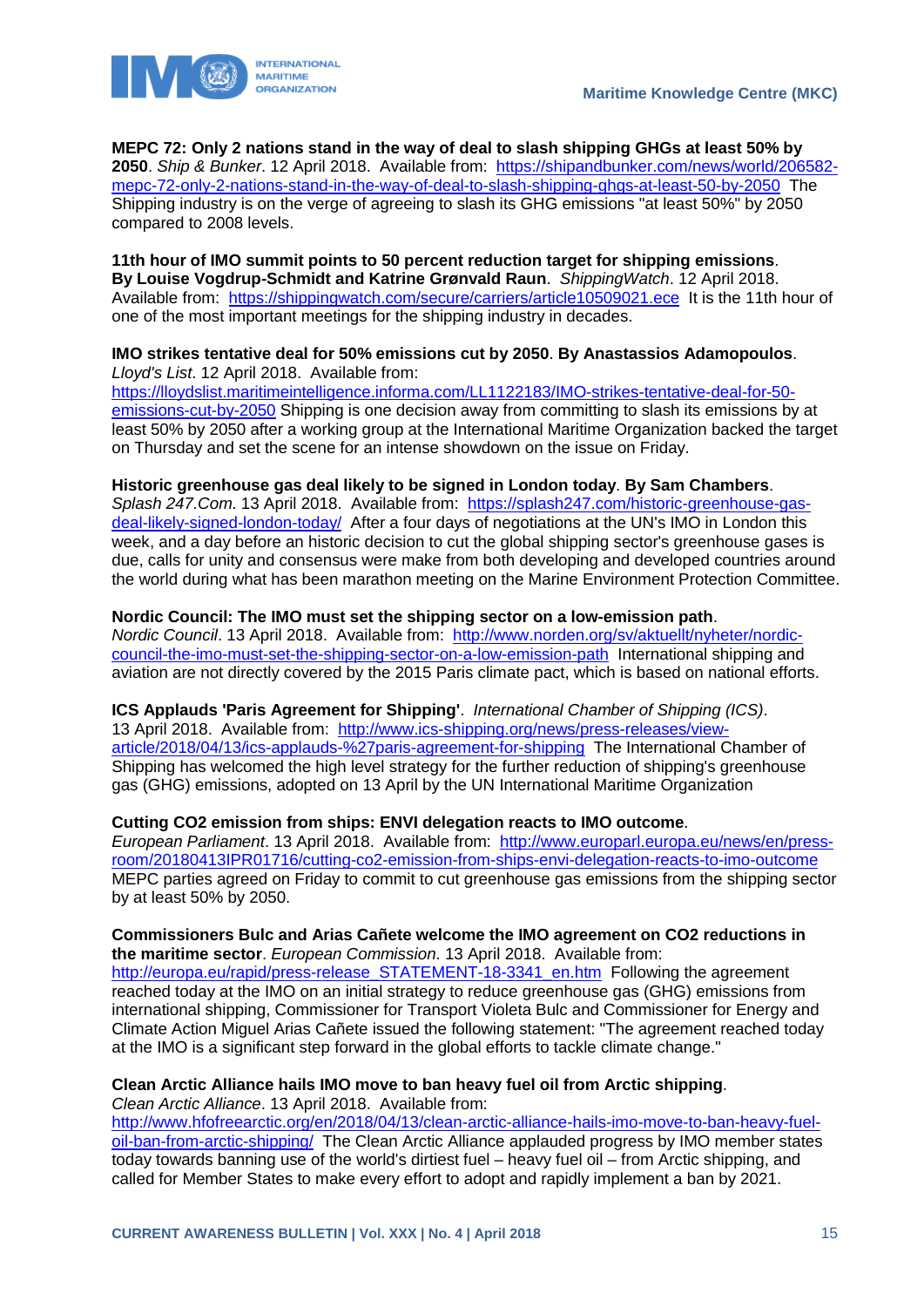

## **IMO gives strong signal to the shipping industry to start decarbonizing with full support of**

**ECSA**. *European Community Shipowners' Associations (ECSA)*. 13 April 2018. Available from: [http://www.ecsa.eu/news/imo-gives-strong-signal-shipping-industry-start-decarbonizing-full-support](http://www.ecsa.eu/news/imo-gives-strong-signal-shipping-industry-start-decarbonizing-full-support-ecsa)[ecsa](http://www.ecsa.eu/news/imo-gives-strong-signal-shipping-industry-start-decarbonizing-full-support-ecsa) The environmental committee of IMO decided at its 72th meeting to adopt an initial strategy on the reduction of Green House Gases (GHG) emissions from ships.

### **The World Shipping Council welcomes the IMO's agreement on a greenhouse gas reduction strategy and calls for an IMO-led research and development programme**.

*World Shipping Council*. 13 April 2018. Available from: [http://www.worldshipping.org/press](http://www.worldshipping.org/press-room/IMO_GHG_Strategy_April_13_2018_for_Release.pdf)[room/IMO\\_GHG\\_Strategy\\_April\\_13\\_2018\\_for\\_Release.pdf](http://www.worldshipping.org/press-room/IMO_GHG_Strategy_April_13_2018_for_Release.pdf) Ta The World Shipping Council (WSC) and its members welcome the International Maritime Organization's (IMO) agreement on an ambitious strategy to reduce greenhouse gas emissions from international shipping.

## **Greenpeace: shipping carbon reduction plan far from enough, but crucial first step**.

*Greenpeace International*. 13 April 2018. Available from: [https://www.greenpeace.org/international/press-release/15865/greenpeace-shipping-carbon](https://www.greenpeace.org/international/press-release/15865/greenpeace-shipping-carbon-reduction-plan-far-from-enough-but-crucial-first-step/)[reduction-plan-far-from-enough-but-crucial-first-step/](https://www.greenpeace.org/international/press-release/15865/greenpeace-shipping-carbon-reduction-plan-far-from-enough-but-crucial-first-step/) The IMO has today adopted a long-overdue plan to reduce climate polluting emissions from the global shipping industry.

### **BIMCO applauds new IMO emissions-strategy**. **By Rasmus Nord Jorgensen**. *BIMCO*.

13 April 2018. Available from: <https://www.bimco.org/news/press-releases/20180413-mepc> BIMCO is very satisfied with the Green House Gas (GHG) strategy adopted by the International Maritime Organization (IMO) at the Marine Environment Protection Committee on April 13.

## **Climate Weekly: Shipping gets on board with climate action** . **By Megan Darby**.

*Climate Home News*. 13 April 2018. Available from:

<http://www.climatechangenews.com/2018/04/13/climate-weekly-shipping-gets-board-climate-action/> It is a compromise between a concerted push by Pacific islands and Europe for high ambition and strong resistance to any emissions cap at all from the US and emerging economies.

## **Shipping's climate strategy was a hard-won battle, but now the real work begins**. **By Anastassios Adamopoulos**. *Lloyd's List*. 15 April 2018. Available from: [https://lloydslist.maritimeintelligence.informa.com/LL1122206/Shippings-climate-strategy-was-a-](https://lloydslist.maritimeintelligence.informa.com/LL1122206/Shippings-climate-strategy-was-a-hardwon-battle-but--now-the-real-work-begins)

[hardwon-battle-but--now-the-real-work-begins](https://lloydslist.maritimeintelligence.informa.com/LL1122206/Shippings-climate-strategy-was-a-hardwon-battle-but--now-the-real-work-begins) The IMO has agreed to halve emissions by at least 50% before 2050.

**Brussels hails UN deal to halve shipping emissions by 2050** . **By Frédéric Simon**. *EurActiv*. 16 April 2018. Available from: [https://www.euractiv.com/section/transport/news/brussels-hails-un](https://www.euractiv.com/section/transport/news/brussels-hails-un-deal-to-halve-shipping-emissions-by-2050/)[deal-to-halve-shipping-emissions-by-2050/](https://www.euractiv.com/section/transport/news/brussels-hails-un-deal-to-halve-shipping-emissions-by-2050/) Kitack Lim, Secretary-General of the International Maritime Organisation (IMO), said the adoption of the initial strategy "would allow future IMO work on climate change to be rooted in a solid basis".

### **MEPC 72: IMO GHG deal spells end of the oil-based bunker industry from the 2030's says expert**. *Ship & Bunker*. 16 April 2018. Available from:

[https://shipandbunker.com/news/world/387303-mepc-72-imo-ghg-deal-spells-end-of-the-oil-based](https://shipandbunker.com/news/world/387303-mepc-72-imo-ghg-deal-spells-end-of-the-oil-based-bunker-industry-from-the-2030s-says-expert)[bunker-industry-from-the-2030s-says-expert](https://shipandbunker.com/news/world/387303-mepc-72-imo-ghg-deal-spells-end-of-the-oil-based-bunker-industry-from-the-2030s-says-expert) Last Friday's historic agreement at MEPC 72 to reduce Shipping emissions will spell the end of today's traditional oil-based bunker industry from the 2030's, according to Dr Tristan Smith from the UCL Energy Institute.

### **From ambitious to hesitant: This was how the IMO's CO2 deal was received**. **By Katrine Grønvald Raun**. *ShippingWatch*. 16 April 2018. Available from:

<https://shippingwatch.com/secure/carriers/article10517946.ece>Reactions have been pouring out after the IMO's 170 member states settled a long-awaited agreement on Friday for shipping's greenhouse gas emissions.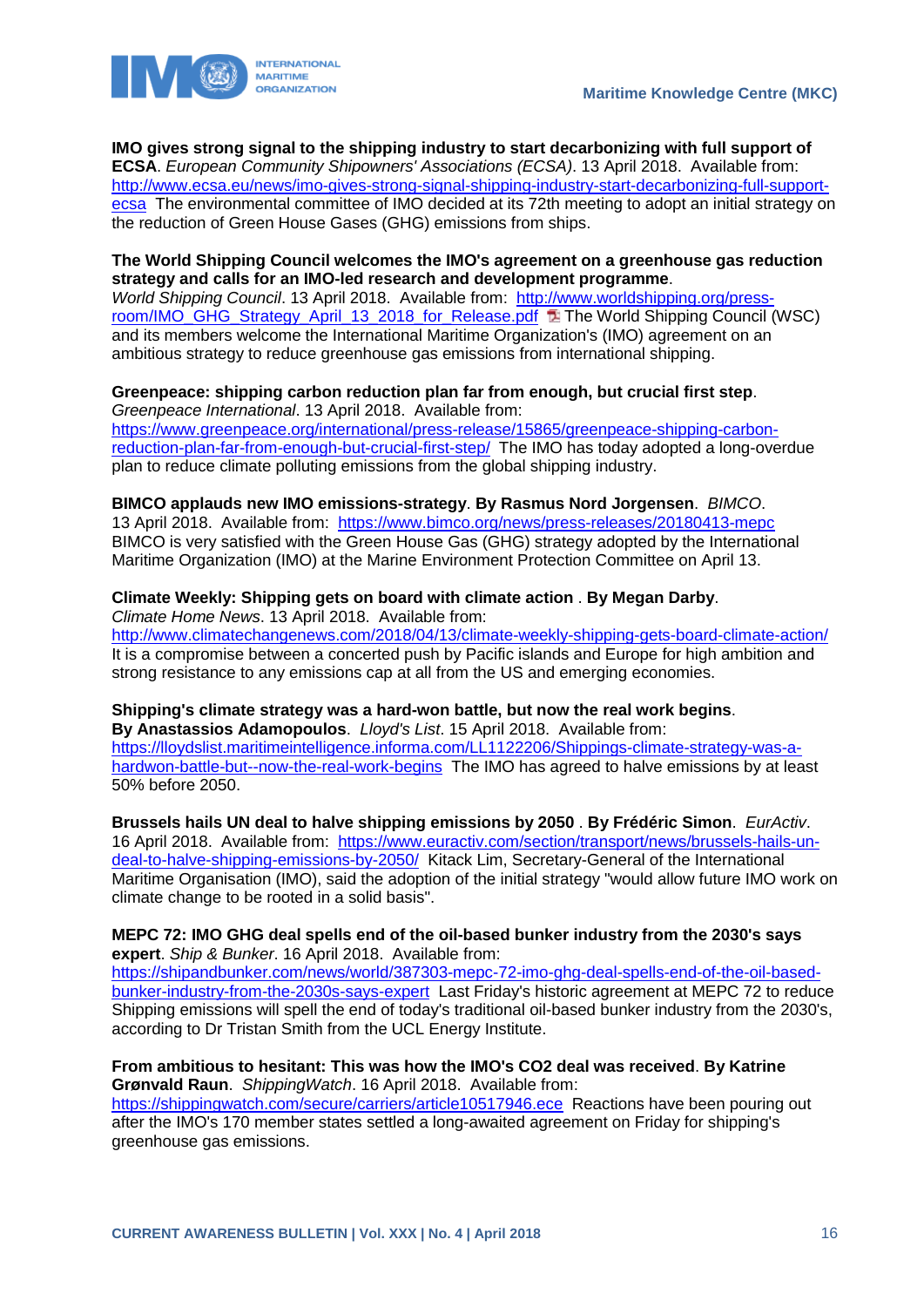

**IETA welcomes IMO agreement to cut global shipping climate emissions**. *International* 

*Emissions Trading Association (IETA)*. 16 April 2018. Available from: [http://www.ieta.org/page-](http://www.ieta.org/page-18192/6101062)[18192/6101062](http://www.ieta.org/page-18192/6101062) The International Emissions Trading Association (IETA) welcomed the International Maritime Organisation's initiation of a climate change strategy.

**IMO GHG Strategy - What does it mean? By Katharine Palmer**. *Lloyd's Register*. 16 April 2018. Available from: <https://www.lr.org/en/insights/articles/imo-ghg-strategy-what-does-it-mean/> Shipping currently accounts for 2.3 % of global CO2 emissions.

**Weasel words give owners breathing space in the emissions debate**. **By Andrew Craig-Bennett**. *Splash 247.Com*. 16 April 2018. Available from: [http://splash247.com/weasel-words](http://splash247.com/weasel-words-mepc-text-relating-2008-levels/)[mepc-text-relating-2008-levels/](http://splash247.com/weasel-words-mepc-text-relating-2008-levels/) There was a convention amongst shipping journalists that one did not criticise the Inter-Governmental Maritime Consultative Organisation (IMCO).

**"On IMO's initial strategy for the reduction of GHG from ships"**. *International Association of Dry Cargo Shipowners (INTERCARGO)*. 16 April 2018. Available from: [https://www.intercargo.org/wp](https://www.intercargo.org/wp-content/uploads/2018/04/intercargo-media-release_16_04_2018-1.pdf)[content/uploads/2018/04/intercargo-media-release\\_16\\_04\\_2018-1.pdf](https://www.intercargo.org/wp-content/uploads/2018/04/intercargo-media-release_16_04_2018-1.pdf) INTERCARGO welcomes the landmark initial strategy for the reduction of Greenhouse Gas (GHG) from ships adopted by IMO.

## **Practical aspects of the IMO MEPC 72**. **By Andrew Craig-Bennett**. *Splash 247.Com*.

17 April 2018. Available from: <http://splash247.com/practical-aspects-imo-mepc-72/> I mentioned, a few days ago, that in the future, as the 'open range' that the high seas have been, since the days of Hubertus Grotius and the concept of 'Mare Liberum', becomes increasingly 'fenced off' by international regulations, shipping companies will make as much money through astute awareness of regulations as they do by trading ships on the freight and charter markets.

#### **IMO strikes shipping's first carbon emissions agreement**. **By Jennifer Johnson**. *Marine Professional*. 17 April 2018. Available from:

[https://www.imarest.org/themarineprofessional/item/4169-imo-strikes-shipping-s-first-carbon](https://www.imarest.org/themarineprofessional/item/4169-imo-strikes-shipping-s-first-carbon-emissions-agreement)[emissions-agreement](https://www.imarest.org/themarineprofessional/item/4169-imo-strikes-shipping-s-first-carbon-emissions-agreement) After years of slow progress, IMO member states have finally adopted a strategy to reduce the shipping industry's greenhouse gas (GHG) emissions and align it with the goals of the Paris Agreement.

**Four things to know about MEPC72 ballast water deliberations**. **By Jad Mouawad**. *Maritime Executive*. 17 April 2018. Available from: [https://www.maritime-executive.com/blog/four](https://www.maritime-executive.com/blog/four-things-to-know-about-mepc72-ballast-water-deliberations)[things-to-know-about-mepc72-ballast-water-deliberations](https://www.maritime-executive.com/blog/four-things-to-know-about-mepc72-ballast-water-deliberations) IMO's Marine Environment Protection Committee (MEPC 72) met between April 9 and 13, 2018 with a large number of documents related to the Ballast Water Management (BWM) Convention to be handled.

**CMA CGM reaffirms its commitment towards the protection of the environment following the International Maritime Organization's historic decision aimed at reducing by 50% the industry's CO2 emissions in 2050**. *CMA CGM*. 17 April 2018. Available from: <https://bit.ly/2EVnsaa> The CMA CGM Group, a world leader in maritime transport, welcomes the adoption, by member countries of the IMO, of a strategy aimed at reducing carbon emissions by 50% in 2050 in the maritime transport industry.

**What the UN deal on shipping emissions means**. **By Bill Hemmings**. *EurActiv*. 18 April 2018. Available from: [https://www.euractiv.com/section/transport/opinion/what-the-un-deal-on-shipping](https://www.euractiv.com/section/transport/opinion/what-the-un-deal-on-shipping-emissions-means/)[emissions-means/](https://www.euractiv.com/section/transport/opinion/what-the-un-deal-on-shipping-emissions-means/) Shipping will need to embrace the concept of decarbonisation because governments have committed to see the sector's emissions reduced, something which aviation's offsetting mechanism - if it ever flies - is miles away from.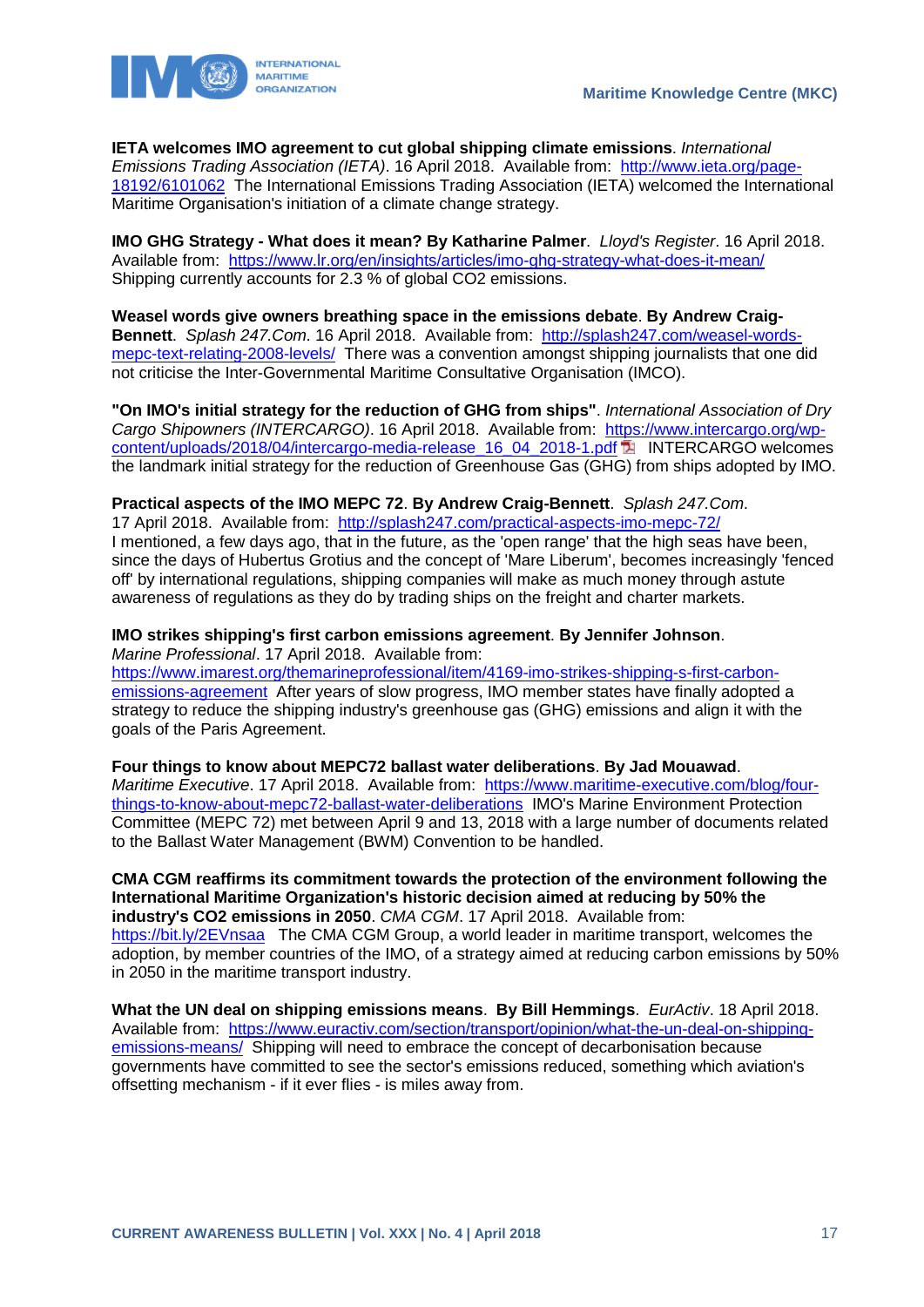

## **The shipping sector is finally on board in the fight against climate change**.

**By Beatriz Garcia and Jolene Lin**. *The Conversation*. 18 April 2018. Available from: [https://theconversation.com/the-shipping-sector-is-finally-on-board-in-the-fight-against-climate](https://theconversation.com/the-shipping-sector-is-finally-on-board-in-the-fight-against-climate-change-95212)[change-95212](https://theconversation.com/the-shipping-sector-is-finally-on-board-in-the-fight-against-climate-change-95212) For the first time, the massive global shipping sector has agreed to a 50% reduction in greenhouse gas emissions by 2050, in what's been called a "historic" moment.

### **How I learned to stop worrying and love the IMO**. **By Neville Smith**. *Splash 247.Com*.

18 April 2018. Available from: <http://splash247.com/learned-stop-worrying-love-imo/>Rather than apologise to legendary filmmaker Stanley Kubrick, I should probably start by apologising to the IMO.

**Sea\LNG reiterates LNG's central role in meeting IMO's decarbonisation goals**. *Sea\LNG*. 19 April 2018. Available from: [https://sea-lng.org/sealng-reiterates-lngs-central-role-in-meeting](https://sea-lng.org/sealng-reiterates-lngs-central-role-in-meeting-imos-decarbonisation-goals/)[imos-decarbonisation-goals/](https://sea-lng.org/sealng-reiterates-lngs-central-role-in-meeting-imos-decarbonisation-goals/) Sea\LNG, the multi-sector industry coalition aiming to accelerate the widespread adoption of liquefied natural gas (LNG) as a marine fuel, supports the level of ambition outlined by the IMO's Initial Strategy.

#### **Shipping may have done enough to fend off political intervention**. **By Terry Macalister**. *TradeWinds*. 19 April 2018. Available from:

[http://www.tradewindsnews.com/legal/1473613/shipping-may-have-done-enough-to-fend-off-political](http://www.tradewindsnews.com/legal/1473613/shipping-may-have-done-enough-to-fend-off-political-intervention)[intervention](http://www.tradewindsnews.com/legal/1473613/shipping-may-have-done-enough-to-fend-off-political-intervention) The shipping world has shown that it can rise to a carbon challenge, so three cheers for the IMO.

**Wärtsilä welcomes global shipping's agreement to cut greenhouse gas emissions**. *Wärtsilä Corporation*. 20 April 2018. Available from: [https://www.wartsila.com/media/news/20-04-](https://www.wartsila.com/media/news/20-04-2018-wartsila-welcomes-global-shipping-s-agreement-to-cut-greenhouse-gas-emissions-2164202) [2018-wartsila-welcomes-global-shipping-s-agreement-to-cut-greenhouse-gas-emissions-2164202](https://www.wartsila.com/media/news/20-04-2018-wartsila-welcomes-global-shipping-s-agreement-to-cut-greenhouse-gas-emissions-2164202)  The technology group Wärtsilä announces its strong support for the agreement reached last week at the International Maritime Organization (IMO) in London.

**As IMO targets are questioned, what is the truth about shipping emissions? By Alexander Whiteman**. *The Loadstar*. 23 April 2018. Available from: [https://theloadstar.co.uk/imo-targets](https://theloadstar.co.uk/imo-targets-questioned-truth-shipping-emissions/)[questioned-truth-shipping-emissions/](https://theloadstar.co.uk/imo-targets-questioned-truth-shipping-emissions/) The IMO has decided to cut 2008 levels of greenhouse gas emissions (GHGs) by at least 50% by 2050 - but not all in the industry are convinced.

## **Singapore Maritime Week: Singapore pledges US\$5m for International Maritime Organization**. **By Tan Hwee Hwee**. *Straits Times*. 25 April 2018. Available from:

[https://www.straitstimes.com/business/economy/singapore-maritime-week-singapore-pledges-us5m](https://www.straitstimes.com/business/economy/singapore-maritime-week-singapore-pledges-us5m-for-international-maritime)[for-international-maritime](https://www.straitstimes.com/business/economy/singapore-maritime-week-singapore-pledges-us5m-for-international-maritime) Singapore will pledge an enhanced technical cooperation and training package valued at US\$5 million (about S\$6.5 million) for the IMO and its member states.

## **IMO steals a march on ICAO by agreeing a long-term strategy to reduce the shipping sector's international GHG emissions**. *GreenAir Online*. 24 April 2018. Available from:

<http://www.greenaironline.com/news.php?viewStory=2471>Member States of the IMO, the sister UN agency of the International Civil Aviation Organization (ICAO), have adopted an initial strategy on the long-term reduction of greenhouse gas emissions from international shipping.

#### **Maritime industry poll says IMO emissions deal does not go far enough**. **By Jamey Bergman**. *Marine Propulsion & Auxiliary Machinery*. 27 April 2018. Available from:

[http://www.mpropulsion.com/news/view,emissions-control\\_51598.htm](http://www.mpropulsion.com/news/view,emissions-control_51598.htm) An industry poll taken days after IMO delegates cut a landmark emissions deal has revealed a prevailing industry attitude that the agreed 50% reduction in shipping industry emissions is not enough.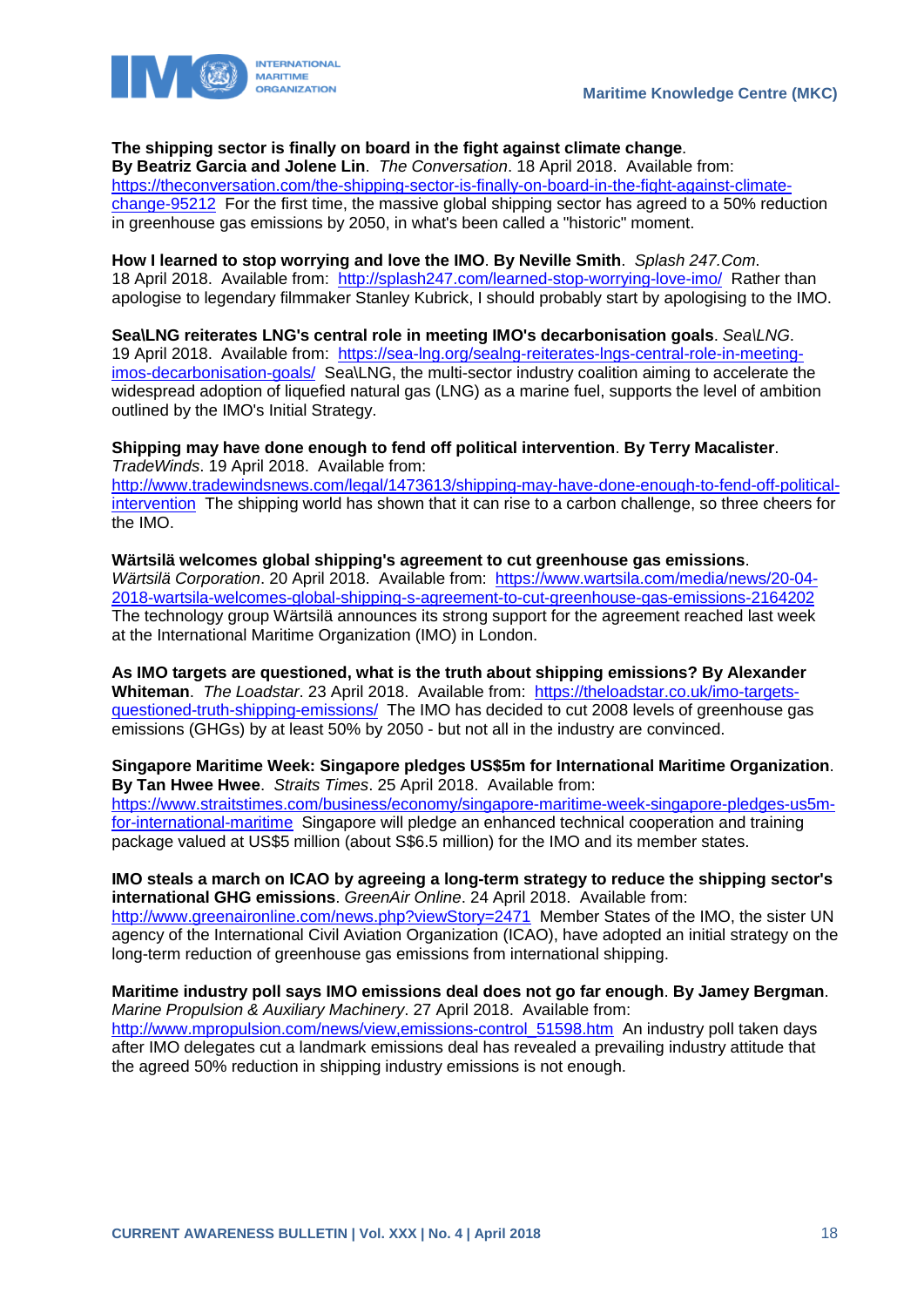

## <span id="page-19-0"></span>*LAW & POLICY*

**U.N. blacklists dozens of ships, companies over N. Korea smuggling**. **By Michelle Nichols**. *Reuters*. 30 March 2018. Available from:<https://af.reuters.com/article/africaTech/idAFL1N1RC0QJ> The UN Security Council blacklisted dozens of ships and shipping companies on Friday over oil and coal smuggling by North Korea.

**Climate change and money**. **By Michael Zammit Cutajar**. *Times of Malta*. 2 April 2018. Available from: [https://www.timesofmalta.com/articles/view/20180402/opinion/Climate-change-and](https://www.timesofmalta.com/articles/view/20180402/opinion/Climate-change-and-money-Michael-Zammit-Cutajar.675128)[money-Michael-Zammit-Cutajar.675128](https://www.timesofmalta.com/articles/view/20180402/opinion/Climate-change-and-money-Michael-Zammit-Cutajar.675128) Thirty years ago, Malta gained international credit for proposing that the United Nations take up the challenge of "conservation of climate".

**The one that got away: Indonesia seizes illegal fishing boat with 30-km nets**. **By Agustinus Beo Da Costa**. *Reuters*. 9 April 2018. Available from: [https://www.reuters.com/article/us-oceans](https://www.reuters.com/article/us-oceans-fishing-indonesia/the-one-that-got-away-indonesia-seizes-illegal-fishing-boat-with-30-km-nets-idUSKBN1HG0SB)[fishing-indonesia/the-one-that-got-away-indonesia-seizes-illegal-fishing-boat-with-30-km-nets](https://www.reuters.com/article/us-oceans-fishing-indonesia/the-one-that-got-away-indonesia-seizes-illegal-fishing-boat-with-30-km-nets-idUSKBN1HG0SB)[idUSKBN1HG0SB](https://www.reuters.com/article/us-oceans-fishing-indonesia/the-one-that-got-away-indonesia-seizes-illegal-fishing-boat-with-30-km-nets-idUSKBN1HG0SB) Indonesia, acting on a request from Interpol, has seized a fishing boat carrying 600 illegal gillnets that can stretch up to 30 km (18 miles) after it evaded capture in several countries, the Fisheries Ministry said.

**World nations agree to at least halve shipping emissions by 2050**. *United Nations Framework Convention on Climate Change (UNFCCC)*. 14 April 2018. Available from: <https://unfccc.int/news/world-nations-agree-to-at-least-halve-shipping-emissions-by-2050>Countries at the International Maritime Organization have taken a crucial step to limit the climate impact of global maritime transport.

**Government activates national oil spill contingency plan**. **By Cornelius Essen**. *Guardian (Nigeria)*. 16 April 2018. Available from: [https://guardian.ng/energy/government-activates](https://guardian.ng/energy/government-activates-national-oil-spill-contingency-plan/)[national-oil-spill-contingency-plan/](https://guardian.ng/energy/government-activates-national-oil-spill-contingency-plan/) The Federal Government and oil firm, Nigeria Agip Oil Company (NAOC) have concluded arrangement to carry out activation of National Oil Spill Contingency Plan (NOSCP) as agreed by the stakeholders.

**Tugboat captains sanctioned for declining to take some ships through new Panama locks**. **By Donal Scully**. *Splash 247.Com*. 15 April 2018. Available from: [http://splash247.com/tugboat](http://splash247.com/tugboat-captains-sanctioned-declining-take-ships-new-panama-locks/)[captains-sanctioned-declining-take-ships-new-panama-locks/](http://splash247.com/tugboat-captains-sanctioned-declining-take-ships-new-panama-locks/) The Panama Canal Authority (ACP), the government body responsible for operating and managing the inter-oceanic waterway, announced it has imposed unspecified sanctions on tugboat captains for refusing to transit some ships through the new neopanamax locks.

**US Customs releases new footage to disrupt drug trafficking in C'bean Sea**. *Jamaica Observer*. 15 April 2018. Available from:

[http://www.jamaicaobserver.com/latestnews/US\\_Customs\\_releases\\_new\\_footage\\_to\\_disrupt\\_drug\\_t](http://www.jamaicaobserver.com/latestnews/US_Customs_releases_new_footage_to_disrupt_drug_trafficking_in_Cbean_Sea) rafficking in Cbean Sea The United States Customs and Border Protection (CBP) agency has released new footage aimed at disrupting drug trafficking operations in the Caribbean Sea.

### **Migrant-rescue boat** *Open Arms* **released by Italian authorities**. **By Lorenzo Tondo and Sam Jones**. *The Guardian*. 16 April 2018. Available from:

[https://www.theguardian.com/world/2018/apr/16/migrant-rescue-boat-open-arms-released-by-italian](https://www.theguardian.com/world/2018/apr/16/migrant-rescue-boat-open-arms-released-by-italian-authorities)[authorities](https://www.theguardian.com/world/2018/apr/16/migrant-rescue-boat-open-arms-released-by-italian-authorities) Italian authorities have released a migrant-rescue boat that has been impounded for almost a month but are still investigating two of its crew on suspicion of enabling illegal immigration.

## **New biofouling guides aim to stop dirty vessels entering New Zealand**.

*Government of New Zealand*. 17 April 2018. Available from: [https://www.mpi.govt.nz/news-and](https://www.mpi.govt.nz/news-and-resources/media-releases/new-biofouling-guides-aim-to-stop-dirty-vessels-entering-new-zealand/)[resources/media-releases/new-biofouling-guides-aim-to-stop-dirty-vessels-entering-new-zealand/](https://www.mpi.govt.nz/news-and-resources/media-releases/new-biofouling-guides-aim-to-stop-dirty-vessels-entering-new-zealand/)  The Ministry for Primary Industries has released guidance on how international vessels can comply with strict, new biofouling rules.

Guidance Document for [the Craft Risk Management Standard for Biofouling](https://www.mpi.govt.nz/dmsdocument/11671-biofouling-on-vessels-arriving-to-new-zealand-guidance-document-for-the-craft-risk-management-standard)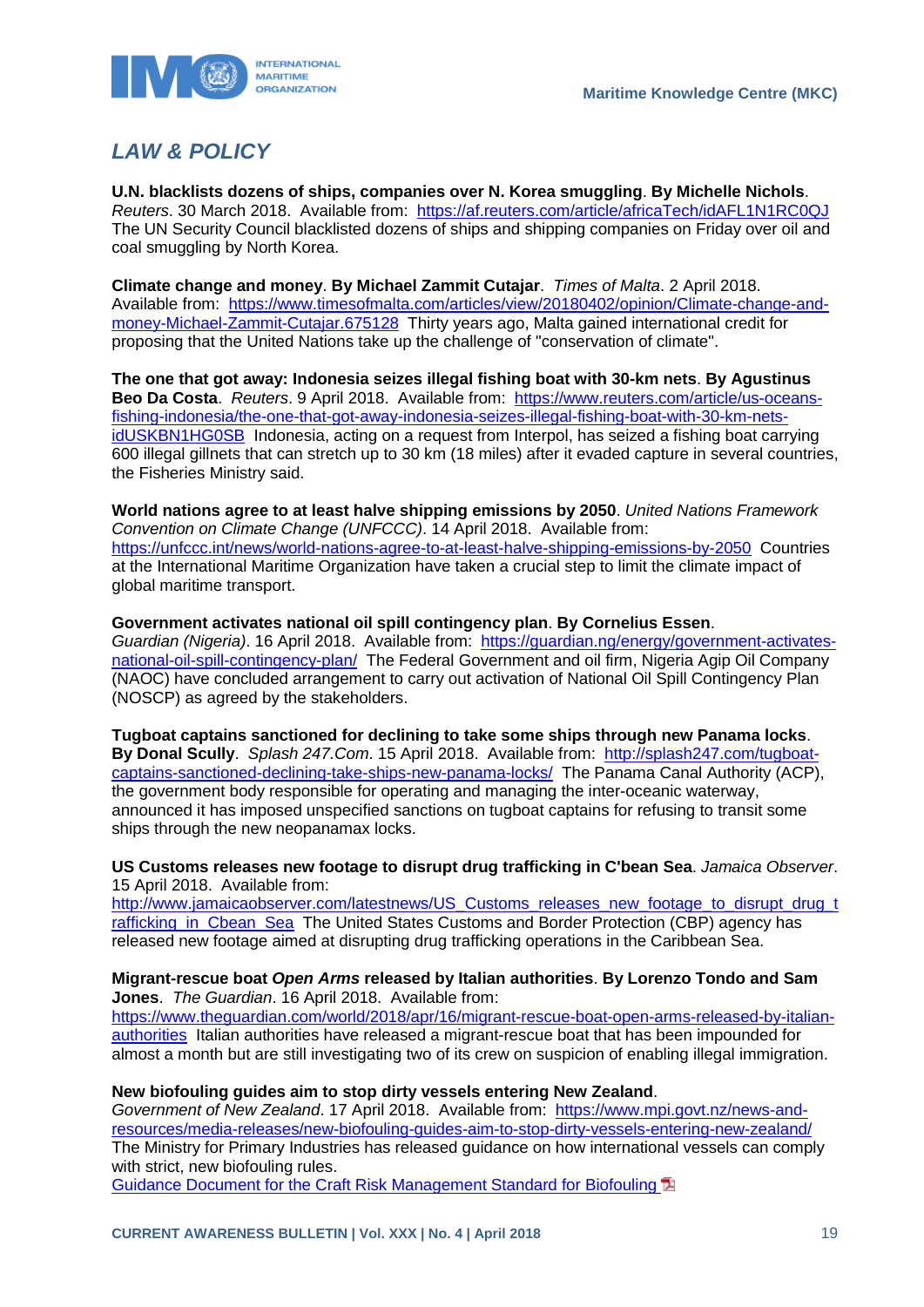



## **Get ready for New Zealand's new biofouling requirements**. **By Jim Mulrenan**. *Gard*.

19 April 2018. Available from: [http://www.gard.no/web/updates/content/25358042/get-ready-for](http://www.gard.no/web/updates/content/25358042/get-ready-for-new-zealands-new-biofouling-requirements)[new-zealands-new-biofouling-requirements](http://www.gard.no/web/updates/content/25358042/get-ready-for-new-zealands-new-biofouling-requirements) New Zealand is known for its unique nature and marine environments and has strict biosecurity requirements for arriving vessels and will soon become the first country in the world to introduce a nationwide standard for biofouling.

#### **Nigeria will lead creation of sustainable global maritime economy'**. **By Eromosele Abiodun**. *This Day (Nigeria)*. 20 April 2018. Available from:

[https://www.thisdaylive.com/index.php/2018/04/20/nigeria-will-lead-creation-of-sustainable-global](https://www.thisdaylive.com/index.php/2018/04/20/nigeria-will-lead-creation-of-sustainable-global-maritime-economy/)[maritime-economy/](https://www.thisdaylive.com/index.php/2018/04/20/nigeria-will-lead-creation-of-sustainable-global-maritime-economy/) Managing Director of Lagos Deep Offshore Logistic Base, LADOL, Dr. Amy Jadesimi has said that only radical changes in development and business would create a sustainable world, noting that countries like Nigeria would take a lead in creating a sustainable global maritime economy.

**Google is Indonesia's new weapon in war on illegal fishing** . **By Karlis Salna**. *Bloomberg*. 23 April 2018. Available from: [https://www.bloombergquint.com/technology/2018/04/19/google](https://www.bloombergquint.com/technology/2018/04/19/google-satellite-tracking-is-indonesia-s-weapon-in-fishing-war)[satellite-tracking-is-indonesia-s-weapon-in-fishing-war](https://www.bloombergquint.com/technology/2018/04/19/google-satellite-tracking-is-indonesia-s-weapon-in-fishing-war) Indonesia's Fisheries Minister Susi Pudjiastuti deals with some dangerous men in her role, but they don't rattle her.

**P&O Cruises master taken to court over fuel violation**. **By Gary Dixon**. *TradeWinds*. 24 April 2018. Available from: [http://www.tradewindsnews.com/incoming/1477648/pando-cruises](http://www.tradewindsnews.com/incoming/1477648/pando-cruises-master-taken-to-court-over-fuel-violation)[master-taken-to-court-over-fuel-violation](http://www.tradewindsnews.com/incoming/1477648/pando-cruises-master-taken-to-court-over-fuel-violation) The captain of a P&O Cruises vessel is facing a fine and a potential jail sentence in France after admitting breaching sulphur fuel rules.

**This is Russia's new North Pole base**. **By Atle Staalesen**. *Independent Barents Observer (Norway)*. 24 April 2018. Available from: [https://thebarentsobserver.com/en/arctic/2018/04/russias](https://thebarentsobserver.com/en/arctic/2018/04/russias-new-north-pole-base)[new-north-pole-base](https://thebarentsobserver.com/en/arctic/2018/04/russias-new-north-pole-base) The Russian Hydrometeorological Service (Roshydromet) has signed a contract with the Admiralty Yard in St. Petersburg over the construction of the North Pole research platform.

**Spanish police make record cocaine bust in Algeciras port**. **By Paul Day**. *Reuters*. 25 April 2018. Available from: [https://www.reuters.com/article/us-spain-drugs/spanish-police-make](https://www.reuters.com/article/us-spain-drugs/spanish-police-make-record-cocaine-bust-in-algeciras-port-idUSKBN1HW15G)[record-cocaine-bust-in-algeciras-port-idUSKBN1HW15G](https://www.reuters.com/article/us-spain-drugs/spanish-police-make-record-cocaine-bust-in-algeciras-port-idUSKBN1HW15G) Spanish police have made a record cocaine seizure, finding nearly 9 tonnes of the drug hidden among boxes of bananas in a shipping container at the southern port of Algeciras, the customs office said on Wednesday.

**Maritime greenhouse-gas emissions: Getting to 2023**. **By John Gallagher**. *Fairplay*. 30 April 2018. Available from: [https://fairplay.ihs.com/safety-regulation/maritime-greenhouse-gas](https://fairplay.ihs.com/safety-regulation/maritime-greenhouse-gas-emissions-getting-to-2023_20180430.html)[emissions-getting-to-2023\\_20180430.html](https://fairplay.ihs.com/safety-regulation/maritime-greenhouse-gas-emissions-getting-to-2023_20180430.html) Last month, the shipping industry agreed to an initial path toward cutting greenhouse-gas (GHG) emissions by at least 50% by 2050, with a goal towards eliminating them entirely by the end of the century.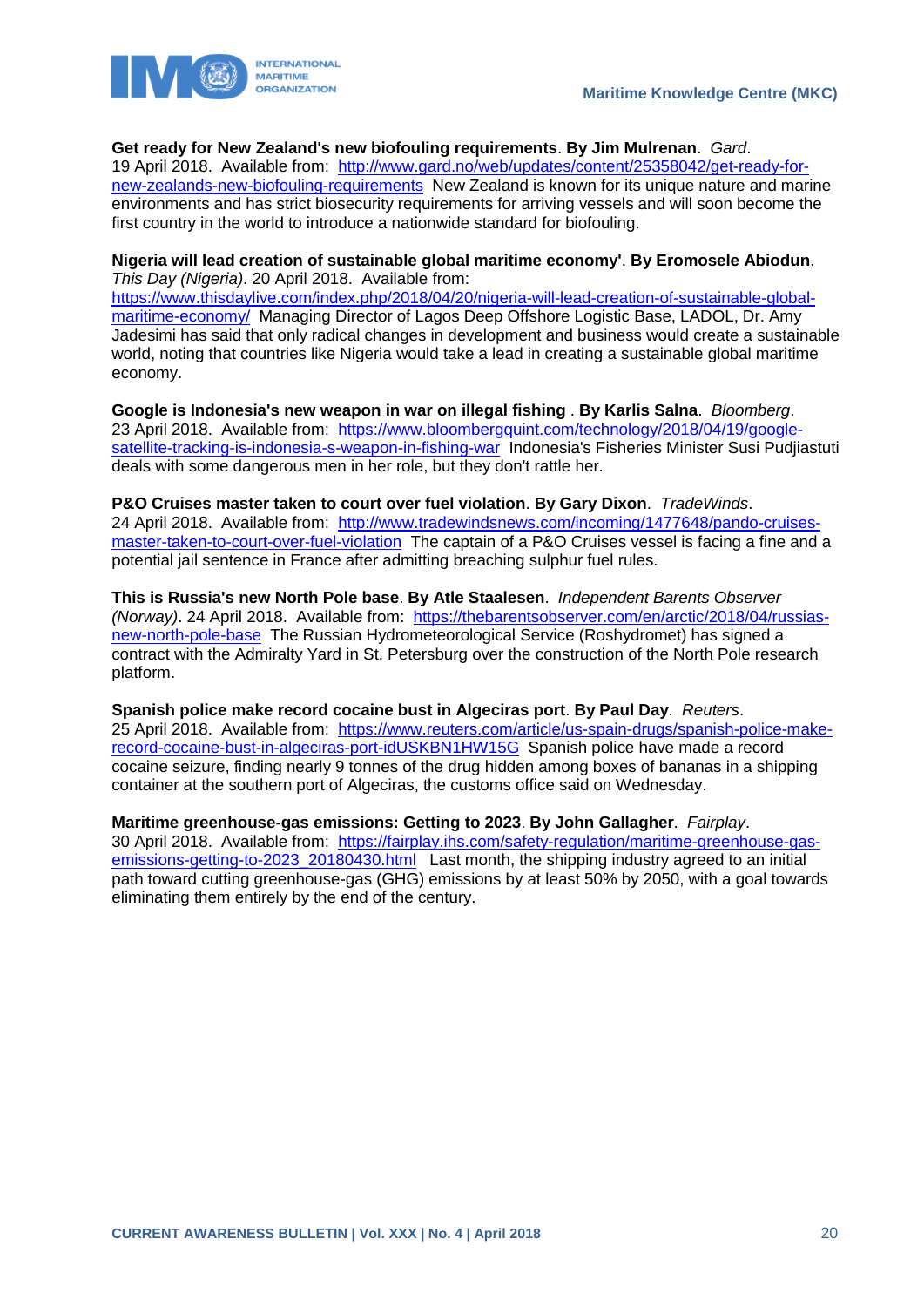

## <span id="page-21-0"></span>*MARINE TECHNOLOGY*

#### **Wilhelmsen and KONGSBERG establish world's first autonomous shipping company**. *Kongsberg*. 3 April 2018. Available from:

[https://www.kongsberg.com/en/kog/news/2018/april/wilhelmsen%20and%20kongsberg%20establish](https://www.kongsberg.com/en/kog/news/2018/april/wilhelmsen%20and%20kongsberg%20establish%20worlds%20first%20autonomous%20shipping%20company/) [%20worlds%20first%20autonomous%20shipping%20company/](https://www.kongsberg.com/en/kog/news/2018/april/wilhelmsen%20and%20kongsberg%20establish%20worlds%20first%20autonomous%20shipping%20company/)  $\blacksquare$  As a world-leading maritime nation, Norway has taken a position at the forefront in developing autonomous ships.

## **Significant demand' expected for autonomous ships as new company launched**.

**By Greg Knowler**. *Fairplay*. 4 April 2018. Available from: [https://fairplay.ihs.com/safety](https://fairplay.ihs.com/safety-regulation/article/4299696/%E2%80%98significant-demand%E2%80%99-expected-for-autonomous-ships-as-new-company-launched)[regulation/article/4299696/%E2%80%98significant-demand%E2%80%99-expected-for-autonomous](https://fairplay.ihs.com/safety-regulation/article/4299696/%E2%80%98significant-demand%E2%80%99-expected-for-autonomous-ships-as-new-company-launched)[ships-as-new-company-launched](https://fairplay.ihs.com/safety-regulation/article/4299696/%E2%80%98significant-demand%E2%80%99-expected-for-autonomous-ships-as-new-company-launched) A joint venture company has been launched by Norway's Wilhelmsen Group and Kongsberg in a bid to consolidate the country's position as a leader in the field of autonomous shipping.

#### **ClassNK releases guidelines for use of drones in class surveys**. *ClassNK*. 9 April 2018. Available from:

https://www.classnk.or.jp/hp/en/hp\_news.aspx?id=2800&type=press\_release&layout=1\_These guidelines incorporate the applicable range and procedures for use of drones in class surveys, the technical considerations for safe operation and the requirements for drone service suppliers.

**Managers question systems' reliability**. *Ballast Water Treatment Technology*. 23 April 2018. Available from: [http://www.ballastwatermanagement.co.uk/news/view,managers-question-systems](http://www.ballastwatermanagement.co.uk/news/view,managers-question-systems-reliability_51508.htm)reliability 51508.htm Ballast water management systems (BWMSs) are not as reliable in practice as manufacturers promise, according to two shipping company executives at a conference in China last September.

**MSRA and OOCL embrace AI in digital transformation**. *Microsoft*. 23 April 2018. Available from: <https://news.microsoft.com/apac/2018/04/23/msra-and-oocl-embrace-ai-in-digital-transformation/> Microsoft Research Asia (MSRA), Microsoft's world-class research arm, and Orient Overseas Container Line Limited (OOCL) announced their partnership in applying Artificial Intelligence (AI) research to improve network operations and achieve efficiencies within the shipping industry.

**AI and cargo shipping: Full speed ahead for global maritime trade**. *Microsoft*. 23 April 2018. Available from: [https://news.microsoft.com/apac/features/ai-and-cargo-shipping-full-speed-ahead](https://news.microsoft.com/apac/features/ai-and-cargo-shipping-full-speed-ahead-for-global-maritime-trade/)[for-global-maritime-trade/](https://news.microsoft.com/apac/features/ai-and-cargo-shipping-full-speed-ahead-for-global-maritime-trade/) As the old saying goes: Time is money.

**New BWMS Manufacturers' Association elects Inaugural Board** . *Maritime Executive*. 24 April 2018. Available from: [https://www.maritime-executive.com/corporate/new-bwms](https://www.maritime-executive.com/corporate/new-bwms-manufacturers-association-elects-its-first-board-of-directors)[manufacturers-association-elects-its-first-board-of-directors](https://www.maritime-executive.com/corporate/new-bwms-manufacturers-association-elects-its-first-board-of-directors) The manufacturers and stakeholders in the ballast water treatment equipment market have taken a major step forward by codifying a unified manufacturers' association.

**My Fuel Consumption: a new application to help shipowners comply with new regulations for energy efficiency management**. *Bureau Veritas*. 25 April 2018. Available from: [http://www.bureauveritas.com/home/news/business-news/my-fuel-consumption-a-new-application-to](http://www.bureauveritas.com/home/news/business-news/my-fuel-consumption-a-new-application-to-help-shipowners-comply-with-new-regulations-for-energy-efficiency-management)[help-shipowners-comply-with-new-regulations-for-energy-efficiency-management](http://www.bureauveritas.com/home/news/business-news/my-fuel-consumption-a-new-application-to-help-shipowners-comply-with-new-regulations-for-energy-efficiency-management) BV further expands its support to shipowners and the industry with the introduction of the first phase of My Fuel Consumption - a cloud-based and secure web application available for use on desktop, mobile and tablet.

## **The benefits of technology: Nick Brown of Lloyd's Register** . **By Tony Munoz**.

*Maritime Executive*. 25 April 2018. Available from: [https://maritime-executive.com/features/the](https://maritime-executive.com/features/the-benefits-of-technology-nick-brown-of-lloyd-s-register)[benefits-of-technology-nick-brown-of-lloyd-s-register](https://maritime-executive.com/features/the-benefits-of-technology-nick-brown-of-lloyd-s-register) MarEx recently spoke with Nick Brown, the director of marine and offshore for Lloyd's Register (LR), to learn more about the state of the market for autonomous navigation and cruise ship construction.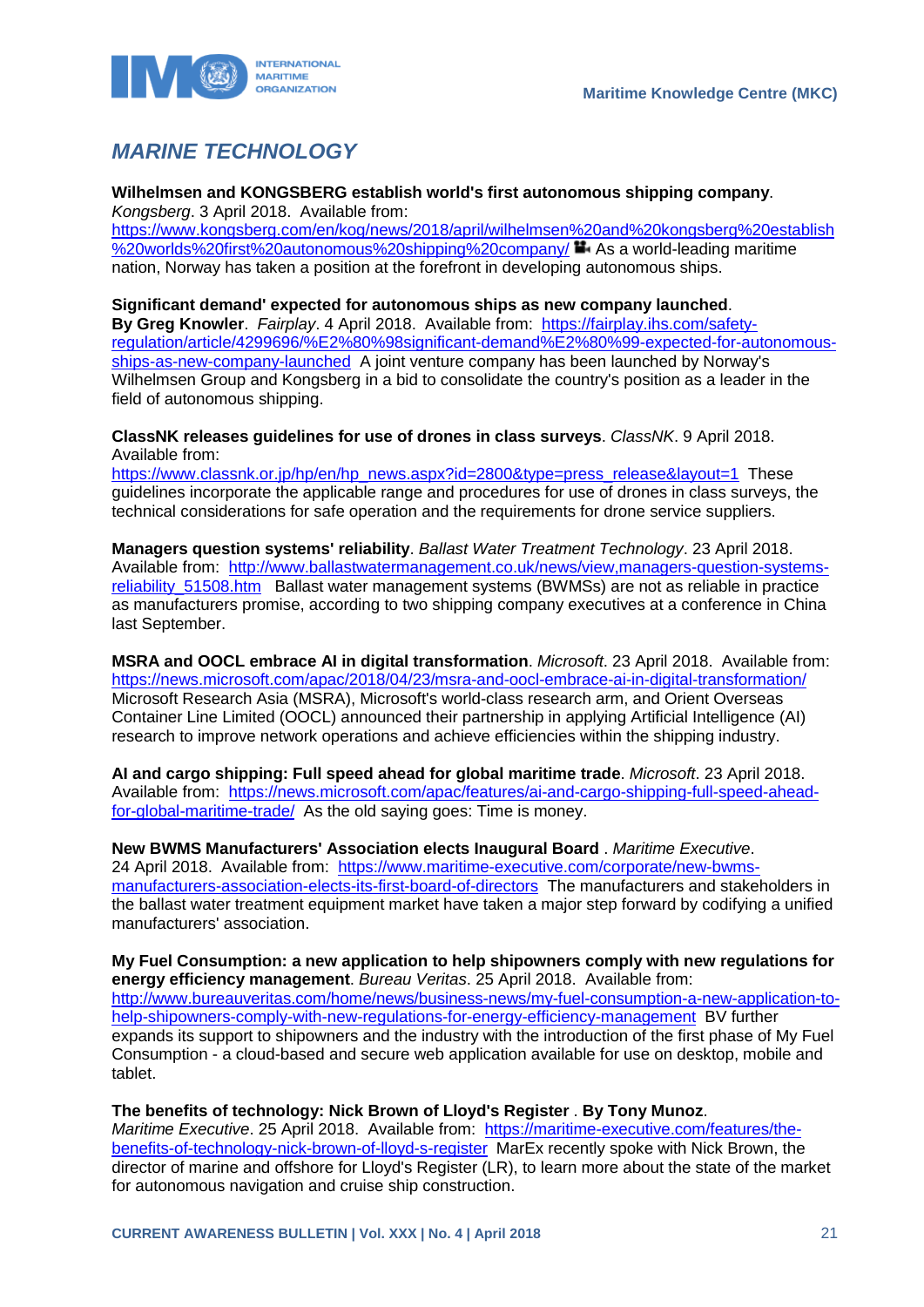



### **Maersk selects Sea Machines for world's first AI-powered situational awareness system aboard a container ship**. *Sea Machines Robotics*. 25 April 2018.

Available from: <http://www.sea-machines.com/updates/2018/04/25/maersk-selects-sea-machines/> Boston-based Sea Machines Robotics announces today that it has signed a contract with A.P. Moller-Maersk, to trial its industry-leading perception and situational awareness technology aboard one of the company's new-build Winter Palace ice-class container ships.

**World's first Autodocking installation successfully tested by Wärtsilä**. *Wärtsilä Corporation*. 26 April 2018. Available from: [https://www.wartsila.com/media/news/26-04-2018-world-s-first](https://www.wartsila.com/media/news/26-04-2018-world-s-first-autodocking-installation-successfully-tested-by-wartsila-2169290)[autodocking-installation-successfully-tested-by-wartsila-2169290](https://www.wartsila.com/media/news/26-04-2018-world-s-first-autodocking-installation-successfully-tested-by-wartsila-2169290) The technology group Wärtsilä has successfully carried out testing of its innovative autodocking technology.

## **Scrubber technology and preparing for the 2020 sulphur cap** . **By Don Gregory**.

*Hellenic Shipping News*. 27 April 2018. Available from: <https://www.hellenicshippingnews.com/scrubber-technology-and-preparing-for-the-2020-sulphur-cap/> The only commercial technology solution currently available to meet compliance with MARPOL Annex VI Regulation 14 is an exhaust gas cleaning system, namely scrubbing.

## <span id="page-22-0"></span>*MARITIME EDUCATION & TRAINING*

**AMC announced as key strategic partner in Naval Shipbuilding College**. *Australian Maritime College (AMC)*. 4 April 2018. Available from: [http://www.amc.edu.au/about-amc/news-and](http://www.amc.edu.au/about-amc/news-and-events/news-items/amc-announced-as-key-strategic-partner-in-naval-shipbuilding-college)[events/news-items/amc-announced-as-key-strategic-partner-in-naval-shipbuilding-college](http://www.amc.edu.au/about-amc/news-and-events/news-items/amc-announced-as-key-strategic-partner-in-naval-shipbuilding-college) Australian Maritime College (AMC) is delighted to be a strategic partner in this new national enterprise and looks forward to working closely with the National Shipbuilding Institute to ensure that, together, we deliver the expertise and the workforce the Australian Government's continuous naval shipbuilding plan will require.

**How do you solve a problem like shipboard training? By Brenda V.Pimentel**. *Manila Times*. 10 April 2018. Available from: [http://www.manilatimes.net/how-do-you-solve-a-problem-like](http://www.manilatimes.net/how-do-you-solve-a-problem-like-shipboard-training/391518/)[shipboard-training/391518/](http://www.manilatimes.net/how-do-you-solve-a-problem-like-shipboard-training/391518/) The Philippines, while claiming to be the top supplier of seafarers to global shipping is at the same time endlessly facing the problem of lack of available berths for shipboard training to thousands of merchant marine students who completed their academic instructions.

## **Maritime Academy threatened by unskilled manpower**. **By Bayo Akomolafe**.

*New Telegraph (Nigeria)*. 11 April 2018. Available from:

<https://newtelegraphonline.com/2018/04/maritime-academy-threatened-by-unskilled-manpower/> For close to four decades, the decision by some cadets at the Maritime Academy of Nigeria (MAN) to proceed to the second phase of their mandatory training on board ships after due academic certification has been a tall order.

**MPA, industry partners and labour movement sign MOU to develop human capital for seafaring sector**. *Maritime and Port Authority of Singapore (MPA)*. 23 April 2018. Available from: [https://www.mpa.gov.sg/web/portal/home/media-centre/news-releases/detail/6a637c68-f5df-4402-](https://www.mpa.gov.sg/web/portal/home/media-centre/news-releases/detail/6a637c68-f5df-4402-94e4-012af67cc033) [94e4-012af67cc033](https://www.mpa.gov.sg/web/portal/home/media-centre/news-releases/detail/6a637c68-f5df-4402-94e4-012af67cc033) The Maritime and Port Authority of Singapore (MPA) has signed a Memorandum of Understanding (MOU) with the Singapore Shipping Association (SSA), Singapore Maritime Employers Federation (SMEF), Singapore Maritime Officers' Union (SMOU) and Singapore Organisation of Seamen (SOS) aimed at developing human capital for the seafaring sector.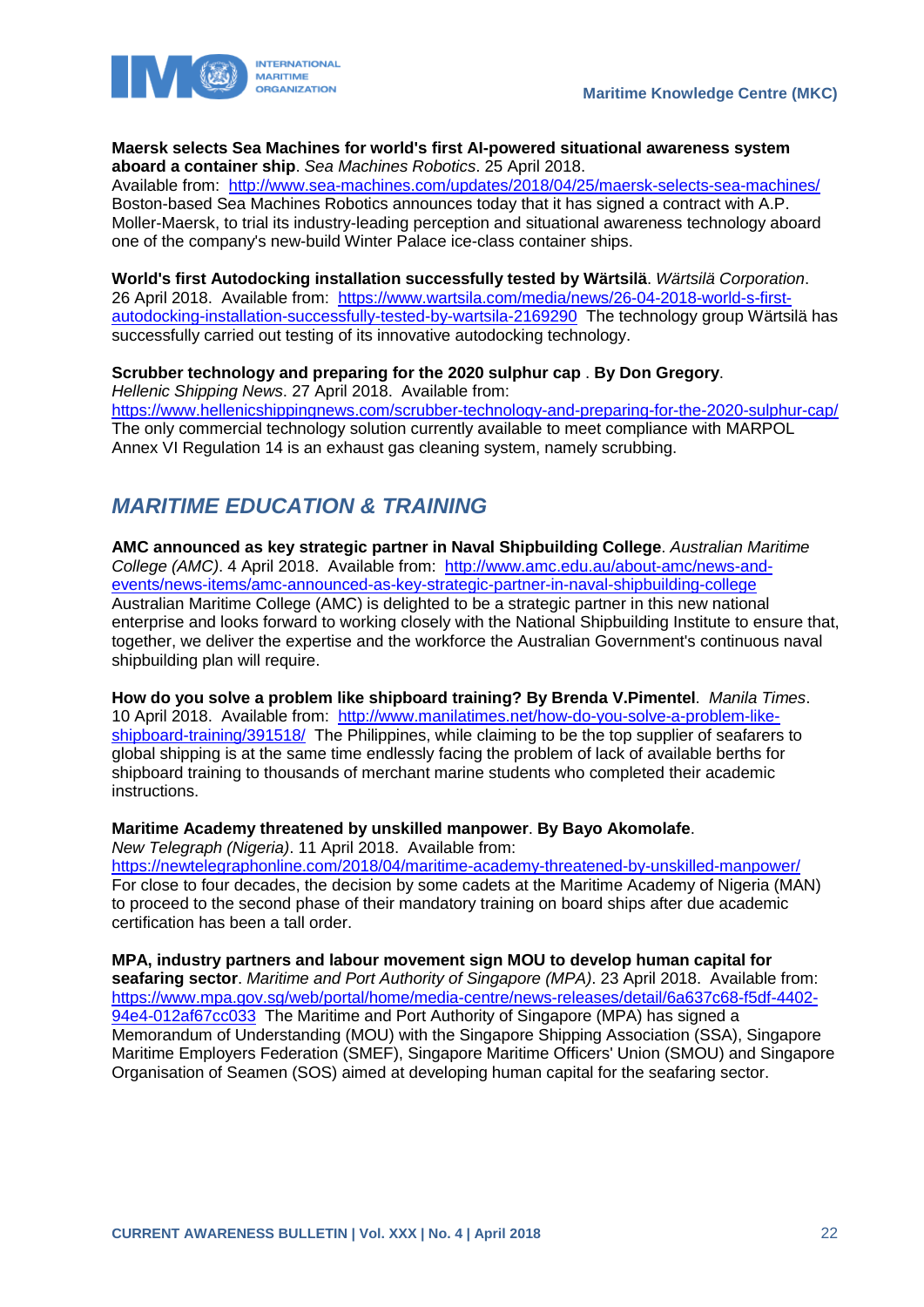**196 resume at Maritime varsity**. **By Oluwakemi Dauda**. *The Nation (Nigeria)*. 24 April 2018. Available from: <http://thenationonlineng.net/196-resume-at-maritime-varsity/>The Nigerian Maritime University, Okerenkoko, Delta State, has started lectures for the 2017/2018 academic year.

**ISWAN delivers training on piracy awareness in Chennai**. *International Seafarers' Welfare and Assistance Network (ISWAN)*. 26 April 2018. Available from: [http://seafarerswelfare.org/news-and](http://seafarerswelfare.org/news-and-media/latest-news/iswan-delivers-training-on-piracy-awareness-in-chennai)[media/latest-news/iswan-delivers-training-on-piracy-awareness-in-chennai](http://seafarerswelfare.org/news-and-media/latest-news/iswan-delivers-training-on-piracy-awareness-in-chennai) Chirag was invited by the Indian Maritime University to deliver the training to 17 participants from Africa, who were on an Indian Technical and Economic Cooperation (ITEC) course under the Ministry of External Affairs exchange programme.

## <span id="page-23-0"></span>*MARITIME SAFETY*

**MAIB Safety Digest: Volume 1, 2018: Analyses of marine accidents involving vessels from the merchant, fishing and recreational sectors**. *UK Marine Accident Investigation Branch (MAIB)* 3 April 2018. Available from: [https://www.gov.uk/government/publications/maib-safety-digest](https://www.gov.uk/government/publications/maib-safety-digest-volume-1-2018)[volume-1-2018](https://www.gov.uk/government/publications/maib-safety-digest-volume-1-2018) Short accounts of accidents describing what happened, and lessons to be learned. [Lessons from Marine Accident Reports](https://www.gov.uk/government/uploads/system/uploads/attachment_data/file/694802/2018_-_SD1_-_MAIB_Safety_Digest.pdf)

**Lessons learned from the** *S.S. EL FARO* **casualty**. *United States Coast Guard*. 3 April 2018. Available from: [https://www.dco.uscg.mil/Portals/9/DCO%20Documents/5p/CG-](https://www.dco.uscg.mil/Portals/9/DCO%20Documents/5p/CG-5PC/INV/Alerts/0418.pdf)[5PC/INV/Alerts/0418.pdf](https://www.dco.uscg.mil/Portals/9/DCO%20Documents/5p/CG-5PC/INV/Alerts/0418.pdf) The purpose of this Alert is to inform operators of the role that the main propulsion lube oil system was found to have played in the *EL FARO* casualty.

**Real-time data helps Miami Seaport safely bring in ships**. **By Sarah Carter**. *ShipInsight*. 10 April 2018. Available from: [https://shipinsight.com/real-time-data-helps-miami-seaport-safely](https://shipinsight.com/real-time-data-helps-miami-seaport-safely-bring-in-ships/)[bring-in-ships/](https://shipinsight.com/real-time-data-helps-miami-seaport-safely-bring-in-ships/) As ships approach the port in Miami, they face a particular challenge: strong currents from the Gulf Stream run perpendicular to the shipping channel.

**Government pushes for safety in shipping**. **By Maclean Kwofi**. *Graphic Online (Ghana)*. 17 April 2018. Available from: [https://www.graphic.com.gh/business/business-news/government](https://www.graphic.com.gh/business/business-news/government-pushes-for-safety-in-shipping.htm)[pushes-for-safety-in-shipping.html](https://www.graphic.com.gh/business/business-news/government-pushes-for-safety-in-shipping.htm) The agreement which is meant for West and Central African countries seeks to develop a system of harmonised port state control inspection procedure for the region.

**Taking lessons from** *El Faro* **to assess cyber risk**. **By Andrew Kinsey**. *MarineLink.Com*. 17 April 2018. Available from: <https://www.marinelink.com/news/lessons-taking-assess436456> The International Maritime Organization (IMO) January 2021 deadline for ship owners and managers to incorporate cyber risk management into existing Safety Management Systems is closer than many realize, especially given the complex profile that the risk presents and the need for a well-detailed procedure to help protect marine assets and businesses.

**U.S. Flag interpretations on the ISM Code**. **By Amy Midgett**. *US Coast Guard Maritime Commons*. 19 April 2018. Available from: [http://mariners.coastguard.dodlive.mil/2018/04/19/4-19-](http://mariners.coastguard.dodlive.mil/2018/04/19/4-19-2018-u-s-flag-interpretations-on-the-ism-code/) [2018-u-s-flag-interpretations-on-the-ism-code/](http://mariners.coastguard.dodlive.mil/2018/04/19/4-19-2018-u-s-flag-interpretations-on-the-ism-code/) Final Action Memo regarding the sinking of the *S.S. El Faro* (see Safety Recommendation #15) noted that supplementary guidance would be promulgated to ensure the ISM Code is effectively implemented on applicable U.S. flagged vessels.

**Safety culture and seafarer standards are closely linked**. **By Colin Gillespie**. *Safety4Sea*. 26 April 2018. Available from: [https://safety4sea.com/safety-culture-and-seafarer-standards-are](https://safety4sea.com/safety-culture-and-seafarer-standards-are-closely-linked/)[closely-linked/](https://safety4sea.com/safety-culture-and-seafarer-standards-are-closely-linked/) The biggest challenge for the industry from a loss prevention perspective is the quality of officers available to owners.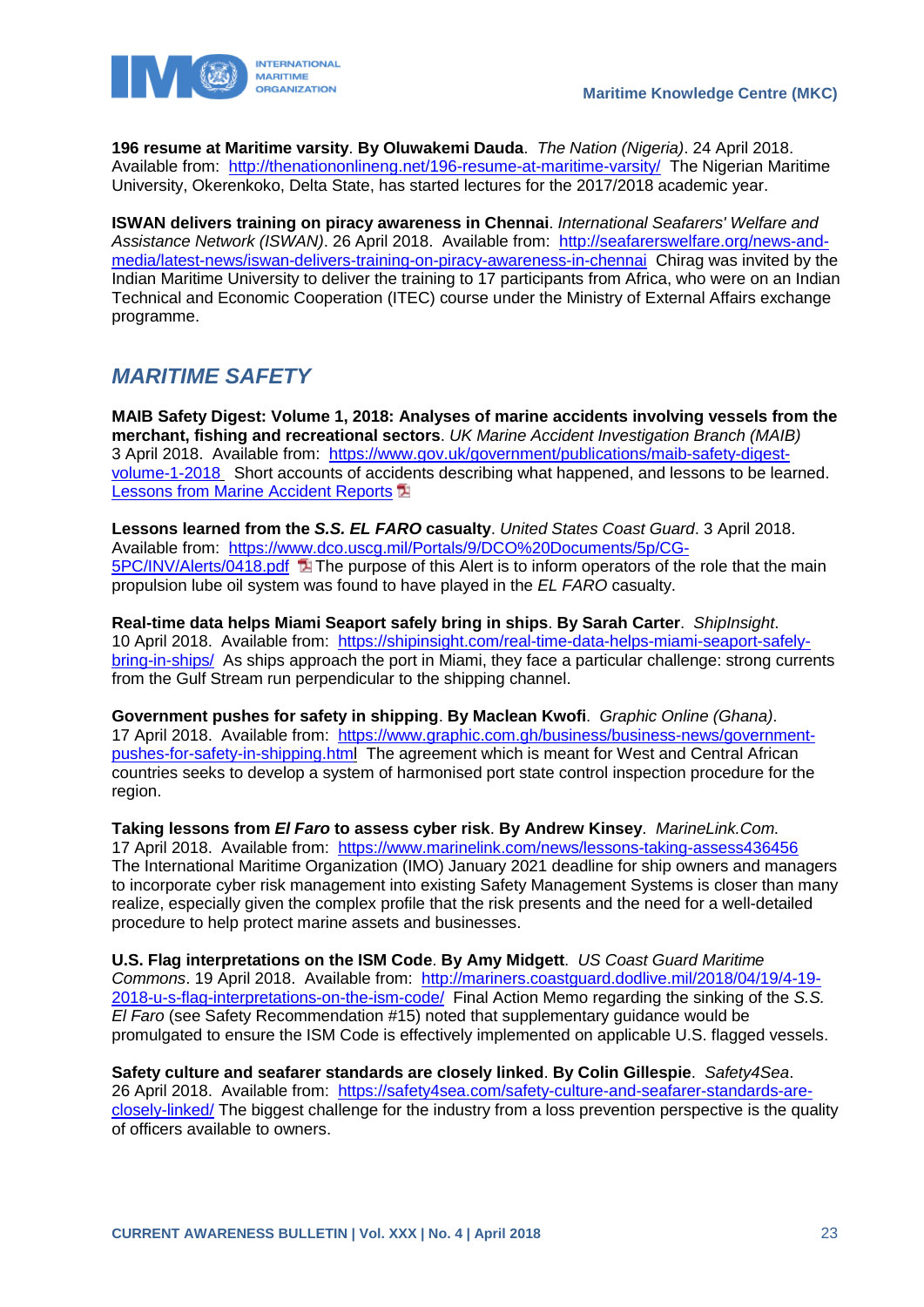

## <span id="page-24-0"></span>*MARITIME SECURITY*

**U.N. quietly steps up inspection of aid ships to Yemen**. **By Stephanie Nebehay**. *Reuters*. 4 April 2018. Available from: [https://www.reuters.com/article/us-yemen-security-un/u-n-quietly](https://www.reuters.com/article/us-yemen-security-un/u-n-quietly-steps-up-inspection-of-aid-ships-to-yemen-idUSKCN1HC1P0)[steps-up-inspection-of-aid-ships-to-yemen-idUSKCN1HC1P0](https://www.reuters.com/article/us-yemen-security-un/u-n-quietly-steps-up-inspection-of-aid-ships-to-yemen-idUSKCN1HC1P0) The United Nations is beefing up its inspections of ships bringing humanitarian aid to Yemen to ensure that no military items are being smuggled and to speed delivery of desperately-needed relief supplies, U.N. and Saudi officials say.

**Al Houthi maritime threat should be global concern**. **By Saeed Al Batati**. *Gulf News*. 5 April 2018. Available from: [http://gulfnews.com/news/gulf/yemen/al-houthi-maritime-threat-should](http://gulfnews.com/news/gulf/yemen/al-houthi-maritime-threat-should-be-global-concern-1.2199870)[be-global-concern-1.2199870](http://gulfnews.com/news/gulf/yemen/al-houthi-maritime-threat-should-be-global-concern-1.2199870) Al Mukalla: Maritime navigation and international trade in the Red Sea would not be safe as far as the Iran-backed Al Houthis control coastal areas in Yemen's western coastline, military experts said.

**Port security officers propose regional forum for maritime security**. **By Godwin Oritse**. *Vanguard (Nigeria)*. 6 April 2018. Available from: [https://www.vanguardngr.com/2018/04/port](https://www.vanguardngr.com/2018/04/port-security-officers-propose-regional-forum-maritime-security/)[security-officers-propose-regional-forum-maritime-security/](https://www.vanguardngr.com/2018/04/port-security-officers-propose-regional-forum-maritime-security/) The Lagos Maritime Security zone of the Port Facility Security Officers (PFSO) Forum has proposed the establishment of a regional maritime security forum in the Economic Community of West African States, ECOWAS with a view to tackling security from a common front.

## **Guidance will ensure ships are compliant with IMO cyber risk**. **By Martyn Wingrove**. *Marine Electronics & Communications*. 17 April 2018. Available from: [http://www.marinemec.com/news/view,guidance-will-ensure-ships-are-compliant-with-imo-cyber-](http://www.marinemec.com/news/view,guidance-will-ensure-ships-are-compliant-with-imo-cyber-risk_51435.htm)

[risk\\_51435.htm](http://www.marinemec.com/news/view,guidance-will-ensure-ships-are-compliant-with-imo-cyber-risk_51435.htm) Guidance has been published that will ensure shipowners can meet IMO's cyber risk management requirements.

**Ship security response exercise**. **By Siteri Sauvakacolo**. *Fiji Times*. 18 April 2018. Available from: <http://www.fijitimes.com/ship-security-response-exercise/>A major exercise on ship security response and responses to damages or destructions to port facilities will be undertaken by the Fiji Ports Corporation Ld towards the end of the year.

**North of England phishing attack highlights ongoing cyber-threats**. **By Jim Mulrenan**. *TradeWinds*. 19 April 2018. Available from:

[http://www.tradewindsnews.com/insurance/1473510/north-of-england-phishing-attack-highlights](http://www.tradewindsnews.com/insurance/1473510/north-of-england-phishing-attack-highlights-ongoing-cyber-threats)[ongoing-cyber-threats](http://www.tradewindsnews.com/insurance/1473510/north-of-england-phishing-attack-highlights-ongoing-cyber-threats) An emailed debit note sent to members of the North of England Protecting and Indemnity Association last month has reinforced the need for constant vigilance to avoid cyber scams.

**42nd SHADE CONFERENCE: "There is perhaps one main focus that we need to have - that international shipping can go about its business unhindered."**. *EU NAVFOR Somalia*. 23 April 2018. Available from: [http://eunavfor.eu/42nd-shade-conference-there-is-perhaps-one](http://eunavfor.eu/42nd-shade-conference-there-is-perhaps-one-main-focus-that-we-need-to-have-that-international-shipping-can-go-about-its-business-unhindered/)[main-focus-that-we-need-to-have-that-international-shipping-can-go-about-its-business-unhindered/](http://eunavfor.eu/42nd-shade-conference-there-is-perhaps-one-main-focus-that-we-need-to-have-that-international-shipping-can-go-about-its-business-unhindered/)  EU NAVFOR chaired the 42nd Shared Awareness and De-confliction (SHADE) conference in Bahrain over two days from 17th to 18th April 2018; this was co-chaired by the Combined Maritime Forces (CMF) and was attended by independently deploying nations and the maritime shipping industry.

**Shaping the Future of a Cyber-smart Maritime Industry**. *Maritime and Port Authority of Singapore*  25 April 2018. Available from: [https://www.mpa.gov.sg/web/portal/home/media-centre/news](https://www.mpa.gov.sg/web/portal/home/media-centre/news-releases/detail/0c373e30-7ff8-4a8a-a1d8-32bd3299ea4d)[releases/detail/0c373e30-7ff8-4a8a-a1d8-32bd3299ea4d](https://www.mpa.gov.sg/web/portal/home/media-centre/news-releases/detail/0c373e30-7ff8-4a8a-a1d8-32bd3299ea4d) More than 250 participants from diverse maritime backgrounds gathered in Singapore for the second Maritime Cyber Security Seminar to discuss the latest developments and measures to strengthen the industry's resilience against current and emerging cyber risks.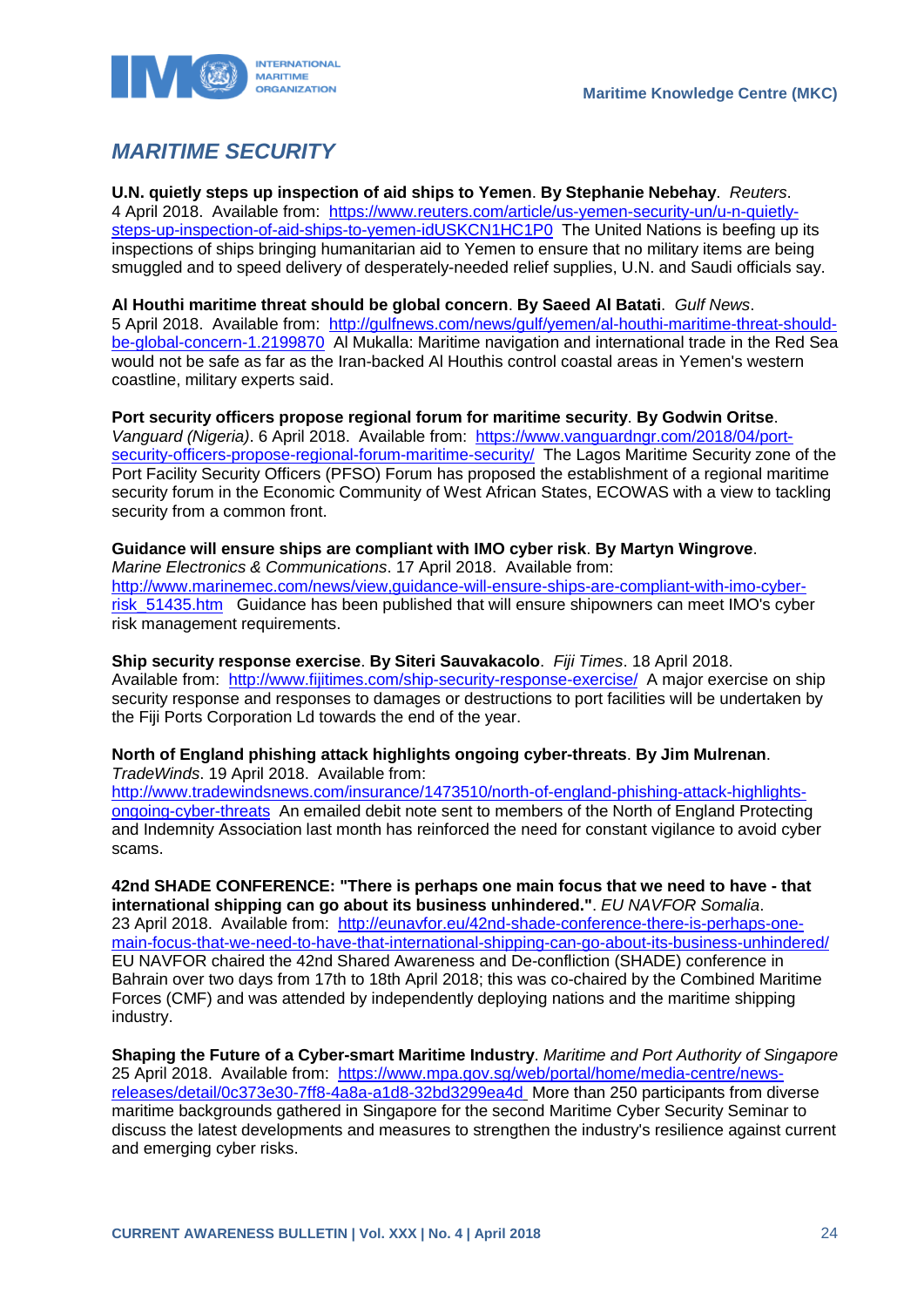

**ReCAAP ISC and RSIS co-organises Maritime Roundtable on "Single Reporting Centre" for piracy and sea robbery**. *ReCAAP*. 25 April 2018. Available from: <https://bit.ly/2JnfPfk> The Regional Cooperation Agreement on Combating Piracy and Armed Robbery against Ships in Asia Information Sharing Centre (ReCAAP ISC) and the S. Rajaratnam School of International Studies (RSIS) co-organised a Maritime Roundtable co-moderated by Mr. Masafumi Kuroki, Executive Director of ReCAAP ISC and Amb. Ong Keng Yong, Executive Deputy Chairman of RSIS.

**Shipowners urged to address cyber protection**. **By Jon Guy**. *Fairplay*. 25 April 2018. Available from: [https://fairplay.ihs.com/safety-regulation/article/4300501/shipowners-urged-to](https://fairplay.ihs.com/safety-regulation/article/4300501/shipowners-urged-to-address-cyber-protection)[address-cyber-protection](https://fairplay.ihs.com/safety-regulation/article/4300501/shipowners-urged-to-address-cyber-protection) A leading P&I claims expert has said shipowners need to up their game when it comes to preparing for a cyber attack.

**To tackle the cyber threat, shipping must change its culture**. *Naval Architect*. April 2018. Available from: [https://www.rina.org.uk/Cyber\\_security.html](https://www.rina.org.uk/Cyber_security.html) Though Maersk was not the specific target of the 2017 NotPetya ransomware attack, which hit a wide range of companies using the Ukrainian accounting software MeDoc via a malicious update, it didn't much matter.

## <span id="page-25-0"></span>*MIGRANTS*

**Mediterranean migrant arrivals reach 15,289 in 2018; Deaths reach 517**.

*International Organization for Migration (IOM)*. 6 April 2018. Available from: <http://www.iom.int/news/mediterranean-migrant-arrivals-reach-15289-2018-deaths-reach-517> IOM reports that 15,289 migrants and refugees have entered Europe by sea through the first 95 days of 2018, with about 44 per cent arriving in Italy and the remainder divided between Greece (33%) Spain (23%) and Cyprus (less than 1%).

## **Mediterranean migrant arrivals reach 16,089 in 2018; Deaths reach 521**.

*International Organization for Migration (IOM)*. 10 April 2018. Available from: <https://www.iom.int/news/mediterranean-migrant-arrivals-reach-16089-2018-deaths-reach-521> IOM reports that 16,089 migrants and refugees entered Europe by sea in 2018 through 8 April, with the vast majority arriving in Italy and the rest in Spain, Greece, and Cyprus.

## **Mediterranean migrant arrivals reach 16,847 in 2018; Deaths reach 557**.

*International Organization for Migration (IOM)*. 13 April 2018. Available from: <http://www.iom.int/news/mediterranean-migrant-arrivals-reach-16847-2018-deaths-reach-557> IOM reports that 16,847 migrants and refugees entered Europe by sea in 2018 through 11 April, with the vast majority arriving in Italy and the rest in Spain, Greece, and Cyprus.

## **Mediterranean migrant arrivals reach 17,461 in 2018; Deaths Reach 559**.

*International Organization for Migration (IOM)*. 17 April 2018. Available from: <http://www.iom.int/news/mediterranean-migrant-arrivals-reach-17461-2018-deaths-reach-559> IOM reports that 17,461 migrants and refugees have entered Europe by sea through the first 105 days of 2018, with about 43 per cent arriving in Italy and the remainder divided between Greece (36%) Spain (20%) and Cyprus (less than 1%).

## **Libyan coastguards rescue 283 migrants, recover 11 bodies in 2 separate operations**.

**By Abdulkader Assad**. *Libya Observer*. 22 April 2018. Available from: [https://www.libyaobserver.ly/news/libyan-coastguards-rescue-283-migrants-recover-11-bodies-2](https://www.libyaobserver.ly/news/libyan-coastguards-rescue-283-migrants-recover-11-bodies-2-separate-operations) [separate-operations](https://www.libyaobserver.ly/news/libyan-coastguards-rescue-283-migrants-recover-11-bodies-2-separate-operations) The Libyan Coast Guard recovered Sunday the bodies of 11 illegal immigrants and rescued 283 others in two separate operations off the Libyan coast.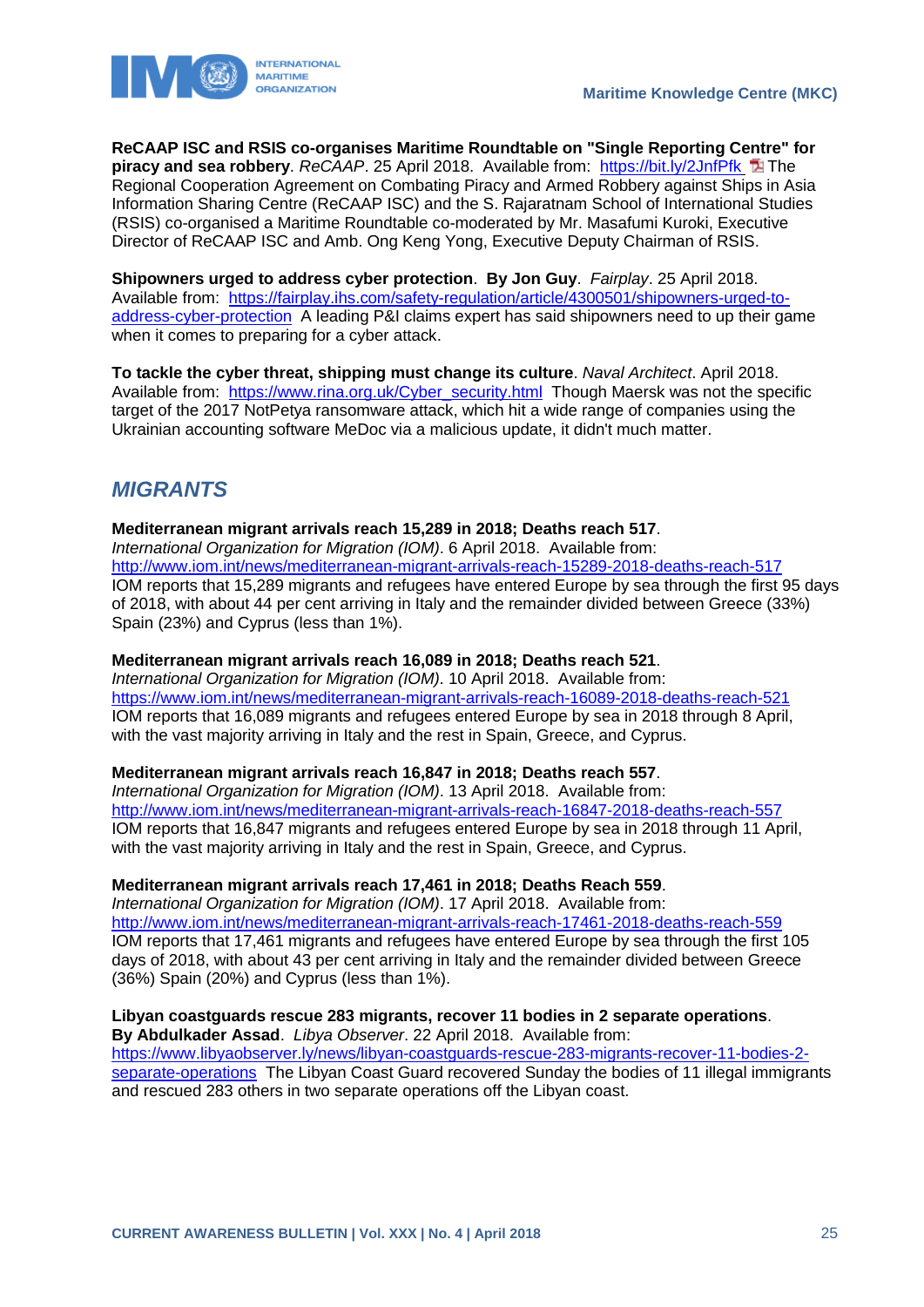

### **Mediterranean migrant arrivals reach 18,575 in 2018; Deaths reach 559**.

*International Organization for Migration (IOM)*. 20 April 2018. Available from:

<https://www.iom.int/news/mediterranean-migrant-arrivals-reach-18575-2018-deaths-reach-559> IOM reports that 18,575 migrants and refugees entered Europe by sea through the first 108 days of 2018, with about 40 per cent arriving in Italy and the remainder divided between Greece (38 per cent) and Spain, at roughly 20 per cent.

## **Mediterranean migrant arrivals reach 20,927 in 2018; Deaths reach 587**.

*International Organization for Migration (IOM)*. 27 April 2018. Available from: <https://www.iom.int/news/mediterranean-migrant-arrivals-reach-20927-2018-deaths-reach-587> IOM reports that 20,927 migrants and refugees entered Europe by sea through the first 115 days of 2018, with about 43 per cent arriving in Italy and the remainder divided between Greece and Spain.

## <span id="page-26-0"></span>*NAVIGATION & COMMUNICATIONS*

## **IMO is divided over GMDSS recognition of Iridium**. **By Aline de Bièvre**.

*Marine Electronics & Communications*. 3 April 2018. Available from: [http://www.marinemec.com/news/view,imo-is-divided-over-gmdss-recognition-of-iridium\\_51266.htm](http://www.marinemec.com/news/view,imo-is-divided-over-gmdss-recognition-of-iridium_51266.htm) In May, IMO's Maritime Safety Committee (MSC) will need to tackle the question of whether to incorporate Iridium's mobile satellite system into discussions about the future of the Global Maritime Distress and Safety System (GMDSS).

**Report presents issues with pilot transfers**. *Safety4Sea*. 4 April 2018. Available from: <https://safety4sea.com/report-presents-issues-with-pilot-transfers/> For a Maritime Pilot, embarking and disembarking a ship is a dangerous task.

**The quest to map the mysteries of the ocean floor**. **By Adrienne Bernhard**. *BBC Future*. 5 April 2018. Available from: [http://www.bbc.com/future/story/20180404-the-quest-to-map-the](http://www.bbc.com/future/story/20180404-the-quest-to-map-the-mysteries-of-the-ocean-floor)[mysteries-of-the-ocean-floor](http://www.bbc.com/future/story/20180404-the-quest-to-map-the-mysteries-of-the-ocean-floor) Geologists have charted mountain ranges and forests and desert tundras, astronomers the heavens above, yet our planet's oceans remain largely unexplored.

## **Inmarsat network migration impact on maritime distress and safety services**.

*US Coast Guard Maritime Commons*. 9 April 2018. Available from:

[http://mariners.coastguard.dodlive.mil/2018/04/09/4-9-2018-inmarsat-network-migration-impact-on](http://mariners.coastguard.dodlive.mil/2018/04/09/4-9-2018-inmarsat-network-migration-impact-on-maritime-distress-and-safety-services/)[maritime-distress-and-safety-services/](http://mariners.coastguard.dodlive.mil/2018/04/09/4-9-2018-inmarsat-network-migration-impact-on-maritime-distress-and-safety-services/) Inmarsat has announced that it will migrate Inmarsat-C, Mini C, and Fleet77 used for Global Maritime Distress & Safety System (GMDSS), Long Range Identification and Tracking (LRIT) and Ship Security Alerting Systems (SSAS) from their I-3 to their I-4 Network.

**'Impregnable' radar breached in simulated cyber attack**. **By Martyn Wingrove**.

*Marine Electronics & Communications*. 10 April 2018. Available from: [http://www.marinemec.com/news/view,impregnable-radar-breached-in-simulated-cyber](http://www.marinemec.com/news/view,impregnable-radar-breached-in-simulated-cyber-attack_51353.htm)[attack\\_51353.htm](http://www.marinemec.com/news/view,impregnable-radar-breached-in-simulated-cyber-attack_51353.htm) Contrary to popular belief, no bridge system is truly safe from hackers.

**The secret language of ships**. **By Erin Van Rheenen**. *Hakai Magazine*. 10 April 2018. Available from: <https://www.hakaimagazine.com/videos-visuals/the-secret-language-of-ships/> Approaching the container ship in San Francisco Bay, the tugboat looks like a pit bull puppy chasing an eighteen-wheeler.

## **E-navigation: Search for standardisation continues**. **By Aline de Bièvre**.

*Marine Electronics & Communications*. 11 April 2018. Available from: [http://www.marinemec.com/news/view,enavigation-search-for-standardisation-continues\\_51375.htm](http://www.marinemec.com/news/view,enavigation-search-for-standardisation-continues_51375.htm) Regulators and shipping industry stakeholders still have much to do to ensure that e-navigation technology can be adopted globally to improve ship safety.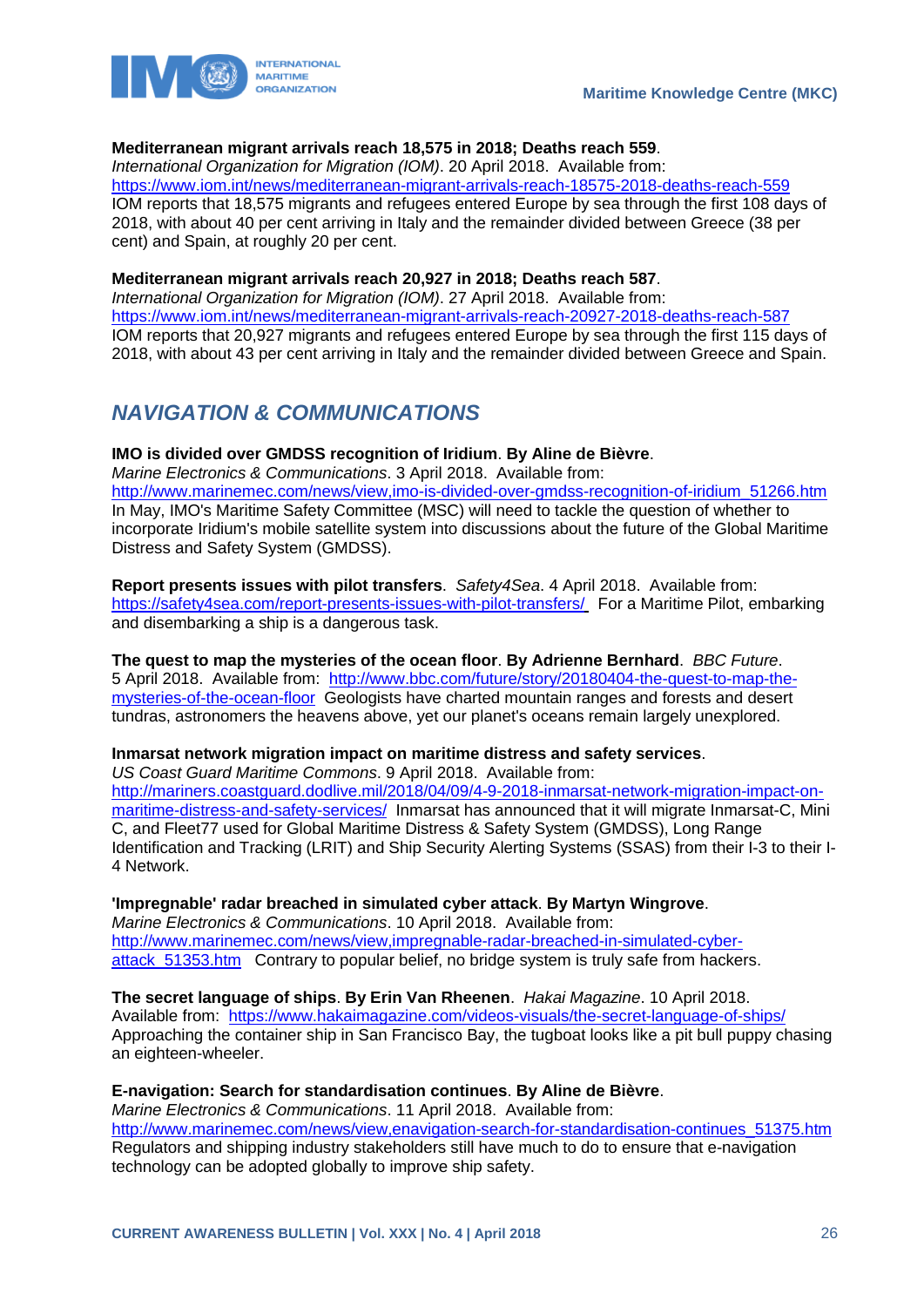

### **Cruiseships learn from commercial cousins to explore polar regions**. **By Geoff Garfield**. *TradeWinds*. 12 April 2018. Available from:

[http://www.tradewindsnews.com/passengerships/1462867/cruiseships-learn-from-commercial](http://www.tradewindsnews.com/passengerships/1462867/cruiseships-learn-from-commercial-cousins-to-explore-polar-regions)[cousins-to-explore-polar-regions](http://www.tradewindsnews.com/passengerships/1462867/cruiseships-learn-from-commercial-cousins-to-explore-polar-regions) A new generation of polar cruiseships is on order, with the most sophisticated equipped and the kind of ice and safety features found on high-tech commercial tonnage operating in Arctic areas.

## **Peel Ports tests drone boat for seabed surveys**. *Maritime Executive*. 12 April 2018.

Available from: [https://www.maritime-executive.com/article/peel-ports-tests-drone-boat-for-seabed](https://www.maritime-executive.com/article/peel-ports-tests-drone-boat-for-seabed-surveys)[surveys](https://www.maritime-executive.com/article/peel-ports-tests-drone-boat-for-seabed-surveys) UK ports operator Peel Ports Group and autonomous vessel firm ASV Global recently tested an autonomous shallow-draft survey boat at the Port of Liverpool.

## **Understanding barred speed range during simulations and sea trials**.

*Marine Propulsion & Auxiliary Machinery*. 16 April 2018. Available from: [http://www.mpropulsion.com/news/view,understanding-barred-speed-range-during-simulations-and](http://www.mpropulsion.com/news/view,understanding-barred-speed-range-during-simulations-and-sea-trials_51419.htm)sea-trials 51419.htm Spending too long in the barred speed range (BSR) can have a detrimental effect on shaftline fatigue lifetimes.

**Fujitsu, SMU, and A\*STAR collaborate on traffic management technologies with the Maritime and Port Authority of Singapore**. *Singapore Management University (SMU)*. 16 April 2018. Available from: [https://www.smu.edu.sg/news/2018/04/16/fujitsu-smu-and-astar-collaborate-traffic](https://www.smu.edu.sg/news/2018/04/16/fujitsu-smu-and-astar-collaborate-traffic-management-technologies-maritime-and-port)[management-technologies-maritime-and-port](https://www.smu.edu.sg/news/2018/04/16/fujitsu-smu-and-astar-collaborate-traffic-management-technologies-maritime-and-port) Fujitsu Limited, Singapore Management University (SMU), and A\*STAR's Institute of High Performance Computing (IHPC), today announced their collaboration to develop innovative new technologies for vessel traffic management in the Port of Singapore, with the support of the Maritime and Port Authority of Singapore (MPA).

### **STM Baltic Navigational Warnings directly in ECDIS reduce accident risk**.

*Sea Traffic Management (STM)*. 19 April 2018. Available from: [http://stmvalidation.eu/news/stm](http://stmvalidation.eu/news/stm-baltic-navigational-warnings-directly-in-ecdis-reduce-accident-risk/)[baltic-navigational-warnings-directly-in-ecdis-reduce-accident-risk/](http://stmvalidation.eu/news/stm-baltic-navigational-warnings-directly-in-ecdis-reduce-accident-risk/) The purpose of the Baltic Navigational Warning service is to provide a ship with only those warnings that are relevant to its route and for the period required.

**Costa Rica presents its new map including additional maritime territory that used to be in dispute with Nicaragua**. **By Laura Alvarado**. *Costa Rica Star*. 24 April 2018. Available from: [https://news.co.cr/costa-rica-presents-its-new-map-including-additional-maritime-territory-that-used](https://news.co.cr/costa-rica-presents-its-new-map-including-additional-maritime-territory-that-used-to-be-in-dispute-with-nicaragua/72528/)[to-be-in-dispute-with-nicaragua/72528/](https://news.co.cr/costa-rica-presents-its-new-map-including-additional-maritime-territory-that-used-to-be-in-dispute-with-nicaragua/72528/) The sentence of the International Court of Justice (ICJ) received earlier this year in favor of Costa Rica, regarding the cases of "Maritime Delimitation Claim in the Caribbean and Pacific Ocean (Costa Rica v. Nicaragua)" and "Terrestrial Frontier in the North Area of Isla Portillos (Costa Rica v. Nicaragua)", allowed Costa Rica to update the map of the country to include 36, 000 km2 of maritime territory and properly define the maritime frontier between Costa Rica and Nicaragua.

**Sentinel tracks ships' dirty emissions from orbit**. **By Jonathan Amos**. *BBC News*. 27 April 2018. Available from: [http://www.bbc.co.uk/news/science-environment-43926232;](http://www.bbc.co.uk/news/science-environment-43926232) PODCAST Sentinel-5P was launched in October last year and this week completed its in-orbit commissioning phase.

## **Pilots blamed for V.Ships bulker's double grounding**. **By Gary Dixon**. *TradeWinds*.

30 April 2018. Available from: [http://www.tradewindsnews.com/casualties/1481364/pilots-blamed](http://www.tradewindsnews.com/casualties/1481364/pilots-blamed-for-vships-bulkers-double-grounding)[for-vships-bulkers-double-grounding](http://www.tradewindsnews.com/casualties/1481364/pilots-blamed-for-vships-bulkers-double-grounding) A V.Ships-managed bulker grounded twice in two days off the UAE due to two pilots' lack of local experience, an accident report has founded.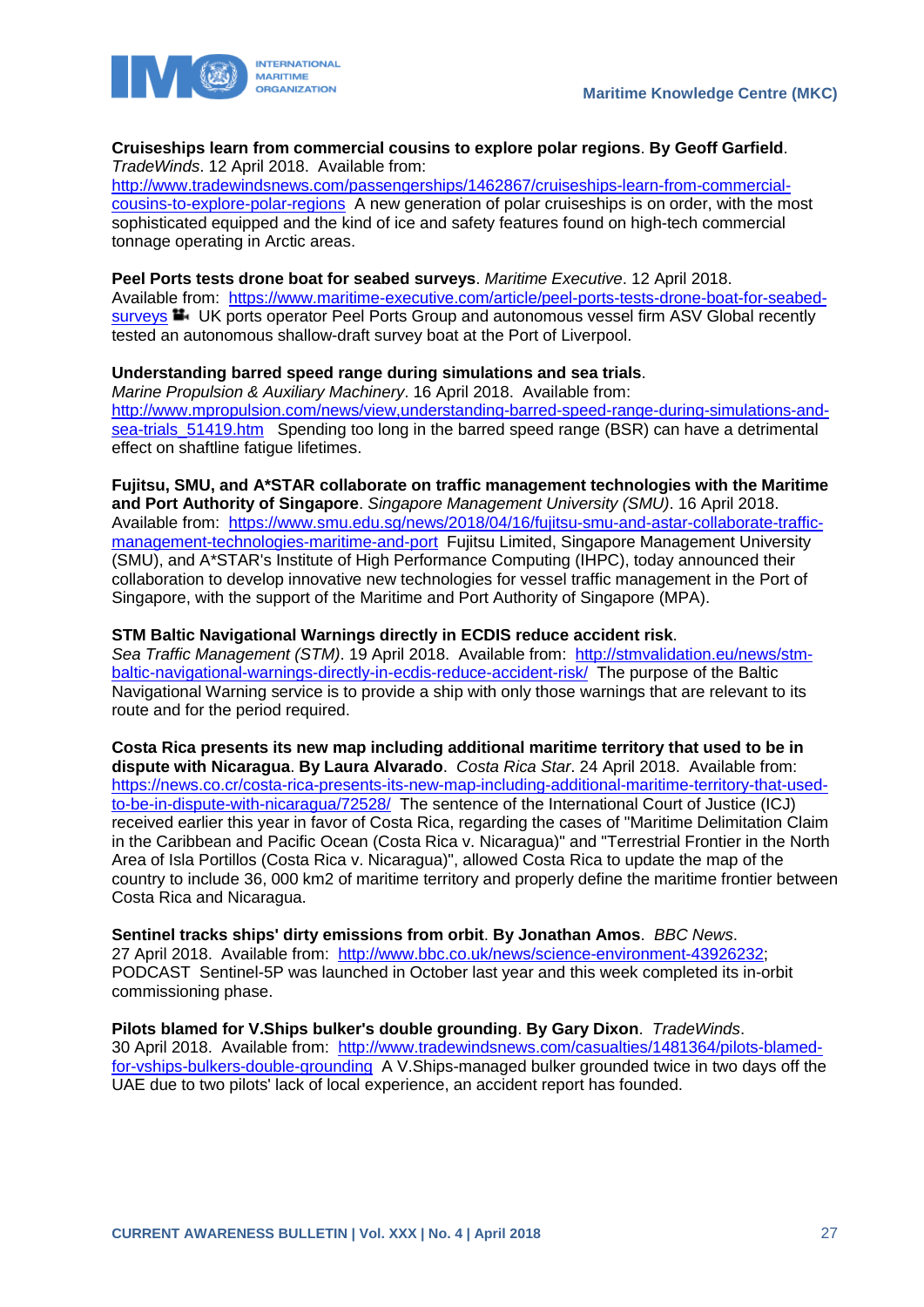

## <span id="page-28-0"></span>*PIRACY*

**Pirates raid Ghanaian vessel in Keta; take 3 Korean nationals hostage**. *GhanaWeb*. 29 March 2018. Available from:

[https://www.ghanaweb.com/GhanaHomePage/NewsArchive/Pirates-raid-Ghanaian-vessel-in-Keta](https://www.ghanaweb.com/GhanaHomePage/NewsArchive/Pirates-raid-Ghanaian-vessel-in-Keta-take-3-Korean-nationals-hostage-638627)[take-3-Korean-nationals-hostage-638627](https://www.ghanaweb.com/GhanaHomePage/NewsArchive/Pirates-raid-Ghanaian-vessel-in-Keta-take-3-Korean-nationals-hostage-638627) Suspected Nigerian pirates have raided a Ghanaianowned fishing vessel off the coast of Keta in the Volta Region of Ghana and taken hostage three crew members.

### **3 S. Korean sailors presumed to have been kidnapped off Ghana: foreign ministry**.

*Yonhap News Agency (South Korea)*. 31 March 2018. Available from: <http://english.yonhapnews.co.kr/search1/2603000000.html?cid=AEN20180331001954320>Three South Korean sailors are presumed to have been kidnapped in seas off Ghana, Seoul's foreign ministry said Saturday, with a South Korean anti-piracy warship being dispatched to the nearby area.

#### **EU NAVFOR confirm** *MT Abqaiq* **attacked in Southern Red Sea**. *EU NAVFOR Somalia*.

4 April 2018. Available from: [http://eunavfor.eu/eu-navfor-confirm-mt-abqaiq-attacked-in-southern](http://eunavfor.eu/eu-navfor-confirm-mt-abqaiq-attacked-in-southern-red-sea/)[red-sea/](http://eunavfor.eu/eu-navfor-confirm-mt-abqaiq-attacked-in-southern-red-sea/) On 3 April 2018, UKMTO received notice that the Merchant Tanker *(MT) Abqaiq*, a Kingdom of Saudi Arabia flagged vessel, had been the victim of an attack in the Southern Red Sea.

**Peterside vows to fight sea pirates**. **By Oluwakemi Dauda**. *The Nation (Nigeria)*. 10 April 2018. Available from: <http://thenationonlineng.net/peterside-vows-to-fight-sea-pirates/>NIMASA Director-General (DG) Dr Dakuku Peterside has vowed to stem the tide of criminalities on territorial waters, develop human capacity, ensure safety of vessels, remove wrecks and mitigate pollution.

### **Pirate attacks worsen in Gulf of Guinea**. *International Chamber of Commerce (ICC)*.

10 April 2018. Available from: [https://www.icc-ccs.org/index.php/1244-pirate-attacks-worsen-in-gulf](https://www.icc-ccs.org/index.php/1244-pirate-attacks-worsen-in-gulf-of-guinea)[of-guinea](https://www.icc-ccs.org/index.php/1244-pirate-attacks-worsen-in-gulf-of-guinea) A surge in armed attacks against ships around West Africa is pushing up global levels of piracy and armed robbery at sea, warns the ICC's International Maritime Bureau (IMB).

**Surge in attacks around West Africa swells global piracy levels**. **By Abdul Hadhi**. *Lloyd's List*. 10 April 2018. Available from: [https://lloydslist.maritimeintelligence.informa.com/LL1122149/Surge](https://lloydslist.maritimeintelligence.informa.com/LL1122149/Surge-in-attacks-around-West-Africa-swells-global-piracy-levels)[in-attacks-around-West-Africa-swells-global-piracy-levels](https://lloydslist.maritimeintelligence.informa.com/LL1122149/Surge-in-attacks-around-West-Africa-swells-global-piracy-levels) A surge in armed attacks against ships off West Africa pushed up global piracy levels in the first quarter of 2018 to 66 incidents, compared with 43 and 37 in the first quarters of 2017 and 2016 respectively, the International Maritime Bureau said.

## **Philippines intensifies operations to rescue sailors; Asia piracy ebbs - ReCAAP**.

**By Sameer C.Mohindru**. *S&P Global Platts*. 13 April 2018. Available from: [https://www.platts.com/latest-news/shipping/singapore/philippines-intensifies-operations-to-rescue-](https://www.platts.com/latest-news/shipping/singapore/philippines-intensifies-operations-to-rescue-27957106)[27957106](https://www.platts.com/latest-news/shipping/singapore/philippines-intensifies-operations-to-rescue-27957106) The Philippine authorities have intensified its military operations to rescue abducted crew from previous piracy attacks and neutralize the Abu Sayyaf group while the overall such incidents across Asia are on a decline, an anti-piracy watchdog said Friday.

**Piracy and armed robbery against ships in Asia: Quarterly Report January-March 2018**. *ReCAAP*. April 2018. Available from: <https://bit.ly/2JGGQLG> **E** Incidents of piracy and armed robbery against ships in Asia reported during 1st Quarter of 2018 (January-March 2018).

**Pirates release three Indian tanker crew**. **By Gary Dixon**. *TradeWinds*. 16 April 2018. Available from: [http://www.tradewindsnews.com/tankers/1472514/pirates-release-three-indian](http://www.tradewindsnews.com/tankers/1472514/pirates-release-three-indian-tanker-crew)[tanker-crew](http://www.tradewindsnews.com/tankers/1472514/pirates-release-three-indian-tanker-crew) West African pirates have released the last three Indian crew from a wine tanker hijacked in January.

**12 crew seized from ForestWave ship**. **By Michael Juliano and Gary Dixon**. *TradeWinds*. 22 April 2018. Available from: [http://www.tradewindsnews.com/casualties/1476665/12-crew-seized](http://www.tradewindsnews.com/casualties/1476665/12-crew-seized-from-forestwave-ship)[from-forestwave-ship](http://www.tradewindsnews.com/casualties/1476665/12-crew-seized-from-forestwave-ship) Dutch operator ForestWave has said 12 crew have been seized from a general cargoship by Nigerian pirates.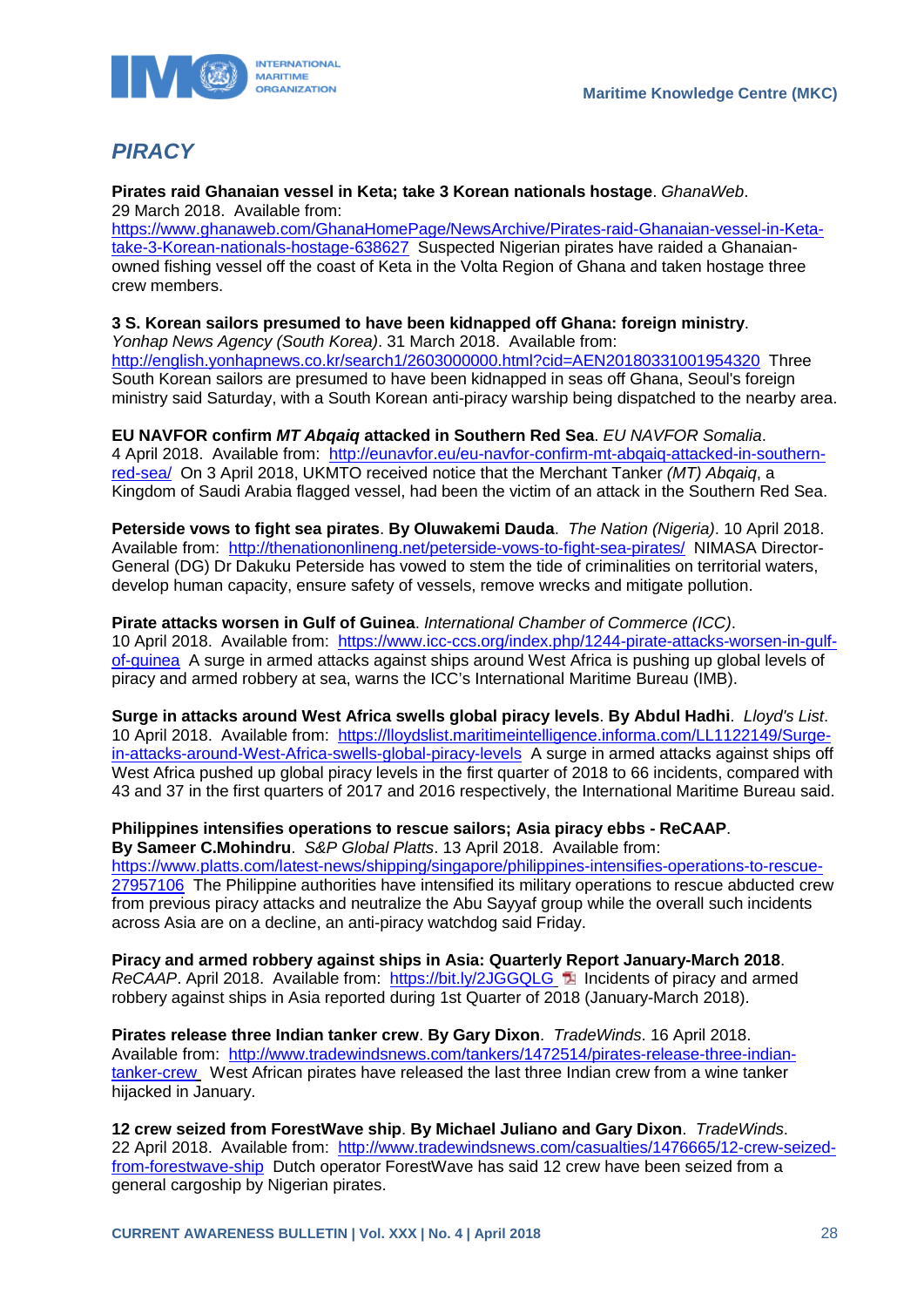

## <span id="page-29-0"></span>*PORT STATE CONTROL*

**The role of Port State Control in the future**. **By Pradeep Chawla**. *Splash 247.Com*.

6 April 2018. Available from: <http://splash247.com/role-port-state-control-future/>Most people in the maritime industry will agree that, in general, the port state control regime has nearly succeeded in eliminating sub-standard ships.

### **Statement on live exports footage**. *Government of Australia*. 8 April 2018. Available from:

<http://www.agriculture.gov.au/about/media-centre/media-releases/statement-on-live-exports-footage> Animals Australia footage of sheep aboard a live export vessel shows conditions that are deplorable and unacceptable.

## **Live exports: Maritime officials block shipment of 65,000 sheep to the Middle East**.

**By Brett Worthington**. *ABC (Australia)*. 9 April 2018. Available from: [http://www.abc.net.au/news/2018-04-08/maritime-officials-block-live-export-65000-sheep-to-middle](http://www.abc.net.au/news/2018-04-08/maritime-officials-block-live-export-65000-sheep-to-middle-east/9631602)[east/9631602](http://www.abc.net.au/news/2018-04-08/maritime-officials-block-live-export-65000-sheep-to-middle-east/9631602)  $\blacksquare$  The concerns relate to airflow in pens where sheep will travel.

## **Foreign flagged ships detained in the UK during March 2018** .

*UK Maritime & Coastguard Agency*. 11 April 2018. Available from: <https://www.gov.uk/government/news/foreign-flagged-ships-detained-in-the-uk-during-march-2018> During March, there were four new detentions of foreign flagged vessels in a UK port, four vessels remained under detention from previous months.

## **2017 Port State Control Annual Report posted**. *US Coast Guard Maritime Commons*.

13 April 2018. Available from: [http://mariners.coastguard.dodlive.mil/2018/04/13/4-13-2018-2017](http://mariners.coastguard.dodlive.mil/2018/04/13/4-13-2018-2017-port-state-control-annual-report-posted/) [port-state-control-annual-report-posted/](http://mariners.coastguard.dodlive.mil/2018/04/13/4-13-2018-2017-port-state-control-annual-report-posted/) This report marks another year of PSC activities and provides the global maritime industry key statistics and compliance trends in relation to compliance with U.S. and international regulations, such as the Safety of Life at Sea (SOLAS), International Convention for the Prevention of Pollution from Ships (MARPOL), and the International Ship and Port Facility Security Code (ISPS). [Port State Control in the United States 2017 Annual Report](https://www.dco.uscg.mil/Portals/9/DCO%20Documents/5p/CG-5PC/CG-CVC/CVC2/psc/AnnualReports/annualrpt17.pdf) 19

**Port state control inspections reveal BWMS deficiencies**. *Ballast Water Treatment Technology*. 22 April 2018. Available from: [http://www.ballastwatermanagement.co.uk/news/view,port-state](http://www.ballastwatermanagement.co.uk/news/view,port-state-control-inspections-reveal-bwms-deficiencies_51494.htm)[control-inspections-reveal-bwms-deficiencies\\_51494.htm](http://www.ballastwatermanagement.co.uk/news/view,port-state-control-inspections-reveal-bwms-deficiencies_51494.htm) Ships have been detained in Europe and the US because of deficiencies found in their ballast water management systems (BWMSs) and practices, an analysis by BWTT has found.

**Policing IMO regulations - the role of Port State Control**. **By Malcolm Latarche**. *ShipInsight*. 27 April 2018. Available from: <https://shipinsight.com/policing-imo-regulations/>The prime policing role of IMO conventions and codes lies with the flag states and the usual year between the IMO making or changing a rule and its coming into force is to permit flag states to enact domestic legislation writing the rule into local law.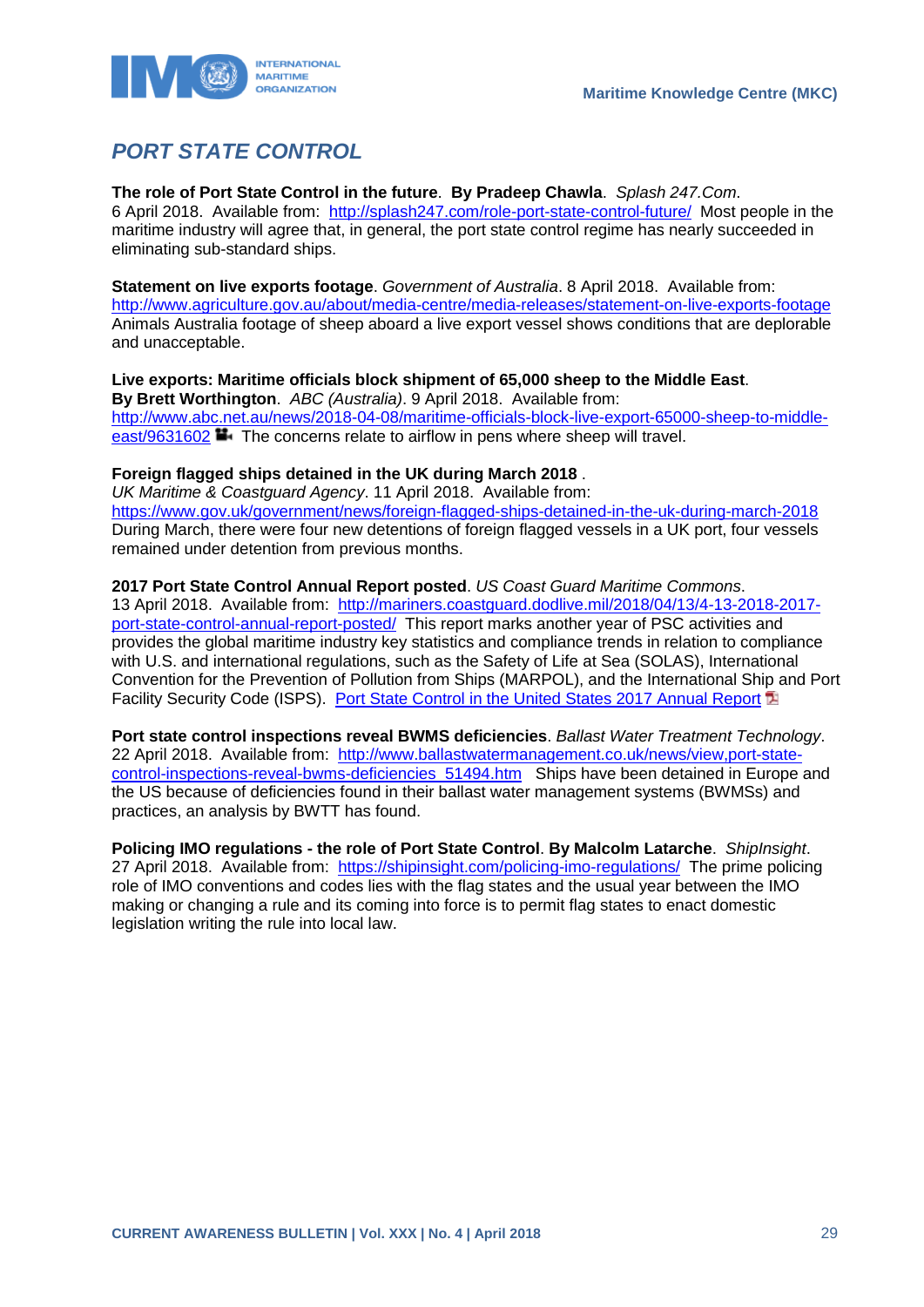

## <span id="page-30-0"></span>*PORTS & HARBOURS*

**Regional emissions report shows significant Port of Tacoma-related clean air progress**. *Port of Tacoma*. 2 April 2018. Available from: [https://www.portoftacoma.com/news-releases/2018-](https://www.portoftacoma.com/news-releases/2018-04-02/regional-emissions-report-shows-significant-port-tacoma-related-clean-air) [04-02/regional-emissions-report-shows-significant-port-tacoma-related-clean-air](https://www.portoftacoma.com/news-releases/2018-04-02/regional-emissions-report-shows-significant-port-tacoma-related-clean-air) Air pollution related to Port of Tacoma operations has decreased significantly since 2005, according to a regional report released in March.

**FMC starts port detention and demurrage probe**. *World Maritime News*. 3 April 2018. Available from: <https://worldmaritimenews.com/archives/248661>As part of the probe, FMC Commissioner Rebecca Dye has ordered ocean common carriers to provide information and documents explaining those practices.

**Officials launch zero-emissions port project**. *Port of Long Beach*. 4 April 2018. Available from: <http://www.polb.com/news/displaynews.asp?NewsID=1716>Officials from the Port of Long Beach, Southern California Edison and the California Energy Commission today launched the nation's largest pilot project for zero-emissions cranes and other cargo-handling equipment for seaports.

**Switching fuels for cleaner air**. *Hamburg Süd*. 4 April 2018. Available from: <https://bit.ly/2we5joQ> Hamburg Süd and its Swedish customer Electrolux are teaming up to reduce sulfur dioxide emissions in ports.

## **Canada Port Authorities need a new culture of security**. **By Kevin Quigley**.

*Globe and Mail (Canada)*. 6 April 2018. Available from: [https://www.theglobeandmail.com/business/commentary/article-canada-port-authorities-need-a-new](https://www.theglobeandmail.com/business/commentary/article-canada-port-authorities-need-a-new-culture-of-security/)[culture-of-security/](https://www.theglobeandmail.com/business/commentary/article-canada-port-authorities-need-a-new-culture-of-security/) Seaports have been getting lots of attention lately and are set to get even more.

**Ports efficiency improved - GMA**. *News Ghana*. 9 April 2018. Available from: <https://www.newsghana.com.gh/ports-efficiency-improved-gma/> The Memorandum of Understanding Abuja MoU on Port State Control for West and Central African Countries is an agreement among member states to ensure proper supervision and vet all vessels that use ports of member states.

**More than M€ 500 for Le Havre port development**. *HAROPA Ports*. 10 April 2018. Available from: <http://www.haropaports.com/en/more-meu-500-le-havre-port-development>The Supervisory Board approved the accounts of the Port of Le Havre for 2017.

## **Ports in developing countries require state-of-the-art management**.

*United Nations Conference on Trade and Development (UNCTAD)*. 10 April 2018. Available from: <http://unctad.org/en/pages/newsdetails.aspx?OriginalVersionID=1712>Ports in developing countries must be managed efficiently using modern methods to support international trade and boost local economies, UNCTAD Deputy-Secretary General Isabelle Durand said at a coordination meeting of the French-speaking network of UNCTAD's TrainForTrade port management programme.

**Port of Rotterdam Authority calls for North-West European coalition for joint CO2 price**. *Port of Rotterdam*. 11 April 2018. Available from: [https://www.portofrotterdam.com/en/news-and](https://www.portofrotterdam.com/en/news-and-press-releases/port-of-rotterdam-authority-calls-for-north-west-european-coalition-for)[press-releases/port-of-rotterdam-authority-calls-for-north-west-european-coalition-for](https://www.portofrotterdam.com/en/news-and-press-releases/port-of-rotterdam-authority-calls-for-north-west-european-coalition-for) The Port of Rotterdam Authority is calling on the Dutch Government to form a coalition with countries in North-West Europe so that a joint CO2 price can be introduced.

**Improving air quality at UK ports**. **By Eva Grey**. *Ship-Technology.Com*. 12 April 2018. Available from: <https://www.ship-technology.com/features/improving-air-quality-uk-ports/>In December, University Maritime Advisory Services (UMAS) and Ricardo Energy & Environment published a new report for the Department for Business, Energy & Industrial Strategy with some alarming findings: domestic shipping fuel consumption is 250% higher than previously estimated, and as a result, the CO2 emissions are also much higher.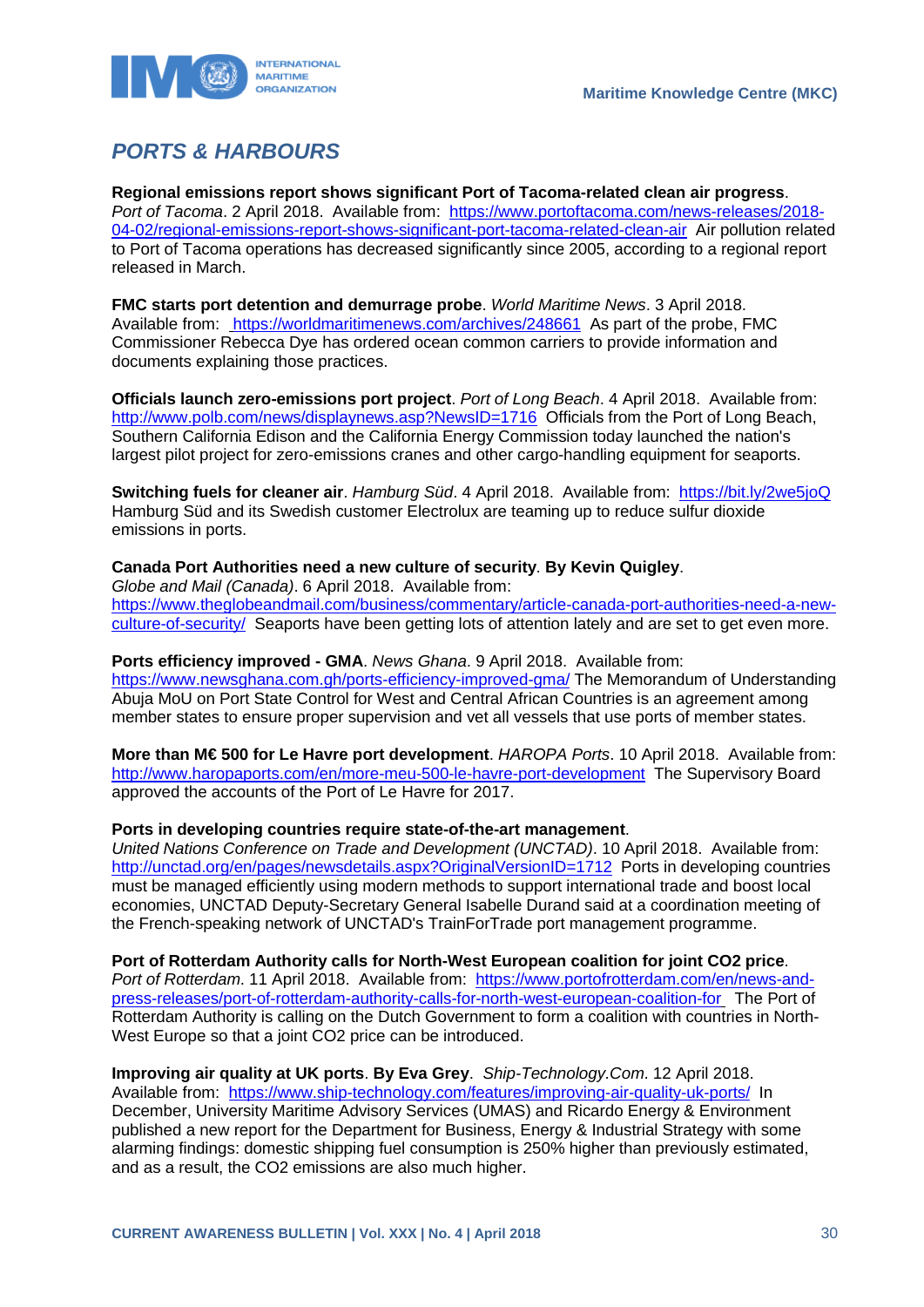

**Transport's role in reducing CO2 emissions**. *Port of Rotterdam*. 12 April 2018. Available from: [https://www.portofrotterdam.com/en/news-and-press-releases/transports-role-in-reducing-co2](https://www.portofrotterdam.com/en/news-and-press-releases/transports-role-in-reducing-co2-emissions) [emissions](https://www.portofrotterdam.com/en/news-and-press-releases/transports-role-in-reducing-co2-emissions) The Port of Rotterdam Authority is working closely together with the Wuppertal Institute.

**Clean air technologies sought for port equipment**. *Port of Los Angeles*. 18 April 2018. Available from: <https://bit.ly/2jwYW7b> **E** The Port of Los Angeles and the Port of Long Beach and are offering seed money to foster the development of new goods-movement technologies that improve air quality.

**Study: "Belt and Road" Ports align with China's military interests**. *Maritime Executive*. 19 April 2018. Available from: [https://www.maritime-executive.com/article/study-belt-and-road-ports](https://www.maritime-executive.com/article/study-belt-and-road-ports-are-intended-for-china-s-navy)[are-intended-for-china-s-navy](https://www.maritime-executive.com/article/study-belt-and-road-ports-are-intended-for-china-s-navy) A new report by non-profit C4ADS suggests that China's "Belt and Road" seaport projects in the Indo-Pacific may be intended to serve strategic, military objectives.

**South Korean ports expand for cruise ships**. **By Xiaolin Zeng**. *Fairplay*. 22 April 2018. Available from: [https://fairplay.ihs.com/construction-infrastructure/article/4297981/south-korean](https://fairplay.ihs.com/construction-infrastructure/article/4297981/south-korean-ports-expand-for-cruise-ships)[ports-expand-for-cruise-ships](https://fairplay.ihs.com/construction-infrastructure/article/4297981/south-korean-ports-expand-for-cruise-ships) As South Korea welcomes more visitors arriving by cruise ship, the country's ports have been expanding their cruise terminals to cater to the increase.

**African ports: Strengthening Africa's gateways to trade**. *PwC (PricewaterhouseCoopers Inc)*. April 2018. Available from: <https://www.pwc.co.za/en/publications/african-ports.html>This report was compiled by PwC's Capital Projects and Infrastructure (CP&I) Transport and Logistics team using a combination of information obtained from interviews with port authorities and port operators, together with detailed research and incorporating our extensive knowledge of the port, trade and transport sector. [Report](https://www.pwc.co.za/en/assets/pdf/strengthening-africas-gateways-to-trade.pdf) **H** [MAP: Ports of sub-Saharan Africa](https://www.pwc.co.za/en/assets/pdf/large-map.pdf)

**ESPO applauds EU role in achieving the IMO agreement on CO2 reduction target for shipping**. *European Sea Ports Organisation (ESPO)*. 24 April 2018. Available from: <https://www.espo.be/news/espo-applauds-eu-role-in-achieving-the-imo-agreeme>ESPO welcomes the agreement reached at global level within the IMO to peak CO2 emissions from shipping as soon as possible and reduce them by at least 50% by 2050, compared to 2008 levels.

**Better connections to ports to help business growth**. *UK Government*. 24 April 2018. Available from: [https://www.gov.uk/government/news/better-connections-to-ports-to-help-business](https://www.gov.uk/government/news/better-connections-to-ports-to-help-business-growth)[growth](https://www.gov.uk/government/news/better-connections-to-ports-to-help-business-growth) Better connections to English ports could help businesses thrive and boost the nation's economy, a new study published today shows.

**Transport connectivity to ports: review of the current status and future infrastructure recommendations**. *UK Government*. 24 April 2018. Available from: [https://www.gov.uk/government/publications/transport-connectivity-to-ports-review-of-the-current](https://www.gov.uk/government/publications/transport-connectivity-to-ports-review-of-the-current-status-and-future-infrastructure-recommendations)[status-and-future-infrastructure-recommendations](https://www.gov.uk/government/publications/transport-connectivity-to-ports-review-of-the-current-status-and-future-infrastructure-recommendations) The 'Port Connectivity: the current picture' report includes the 9 regional case studies used to inform the recommendations.

**Report: Panama Canal eyes fivefold increase in LNG shipments by 2020**. *World Maritime News*. 23 April 2018. Available from: <https://worldmaritimenews.com/archives/250712>This would be a fivefold increase in yearly handling of LNG for the canal authority when compared to figures from 2017.

**City of Antwerp and Antwerp Port Authority start urban mission to Moscow and St. Petersburg**. *Port of Antwerp*. 23 April 2018. Available from: [http://www.portofantwerp.com/en/news/city-antwerp-and-antwerp-port-authority-start-urban-mission](http://www.portofantwerp.com/en/news/city-antwerp-and-antwerp-port-authority-start-urban-mission-moscow-and-st-petersburg)[moscow-and-st-petersburg](http://www.portofantwerp.com/en/news/city-antwerp-and-antwerp-port-authority-start-urban-mission-moscow-and-st-petersburg) An Antwerp delegation led by Mayor Bart De Wever is on an urban mission in Russia from 23 to 28 April visiting Moscow and St. Petersburg aiming to consolidate and expand the close trade relations between Russia and Antwerp and its seaport.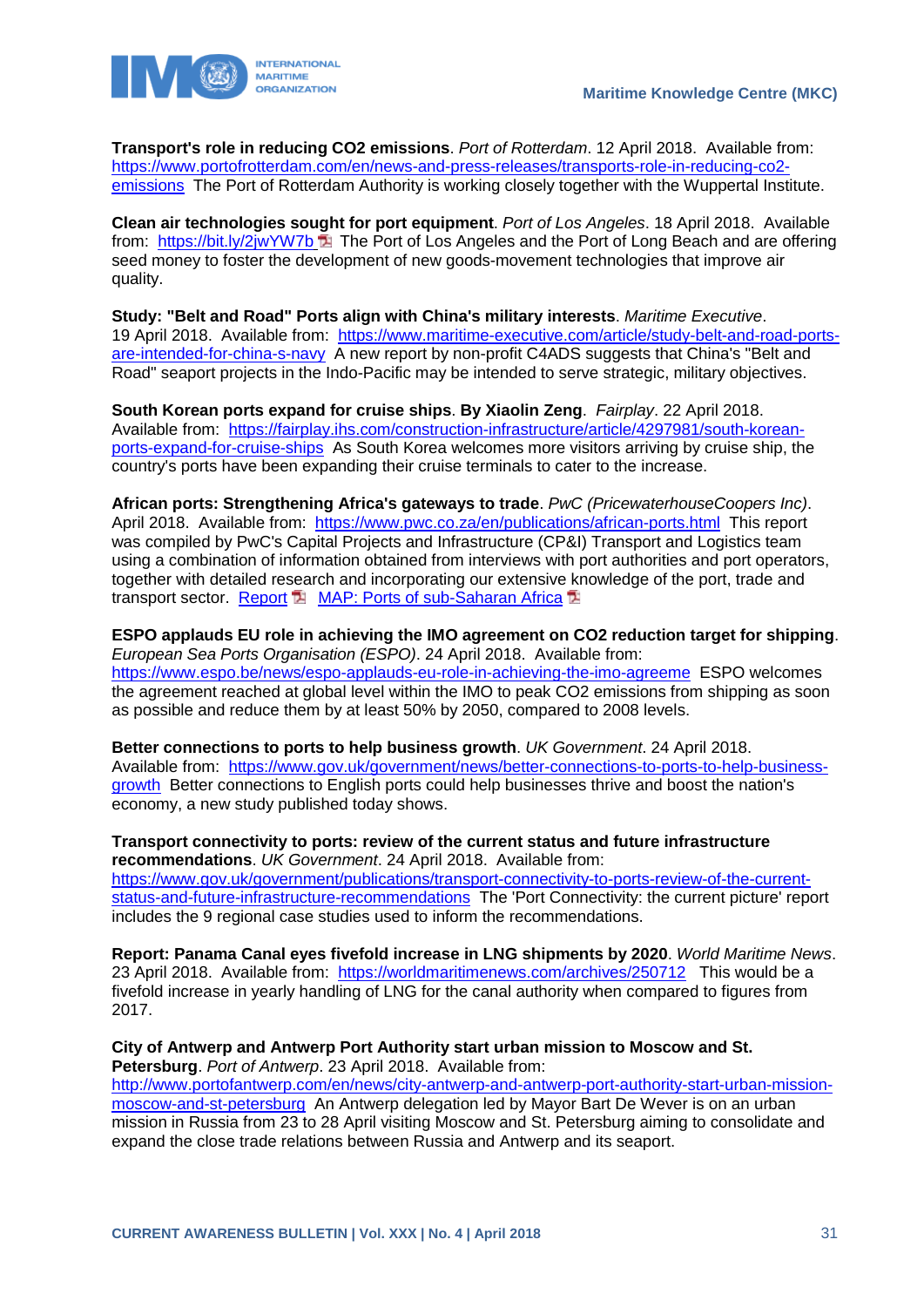

**Port of Rotterdam Authority launches new Pronto application**. *Port of Rotterdam*. 18 April 2018. Available from: [https://www.portofrotterdam.com/en/news-and-press-releases/port-of-rotterdam-](https://www.portofrotterdam.com/en/news-and-press-releases/port-of-rotterdam-authority-launches-new-pronto-application)

[authority-launches-new-pronto-application](https://www.portofrotterdam.com/en/news-and-press-releases/port-of-rotterdam-authority-launches-new-pronto-application) Today, the Port of Rotterdam Authority presented the first version of its new digital application Pronto.

## **Floating dry dock to be established in Jamaica**. **By Peta-Gay Hodges**.

*Jamaica Information Service*. 24 April 2018. Available from: [http://jis.gov.jm/floating-dry-dock-to-be](http://jis.gov.jm/floating-dry-dock-to-be-established-in-jamaica/)[established-in-jamaica/](http://jis.gov.jm/floating-dry-dock-to-be-established-in-jamaica/) Within the next 18 months, a floating dry dock is to be established in Jamaica to improve the country's competitiveness in providing wide-ranging ancillary services to ships traversing the east/west and north/south international shipping lanes.

## **Transport Unions criticise port operator after another quayside accident**.

*Handy Shipping Guide*. 25 April 2018. Available from:

[http://www.handyshippingguide.com/shipping-news/transport-unions-criticise-port-operator-after](http://www.handyshippingguide.com/shipping-news/transport-unions-criticise-port-operator-after-another-quayside-accident_9018)another-quayside-accident 9018 Good and bad news from the maritime union sector this week with the International Transport Workers' Federation (ITF) severely criticising one international port operator over safety concerns after one of its workers was critically injured, whilst applauding what appears to be an amicable pay settlement with another.

*VOS Apollo* **and** *VOS Theia***: The maritime lifelines flowing through the waters of the Gulf of Aden.** *Logistics Cluster*. 26 April 2018. Available from: [http://www.logcluster.org/blog/vos-apollo](http://www.logcluster.org/blog/vos-apollo-and-vos-theia-maritime-lifelines-flowing-through-waters-gulf-aden)[and-vos-theia-maritime-lifelines-flowing-through-waters-gulf-aden](http://www.logcluster.org/blog/vos-apollo-and-vos-theia-maritime-lifelines-flowing-through-waters-gulf-aden) Lionel is based in Djibouti and from there he manages the voyages of the WFP-chartered vessels *VOS Apollo* and *VOS Theia*.

## <span id="page-32-0"></span>*REGULATIONS*

**Uncertainty looms over marine fuel sulfur limit: Fuel for Thought**. *S&P Global Platts*. 2 April 2018. Available from: [http://blogs.platts.com/2018/04/02/uncertainty-looms-marine-fuel](http://blogs.platts.com/2018/04/02/uncertainty-looms-marine-fuel-sulfur-limit/)[sulfur-limit/](http://blogs.platts.com/2018/04/02/uncertainty-looms-marine-fuel-sulfur-limit/) In about 20 months, the shipping industry is going to start burning a fuel that today they know next to nothing about.

**Shipping industry unprepared for IMO2020, say commodity traders**. *Ship & Bunker*. 2 April 2018. Available from: [https://shipandbunker.com/news/world/709120-shipping-industry](https://shipandbunker.com/news/world/709120-shipping-industry-unprepared-for-imo2020-say-commodity-traders)[unprepared-for-imo2020-say-commodity-traders](https://shipandbunker.com/news/world/709120-shipping-industry-unprepared-for-imo2020-say-commodity-traders) The Shipping industry is not prepared for the upcoming IMO2020 rule that from January 1, 2020 will see the global sulfur cap on marine fuel fall to 0.50%, some of the world's global commodity giants have said.

**The Polar Code, one year on**. **By Mia Bennett**. *Maritime Executive*. 6 April 2018. Available from: <https://www.maritime-executive.com/magazine/the-polar-code-one-year-on>On January 1, 2017, the International Maritime Organization's (IMO) Polar Code came into effect.

**Drewry IMO2020 Survey: Only 66% of shipowners believe 0.50% sulfur cap will be enforced as planned from 2020**. *Ship & Bunker*. 9 April 2018. Available from: [https://shipandbunker.com/news/world/401553-drewry-imo2020-survey-only-66-of-shipowners](https://shipandbunker.com/news/world/401553-drewry-imo2020-survey-only-66-of-shipowners-believe-050-sulfur-cap-will-be-enforced-as-planned-from-2020)[believe-050-sulfur-cap-will-be-enforced-as-planned-from-2020](https://shipandbunker.com/news/world/401553-drewry-imo2020-survey-only-66-of-shipowners-believe-050-sulfur-cap-will-be-enforced-as-planned-from-2020) Despite repeated assurance from the International Maritime Organization (IMO) that there will be no delay to the start of IMO2020, one third of shipowners responding to a recent survey by Drewry indicated they are still not convinced a global 0.50% sulfur cap on marine fuel will come into effect as planned from January 1, 2020

**Compliance to the IMO 2020 rule to be 'quite high' post-2020 despite concerns: MECL MD**. Bv Surabhi Sahu. *S&P Global Platts*. 10 April 2018. Available from: [https://www.platts.com/latest](https://www.platts.com/latest-news/shipping/singapore/compliance-to-the-imo-2020-rule-to-be-quite-high-27953000)[news/shipping/singapore/compliance-to-the-imo-2020-rule-to-be-quite-high-27953000](https://www.platts.com/latest-news/shipping/singapore/compliance-to-the-imo-2020-rule-to-be-quite-high-27953000) Compliance to the International Maritime Organization's global sulfur cap rule will likely be 'quite high,' with the level expected to settle around 85%-90% in the initial years after 2020, Marine and Energy Consulting Limited Managing Director Robin Meech said at an S&P Global Platts event last week.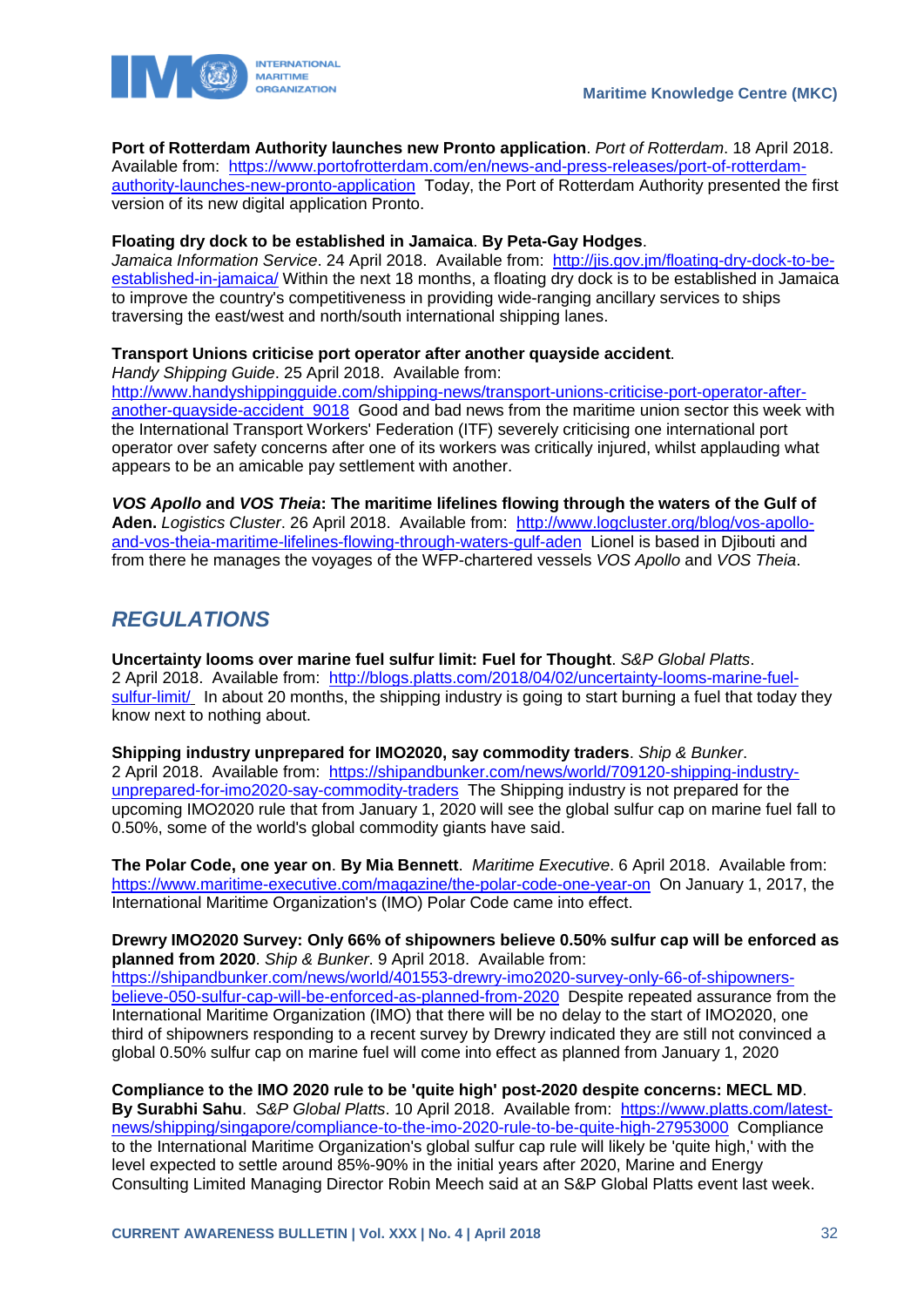

**Shipping fuel costs to spike 25 percent in 2020 on sulfuric cap: WoodMac**. **By Libby George**. *Reuters*. 11 April 2018. Available from: [https://uk.reuters.com/article/us-shipping-fuel](https://uk.reuters.com/article/us-shipping-fuel-costs/shipping-fuel-costs-to-spike-25-percent-in-2020-on-sulfuric-cap-woodmac-idUKKBN1HI1AT)[costs/shipping-fuel-costs-to-spike-25-percent-in-2020-on-sulfuric-cap-woodmac-idUKKBN1HI1AT](https://uk.reuters.com/article/us-shipping-fuel-costs/shipping-fuel-costs-to-spike-25-percent-in-2020-on-sulfuric-cap-woodmac-idUKKBN1HI1AT) Global shipping fuel costs are likely to rise by a quarter, or \$24 billion, in 2020 when new rules limiting sulfur kick in, consultants Wood Mackenzie said on Wednesday.

**Shippers may be flouting container weight rules, officials say**. **By Stephen Cousins**. *Fairplay*. 13 April 2018. Available from: [https://fairplay.ihs.com/containers/article/4300101/shippers](https://fairplay.ihs.com/containers/article/4300101/shippers-may-be-flouting-container-weight-rules-officials-say)[may-be-flouting-container-weight-rules-officials-say](https://fairplay.ihs.com/containers/article/4300101/shippers-may-be-flouting-container-weight-rules-officials-say) Inadequate policing of SOLAS-verified gross mass (VGM) regulations may be encouraging shippers to flout the rules, senior figures from across the supply chain have claimed.

**Older vessels to be phased out within two to three years of IMO sulphur cap**. **By Keith Wallis**. *Fairplay*. 16 April 2018. Available from: [https://fairplay.ihs.com/bulk/article/4300106/older-vessels](https://fairplay.ihs.com/bulk/article/4300106/older-vessels-to-be-phased-out-within-two-to-three-years-of-imo-sulphur-cap)[to-be-phased-out-within-two-to-three-years-of-imo-sulphur-cap](https://fairplay.ihs.com/bulk/article/4300106/older-vessels-to-be-phased-out-within-two-to-three-years-of-imo-sulphur-cap) The International Maritime Organization's stringent global cap on sulphur emissions and a sharp rise in fuel bills could encourage further demolition of older vessels when emission regulations come into force from 1 January 2020.

**Netherlands signs emission reduction deal for inland shipping sector**. *Ship-Technology.Com*. 17 April 2018. Available from: [https://www.ship-technology.com/news/netherlands-signs-emission](https://www.ship-technology.com/news/netherlands-signs-emission-reduction-deal-inland-shipping-sector/)[reduction-deal-inland-shipping-sector/](https://www.ship-technology.com/news/netherlands-signs-emission-reduction-deal-inland-shipping-sector/) The newly signed Declaration of Nijmegen aims to reduce carbon dioxide (CO2) emissions from the inland shipping sector by 20% over the next 12 years.

## **LNG as a fuel won't meet strict carbon regulations - analyst**. **By Joseph Keefe**.

*Maritime Propulsion*. 17 April 2018. Available from: [https://www.maritimepropulsion.com/news/lng](https://www.maritimepropulsion.com/news/lng-fuel-won-meet-536448)[fuel-won-meet-536448](https://www.maritimepropulsion.com/news/lng-fuel-won-meet-536448) The International Maritime Organization (IMO) on Friday reached an agreement to cut carbon dioxide (CO2) emissions by at least 50 percent by 2050 compared with 2008 levels.

**Interactive guide to IMO2020 bunker supply launched**. *Ship & Bunker*. 18 April 2018. Available from: [https://shipandbunker.com/news/world/956466-interactive-guide-to-imo2020-bunker](https://shipandbunker.com/news/world/956466-interactive-guide-to-imo2020-bunker-supply-launched)[supply-launched](https://shipandbunker.com/news/world/956466-interactive-guide-to-imo2020-bunker-supply-launched) NSI today has launched a new interactive guide that gives a graphical overview of suppliers' plans in the pre an post IMO2020 bunker markets.

**How to comply with high-sulphur fuel ban?** *World Maritime News*. 18 April 2018. Available from: <https://worldmaritimenews.com/archives/249796>Owners, operators, masters or chief engineers found guilty of transporting non-compliant fuels intended for burning in marine engines could face stringent financial penalties and possible imprisonment if IMO adopts the high-sulphur fuel ban.

**Limit sulfur in shipping fuel, but not so fast**. **By Philip K.Verleger**. *Bloomberg*. 18 April 2018. Available from: [https://www.bloomberg.com/view/articles/2018-04-18/limit-sulfur-in-shipping-fuel-but](https://www.bloomberg.com/view/articles/2018-04-18/limit-sulfur-in-shipping-fuel-but-not-so-fast)[not-so-fast](https://www.bloomberg.com/view/articles/2018-04-18/limit-sulfur-in-shipping-fuel-but-not-so-fast) A 2020 deadline would cause oil prices to spike.

**Future of scrubbers still shrouded by dark clouds ahead of IMO 2020 rule**. **By Surabhi Sahu**. S&P Global Platts. 19 April 2018. Available from: [https://www.platts.com/latest](https://www.platts.com/latest-news/shipping/singapore/feature-future-of-scrubbers-still-shrouded-by-26943462)[news/shipping/singapore/feature-future-of-scrubbers-still-shrouded-by-26943462](https://www.platts.com/latest-news/shipping/singapore/feature-future-of-scrubbers-still-shrouded-by-26943462) The uptake of scrubbers ahead of the International Maritime Organization's sulfur cap rule is expected to be limited and puts its viability as an immediate solution for compliance in question, industry sources said.

**IMO2020: Less sulphur, more risk? By Alvin Forster**. *Ship & Bunker*. 20 April 2018. Available from: <https://shipandbunker.com/news/world/962157-imo2020-less-sulphur-more-risk> There has long been a history of engine damage caused by excessive levels of cat fines in marine residual fuel oils.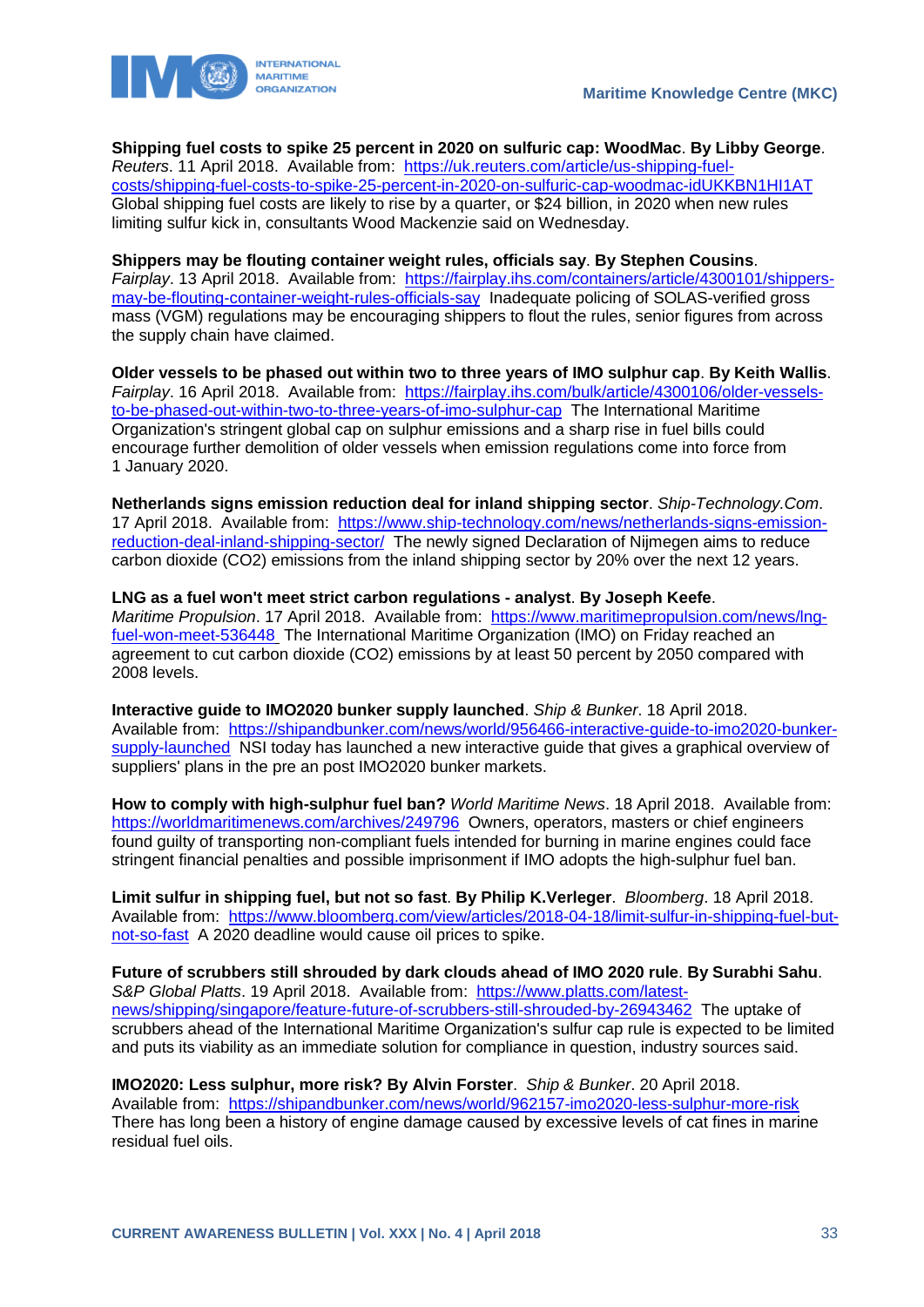

## **IMO 2020 Rule: Enforcement**. **By Ralph Grimmer**. *Ship & Bunker*. 23 April 2018.

Available from: <https://shipandbunker.com/news/world/876981-imo-2020-rule-enforcement> The International Maritime Organization (IMO) is moving forward with a marked reduction in the maximum sulfur content of marine fuel (bunker fuel oil) from 3.5% to 0.5% on January 1, 2020.

## **Air quality experts urge Spanish government to support Emission Control Area in the**

**Mediterranean**. *Hellenic Shipping News*. 24 April 2018. Available from: [https://www.hellenicshippingnews.com/air-quality-experts-urge-spanish-government-to-support](https://www.hellenicshippingnews.com/air-quality-experts-urge-spanish-government-to-support-emission-control-area-in-the-mediterranean/)[emission-control-area-in-the-mediterranean/](https://www.hellenicshippingnews.com/air-quality-experts-urge-spanish-government-to-support-emission-control-area-in-the-mediterranean/) The German organisation, Control Nature and Biodiversity Conservation Union (henceforth NABU), together with Ecologists in Action, have carried out measurements of atmospheric emissions from sea traffic in the Strait of Gibraltar and Barcelona, finding that the levels of pollution in both areas are up to 70 times higher than the base level of pollution in most urban areas.

## **SMW: Shipping needs more regulation, not less, says Ince & Co partner**. *Lloyd's List*.

26 April 2018. Available from: [https://lloydslist.maritimeintelligence.informa.com/LL1122372/SMW-](https://lloydslist.maritimeintelligence.informa.com/LL1122372/SMW-Shipping-needs-more-regulation-not-less-says-Ince--Co-partner)[Shipping-needs-more-regulation-not-less-says-Ince--Co-partner](https://lloydslist.maritimeintelligence.informa.com/LL1122372/SMW-Shipping-needs-more-regulation-not-less-says-Ince--Co-partner) Shipping needs more regulation not less, but it must proactively deal with cyber risk and digitalisation before a regional patchwork of legislation takes hold.

## **MPA extends mandatory use of mass flow meters to distillates delivery**.

*Maritime and Port Authority of Singapore (MPA)*. 27 April 2018. Available from: [https://www.mpa.gov.sg/web/portal/home/media-centre/news-releases/detail/beae3877-f7c6-48f4-](https://www.mpa.gov.sg/web/portal/home/media-centre/news-releases/detail/beae3877-f7c6-48f4-9996-9b90928bb331) [9996-9b90928bb331](https://www.mpa.gov.sg/web/portal/home/media-centre/news-releases/detail/beae3877-f7c6-48f4-9996-9b90928bb331) Following the successful completion of test-bedding the use of mass flow metering (MFM) system for delivery of distillates, the MPA will extend the mandatory use of MFM to all bunker tankers delivering distillates in the Port of Singapore from 1 July 2019.

### **What happens when international trade emissions are regulated? By Jesse Mulligan**. *Radio New Zealand*. 27 April 2018. Available from:

[http://www.radionz.co.nz/national/programmes/afternoons/audio/2018642478/what-happens-when](http://www.radionz.co.nz/national/programmes/afternoons/audio/2018642478/what-happens-when-international-trade-emissions-are-regulated)[international-trade-emissions-are-regulated](http://www.radionz.co.nz/national/programmes/afternoons/audio/2018642478/what-happens-when-international-trade-emissions-are-regulated)  $\blacksquare$  A leading energy research group says more attention needs to be paid to what regulations on emissions from international shipping and aviation could do to this country's wellbeing.

## <span id="page-34-0"></span>*SALVAGE*

**Salvage crews getting ready to remove** *Kea Trader* **wreck in South Pacific**. *gCaptain*. 3 April 2018. Available from: [http://gcaptain.com/salvor-crews-getting-ready-to-remove-kea-trader](http://gcaptain.com/salvor-crews-getting-ready-to-remove-kea-trader-wreck-in-south-pacific/)[wreck-in-south-pacific/](http://gcaptain.com/salvor-crews-getting-ready-to-remove-kea-trader-wreck-in-south-pacific/) Shanghai Salvage Company has started moving personnel and resources to New Caledonia to carry out the final removal of the stricken cargo ship *Kea Trader* from a reef now eight months after its initial grounding, the shipowner Lomar Shipping said in an update Tuesday.

*MV Southern Phoenix* **salvage contract awarded**. **By Nacanieli Tuilevuka**. *Fiji Sun Online*. 25 April 2018. Available from: [https://fijisun.com.fj/2018/04/25/mv-southern-phoenix-salvage](https://fijisun.com.fj/2018/04/25/mv-southern-phoenix-salvage-contract-awarded/)[contract-awarded/](https://fijisun.com.fj/2018/04/25/mv-southern-phoenix-salvage-contract-awarded/) The four week reinvestigation of the sunken *MV Southern Phoenix* has been completed so says Maritime Safety Authority of Fiji (MSAF) chief executive officer John Tunidau.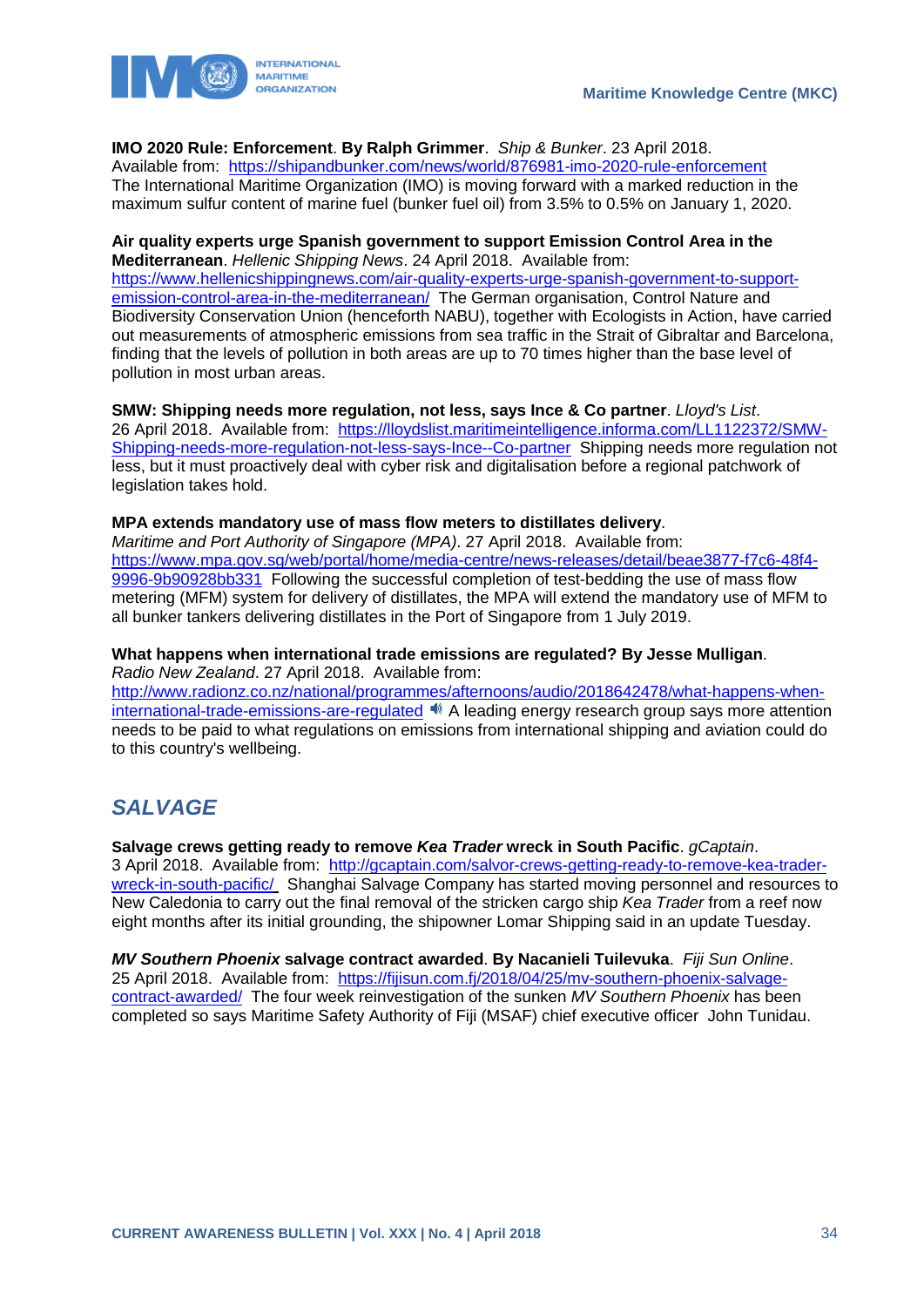

## <span id="page-35-0"></span>*SEAFARERS*

**Crew connectivity 2018 survey results**. **By Lili Nguyen**. *Knect365 Maritime*. 28 March 2018. Available from: [https://knect365.com/maritime/article/37c4946d-cae7-4749-98dd](https://knect365.com/maritime/article/37c4946d-cae7-4749-98dd-a4bc1f5b11e8/crew-connectivity-2018-survey-results)[a4bc1f5b11e8/crew-connectivity-2018-survey-results](https://knect365.com/maritime/article/37c4946d-cae7-4749-98dd-a4bc1f5b11e8/crew-connectivity-2018-survey-results) Driven by shipping's digital transformation, connectivity has been at the forefront of seafarer welfare, and in recent years, it was found that connectivity is an important aspect of a seafarer's choice of employer.

### **2018 Crew Connectivity Survey Report**. *Futurenautics*. March 2018.

Available from: <http://www.crewconnectivity.com/?product=2018-crew-connectivity-survey-report> Since 2012 the Crew Connectivity Survey Report from Futurenautics Maritime has become an industry standard, used by seafarers and ship operators to benchmark the connectivity on board vessels and by a huge range of maritime stakeholders to understand the increasing impact of connectivity not just on ship board life, but also on operational efficiency, safety, security, productivity and how such digital infrastructure is shaping the industry's emerging future.

**Indian Seafarers facing trouble in UAE-reg**. *Government of India*. 26 March 2018. Available from: [http://dgshipping.gov.in/writereaddata/News/201803270448064988311cir\\_crew\\_270318.pdf](http://dgshipping.gov.in/writereaddata/News/201803270448064988311cir_crew_270318.pdf) 国 It has been reported to this Directorate that Indian seafarers are stranded at Dubai for last 22 months due to abandonment by the owners / recruiting agencies.

**India blacklists UAE companies**. **By Gary Dixon**. *TradeWinds*. 2 April 2018. Available from: <http://www.tradewindsnews.com/tankers/1463995/india-blacklists-uae-companies> The government of India has blacklisted two UAE shipping and crew recruitment companies after Indian seafarers were allegedly abandoned in Dubai.

**Once a hostage, Sri Lankan sailor now helps battle Somali pirates**. **By Jason Patinkin**. *Voice of America*. 5 April 2018. Available from: [https://www.voanews.com/a/somalia-pirate-hostage](https://www.voanews.com/a/somalia-pirate-hostage-sarath-surasena/4333930.html)[sarath-surasena/4333930.html](https://www.voanews.com/a/somalia-pirate-hostage-sarath-surasena/4333930.html) In a classroom overlooking the harbor in the Somali city of Bossaso, Sarath Surasena teaches the basics of boat mechanics.

**India signs MoU with Republic of Korea on Mutual Recognition of Certificates of Competency of Seafarers in Busan today**. *Government of India*. 10 April 2018. Available from: <http://pib.nic.in/newsite/PrintRelease.aspx?relid=178569>This paves the way for the two governments to mutually recognize the certificates of maritime education and training, competency, endorsements and medical fitness of seafarers issued by each other.

**Indian seafarers to sail on South Korean ships**. *Maritime Executive*. 11 April 2018. Available from: <https://maritime-executive.com/article/indian-seafarers-to-sail-on-korean-ships> India has signed an MoU with South Korea that allows for the mutual recognition of Certificates of Competency of seafarers.

**Stop putting seafarers lives at risk**. **By Nidaa Bakhsh**. *Lloyd's List*. 11 April 2018. Available from: [https://lloydslist.maritimeintelligence.informa.com/LL1122177/Stop-putting-seafarers](https://lloydslist.maritimeintelligence.informa.com/LL1122177/Stop-putting-seafarers-lives-at-risk)[lives-at-risk](https://lloydslist.maritimeintelligence.informa.com/LL1122177/Stop-putting-seafarers-lives-at-risk) Why is it that when seafarers lose their lives, so few seem to care?

**Viewpoint: Another great depression**. **By Michael Grey**. *Lloyd's List*. 13 April 2018. Available from: [https://lloydslist.maritimeintelligence.informa.com/LL1122063/Viewpoint-Another](https://lloydslist.maritimeintelligence.informa.com/LL1122063/Viewpoint-Another-great-depression)[great-depression](https://lloydslist.maritimeintelligence.informa.com/LL1122063/Viewpoint-Another-great-depression) Should we be surprised by increased mental illness afloat and a rise in seafarer suicides, considering the way we expect crews to live these days?

**ITF Inspectors help repatriate abandoned Ukrainian Seafarers**. *International Transport Workers' Federation (ITF)* . 12 April 2018. Available from: [http://www.itfglobal.org/en/news-events/press](http://www.itfglobal.org/en/news-events/press-releases/2018/april/itf-inspectors-help-repatriate-abandoned-ukrainian-seafarers/)[releases/2018/april/itf-inspectors-help-repatriate-abandoned-ukrainian-seafarers/](http://www.itfglobal.org/en/news-events/press-releases/2018/april/itf-inspectors-help-repatriate-abandoned-ukrainian-seafarers/) In January 2018 the 16 Ukrainian crew members of the Bahrain flagged vessel, Avonmoor, were abandoned in the Port of Casablanca, Morocco, leaving them without wages, provisions, fuel and first aid supplies.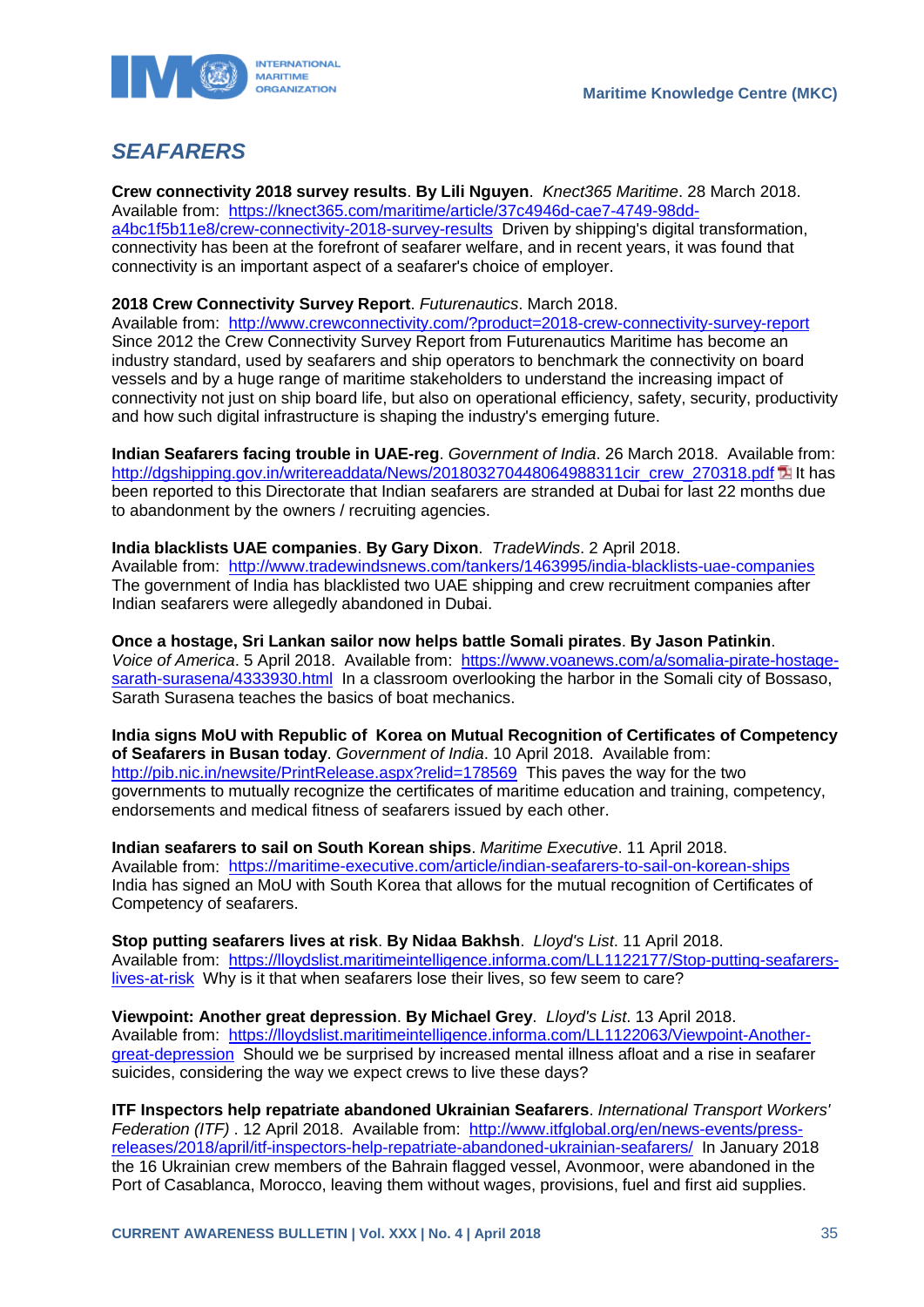

#### **Shore leave: will a new standard protect seafarer rights? By Patrick Kingsland**.

*Ship-Technology.Com*. 23 April 2018. Available from: [https://www.ship-](https://www.ship-technology.com/features/shore-leave-will-new-standard-protect-seafarer-rights/)

[technology.com/features/shore-leave-will-new-standard-protect-seafarer-rights/](https://www.ship-technology.com/features/shore-leave-will-new-standard-protect-seafarer-rights/) International maritime law is supposed to protect the right to shore leave, but since 9/11 many seafarers have found this right eroded by an increasingly security-focused industry.

#### **Winners announced at International Seafarers' Welfare Awards in Geneva**.

*International Seafarers' Welfare and Assistance Network (ISWAN)*. 24 April 2018. Available from: [http://seafarerswelfare.org/news-and-media/latest-news/winners-announced-at-international](http://seafarerswelfare.org/news-and-media/latest-news/winners-announced-at-international-seafarers-welfare-awards-in-geneva)[seafarers-welfare-awards-in-geneva](http://seafarerswelfare.org/news-and-media/latest-news/winners-announced-at-international-seafarers-welfare-awards-in-geneva) The awards honour those who have offered exceptional levels of welfare services and facilities to seafarers.

**Sailors' Society's 200th anniversary service**. *Sailors' Society*. 26 April 2018. Available from: <https://www.sailors-society.org/about-us/press-room/200th-anniversary/>More than 500 guests joined the world's oldest maritime welfare charity as it marked its 200th anniversary at Southwark Cathedral earlier this week (24 April).

### **Ground-breaking discourse with the IMO on Abandonment of Seafarers**.

*International Transport Workers' Federation (ITF)*. 27 April 2018. Available from: [http://www.itfglobal.org/en/news-events/news/2018/april/ground-breaking-discourse-with-the-imo-on](http://www.itfglobal.org/en/news-events/news/2018/april/ground-breaking-discourse-with-the-imo-on-abandonment-of-seafarers/)[abandonment-of-seafarers/](http://www.itfglobal.org/en/news-events/news/2018/april/ground-breaking-discourse-with-the-imo-on-abandonment-of-seafarers/) On 24 April 2018, during the 105th session of Legal Committee at main hall of the International Maritime Organization (IMO), an International Transport Workers' Federation (ITF) delegation delivered a presentation regarding ongoing cases and outcomes of the latest data analysis of the ILO/IMO database on reported incidents of abandonment of seafarers.

**South Korean sailors kidnapped in Africa released after 32 days**. *Korea Herald (South Korea)*. 28 April 2018. Available from: <http://www.koreaherald.com/view.php?ud=20180428000016> Three South Korean sailors kidnapped in seas off Ghana last month have been released safely, the Ministry of Foreign Affairs said Saturday.

**A seafarer's best friend: top apps to use at sea**. **By Eva Grey**. *Ship-Technology.Com*.

30 April 2018. Available from: [https://www.ship-technology.com/features/seafarers-best-friend-top](https://www.ship-technology.com/features/seafarers-best-friend-top-apps-use-sea/)[apps-use-sea/](https://www.ship-technology.com/features/seafarers-best-friend-top-apps-use-sea/) In March this year, a new study by international maritime charity Sailors' Society and Yale University revealed that more than a quarter of seafarers show signs of depression, while 45% of them had not approached anybody for help.

**Survey finds future seafarers will need more sophisticated skillsets**. *Splash 247.Com*. 30 April 2018. Available from: [https://splash247.com/survey-finds-future-seafarers-will-need](https://splash247.com/survey-finds-future-seafarers-will-need-sophisticated-skillsets/)[sophisticated-skillsets/](https://splash247.com/survey-finds-future-seafarers-will-need-sophisticated-skillsets/) The ship of the future will require more sophisticated skillsets from seafarers than is the case today.

## <span id="page-36-0"></span>*SEARCH & RESCUE*

**Three days of complex operations in the Central Mediterranean: SOS MEDITERRANEE calls on European and international authorities to urgently clarify framework underlying Libyan Coast Guard intervention in international waters**. *SOS Mediterranee*. 1 April 2018. Available from:<https://bit.ly/2HT4of8> Whilst patrolling on Thursday 29 March, 25 nautical miles off the Libyan coast, the Aquarius rescue team located a rubber boat in distress.

**Social Media could boost search and rescue operations**. **By Abdelkhalik Kamal Eldin Soliman Selmy**. *Maritime Executive*. 2 April 2018. Available from: [https://www.maritime](https://www.maritime-executive.com/editorials/social-media-could-boost-search-and-rescue-operations)[executive.com/editorials/social-media-could-boost-search-and-rescue-operations](https://www.maritime-executive.com/editorials/social-media-could-boost-search-and-rescue-operations) Over 2,480 people died in marine disasters in 2015, and the financial cost of these disasters was \$1.7 billion.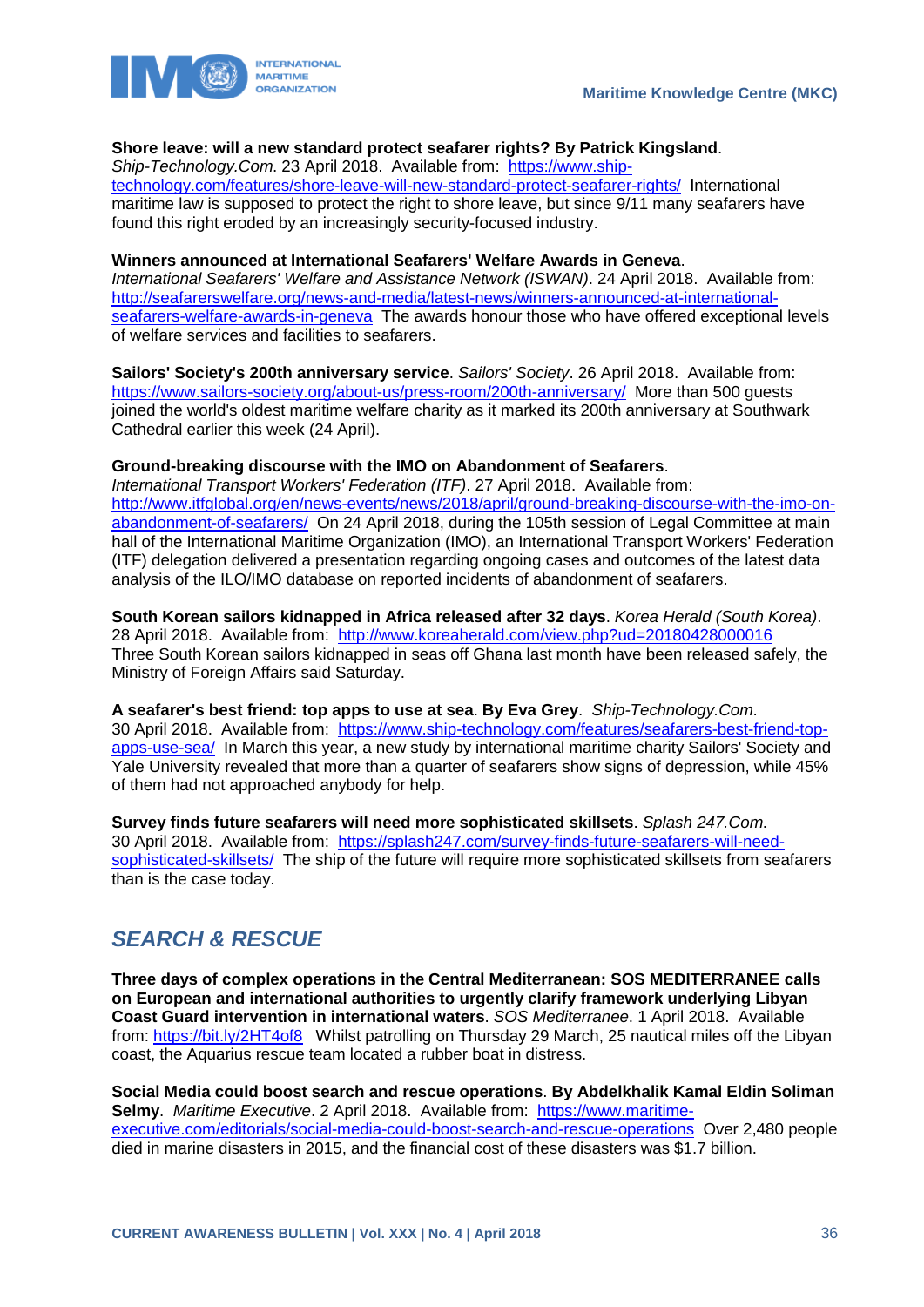

**UK P&I Club Supports IMRF Maritime Mass Rescue Projects**. *International Maritime Rescue Federation*. 10 April 2018. Available from: [https://international-maritime-rescue.org/10-news/2607](https://international-maritime-rescue.org/10-news/2607-uk-p-i-club-supports-imrf-maritime-mass-rescue-projects) [uk-p-i-club-supports-imrf-maritime-mass-rescue-projects](https://international-maritime-rescue.org/10-news/2607-uk-p-i-club-supports-imrf-maritime-mass-rescue-projects) The UK P&I Club has made a significant donation to the International Maritime Rescue Federation (IMRF) to support its work developing resources, training and building preparedness for maritime mass rescue operations.

**MOL crude oil tanker rescues a castaway - One drifting survivor rescued safely in the South China Sea**. *Mitsui O.S.K.Lines (MOL)*. 23 April 2018. Available from:

<http://www.mol.co.jp/en/pr/2018/18025.html>President & CEO: Junichiro Ikeda today announced that on April 14, 2018, the MOL-operated/managed crude oil tanker *ALTAIR TRADER* safely rescued a castaway in the South China Sea.

## <span id="page-37-0"></span>*SHIP RECYLING*

.

**Notice to stakeholders - Withdrawal of the United Kingdom and the EU ship recycling regulation**. *European Commission*. 28 March 2018. Available from: [https://ec.europa.eu/info/sites/info/files/notice\\_to\\_stakeholders\\_brexit\\_ship\\_recycling\\_final.pdf](https://ec.europa.eu/info/sites/info/files/notice_to_stakeholders_brexit_ship_recycling_final.pdf) The United Kingdom submitted on 29 March 2017 the notification of its intention to withdraw from the Union pursuant to Article 50 of the Treaty on European Union.

**UK will be exempt from EU shiprecycling rules after Brexit** . **By Adam Corbett**. *TradeWinds*. 5 April 2018. Available from: [http://www.tradewindsnews.com/casualties/1463824/uk-will-be](http://www.tradewindsnews.com/casualties/1463824/uk-will-be-exempt-from-eu-shiprecycling-rules-after-brexit)[exempt-from-eu-shiprecycling-rules-after-brexit](http://www.tradewindsnews.com/casualties/1463824/uk-will-be-exempt-from-eu-shiprecycling-rules-after-brexit) Europe's upcoming and controversial Ship Recycling Regulation (SRR) will not apply to the UK after its withdrawal from the European Union, authorities have told shipowners.

**Five facts about sustainable ship recycling**. **By Kanu Priya Jain**. *Maritime Executive*. 16 April 2018. Available from: [https://www.maritime-executive.com/editorials/five-facts-about](https://www.maritime-executive.com/editorials/five-facts-about-sustainable-ship-recycling)[sustainable-ship-recycling](https://www.maritime-executive.com/editorials/five-facts-about-sustainable-ship-recycling) Despite recycling a majority of tonnage annually, South Asian countries have been repeatedly questioned about the environmental viability of such activity.

**Financial institutions buying into mandate for safer shipbreaking practices**. **By Matt Miller**. *American Journal of Transportation (AJOT)*. 23 April 2018. Available from: [https://www.ajot.com/premium/ajot-financial-institutions-buying-into-mandate-for-safer-shipbreaking](https://www.ajot.com/premium/ajot-financial-institutions-buying-into-mandate-for-safer-shipbreaking-practices)[practices](https://www.ajot.com/premium/ajot-financial-institutions-buying-into-mandate-for-safer-shipbreaking-practices) In January, Norway's Government Pension Fund Global, the world's largest sovereign wealth fund, announced it would stop investing in four shipping lines.

**Shipbreaking: breaking badly**. **By Matt Miller**. *American Journal of Transportation (AJOT)*. 23 April 2018. Available from: <https://www.ajot.com/premium/ajot-shipbreaking-breaking-badly> To understand global shipbreaking, and all its complexities, it's necessary to fathom everything from the price of steel in India to lack of demand for ferrous scrap in China, from construction practices in Bangladesh to manufacturing practices in Turkey, from bankruptcy protocol in Germany to various government subsidies around the world.

**More sustainable scrapping of ships: KfW IPEX-Bank joins Responsible Ship Recycling Standards**. *KfW IPEX Bank*. 25 April 2018. Available from: <https://bit.ly/2JRSPp7>Hundreds of ships are decommissioned and scrapped every year.

**Platform publishes South Asia quarterly update #15**. *NGO Shipbreaking Platform*. 27 April 2018. Available from: <https://bit.ly/2r4aXEd> There were a total of 206 ships broken in the first quarter of 2018.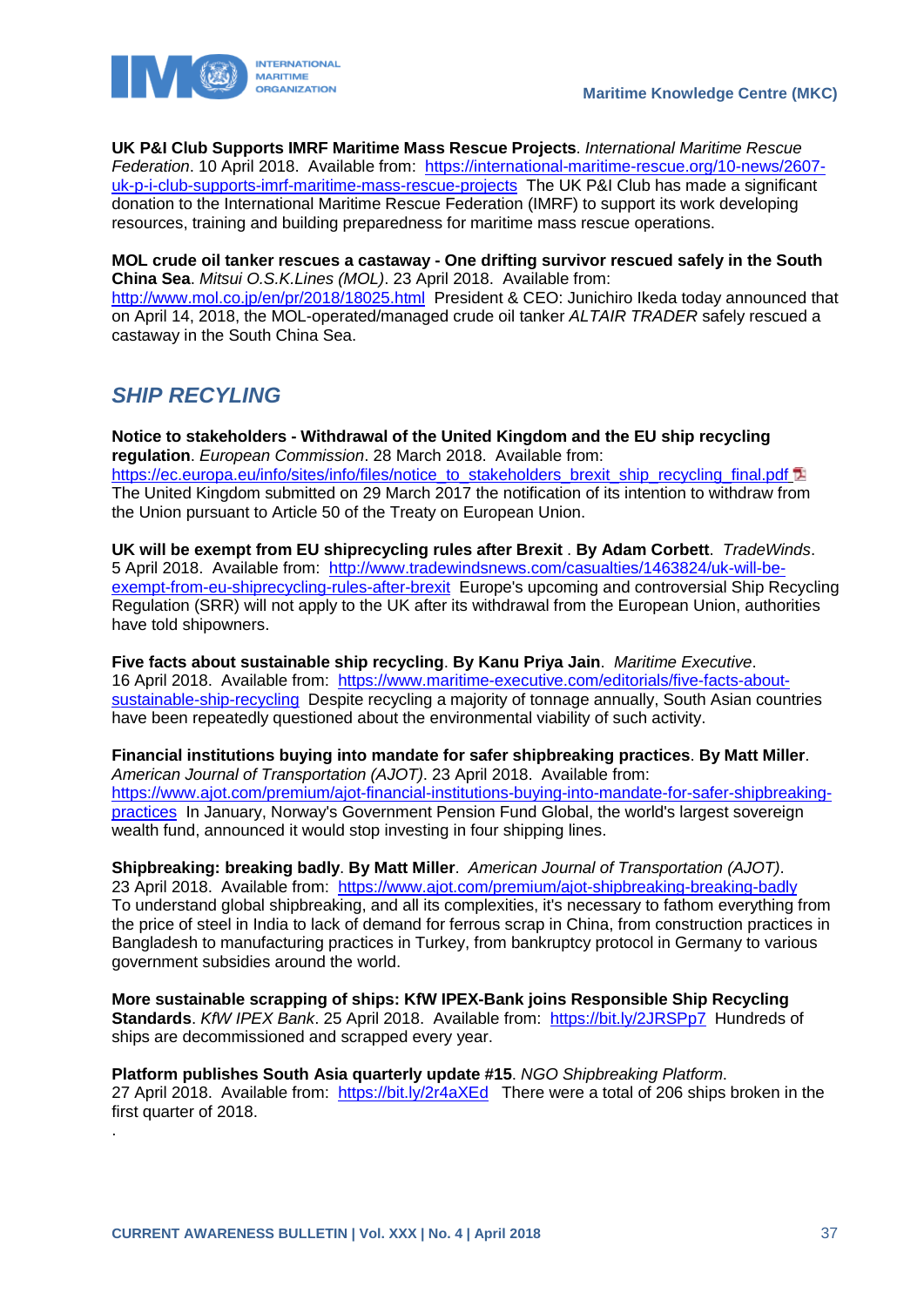

## <span id="page-38-0"></span>*SHIPBUILDING & SHIPREPAIR*

**Seoul unveils five-year plan to save its maritime sector**. **By Xiaolin Zeng**. *Fairplay*. 5 April 2018. Available from: [https://fairplay.ihs.com/commerce/article/4299771/seoul-unveils-five-year-plan-to](https://fairplay.ihs.com/commerce/article/4299771/seoul-unveils-five-year-plan-to-save-its-maritime-sector)[save-its-maritime-sector](https://fairplay.ihs.com/commerce/article/4299771/seoul-unveils-five-year-plan-to-save-its-maritime-sector) The South Korean government officially announced the implementation of a five-year plan that aims to generate KRW51 trillion (USD48 billion) of revenue by 2022 to resuscitate the country's battered maritime industry.

**Local shipbuilders get ready to rebound**. *Korea JoongAng Daily (South Korea)*. 13 April 2018. Available from: <http://koreajoongangdaily.joins.com/news/article/article.aspx?aid=3046880>The shipbuilding industry is heading for a recovery last week, as the shipyards of Korea's southeast coast may soon be teeming with activity again.

**Up to 44% of shipowners considering LNG power for newbuilds**. **By Marcus Hand**. *Seatrade Maritime News*. 19 April 2018. Available from: [http://www.seatrade](http://www.seatrade-maritime.com/news/europe/up-to-44-of-shipowners-considering-lng-power-for-newbuilds.html)[maritime.com/news/europe/up-to-44-of-shipowners-considering-lng-power-for-newbuilds.html](http://www.seatrade-maritime.com/news/europe/up-to-44-of-shipowners-considering-lng-power-for-newbuilds.html)  LNG is one of the possible ways to comply with the global 0.5% sulphur cap for marine fuel from 1 January 2020.

**Why CMA CGM ordered 'game changing' 22,000 teu LNG-powered containerships**. **By Marcus Hand**. *Seatrade Maritime News*. 30 April 2018. Available from: <https://bit.ly/2JF0ZRy> Last week Seatrade Maritime News sat down for a fireside chat with Nicolas Sartini, ceo of APL, part of the CMA CGM Group, about the game changing decision by the French container line to order nine LNG-fuelled, 22,000 teu capacity containerships.

## <span id="page-38-1"></span>*SHIPPING*

**Shipping industry sells out on Paris agreement on eve of UN talks**. *Transport & Environment*. 29 March 2018. Available from: [https://www.transportenvironment.org/press/shipping-industry-sells](https://www.transportenvironment.org/press/shipping-industry-sells-out-paris-agreement-eve-un-talks)[out-paris-agreement-eve-un-talks](https://www.transportenvironment.org/press/shipping-industry-sells-out-paris-agreement-eve-un-talks) A call by the shipping industry for governments to compromise on ambition ahead of key UN discussions to reduce maritime emissions actually abandons the goals of the Paris agreement, sustainable transport group Transport & Environment (T&E) has said.

**Shipping faces demands to cut CO2**. **By Roger Harrabin**. *BBC News*. 31 March 2018. Available from: <http://www.bbc.co.uk/news/science-environment-43584963>A meeting of the International Maritime Organisation in London next week will face demands for shipping to radically reduce its CO2 emissions.

## **2035 and all that: Global warming, shipping emissions and acronym soup**.

**By Andrew Craig-Bennett**. *Splash 247.Com*. 3 April 2018. Available from: <http://splash247.com/2035-global-warming-shipping-emissions-anagram-soup/>Before diving into the acronym soup in which this subject floats, I would like to say something: When I last wrote on this subject, I found myself being "trolled" by several people, including someone who thought it would be a good idea to try to get me fired from my day job.

**Slowly but surely, the shipping industry is fulfilling its lobbying potential**.

**By Jonathan Roberts**. *UK Chamber of Shipping*. 3 April 2018. Available from: [https://www.ukchamberofshipping.com/latest/slowly-surely-shipping-industry-fulfilling-its-lobbying](https://www.ukchamberofshipping.com/latest/slowly-surely-shipping-industry-fulfilling-its-lobbying-potential/)[potential/](https://www.ukchamberofshipping.com/latest/slowly-surely-shipping-industry-fulfilling-its-lobbying-potential/) It is not that long ago that the shipping industry had no national profile whatsoever.

**Transport Minister inaugurates Ghana Chamber of Shipping**. *GhanaWeb*. 3 April 2018.

Available from: [https://www.ghanaweb.com/GhanaHomePage/business/Transport-Minister](https://www.ghanaweb.com/GhanaHomePage/business/Transport-Minister-inaugurates-Ghana-Chamber-of-Shipping-639781)[inaugurates-Ghana-Chamber-of-Shipping-639781](https://www.ghanaweb.com/GhanaHomePage/business/Transport-Minister-inaugurates-Ghana-Chamber-of-Shipping-639781) The Ghana Chamber of Shipping, a new trade association which is focused on championing the interest of the shipping industry in the country has been launched.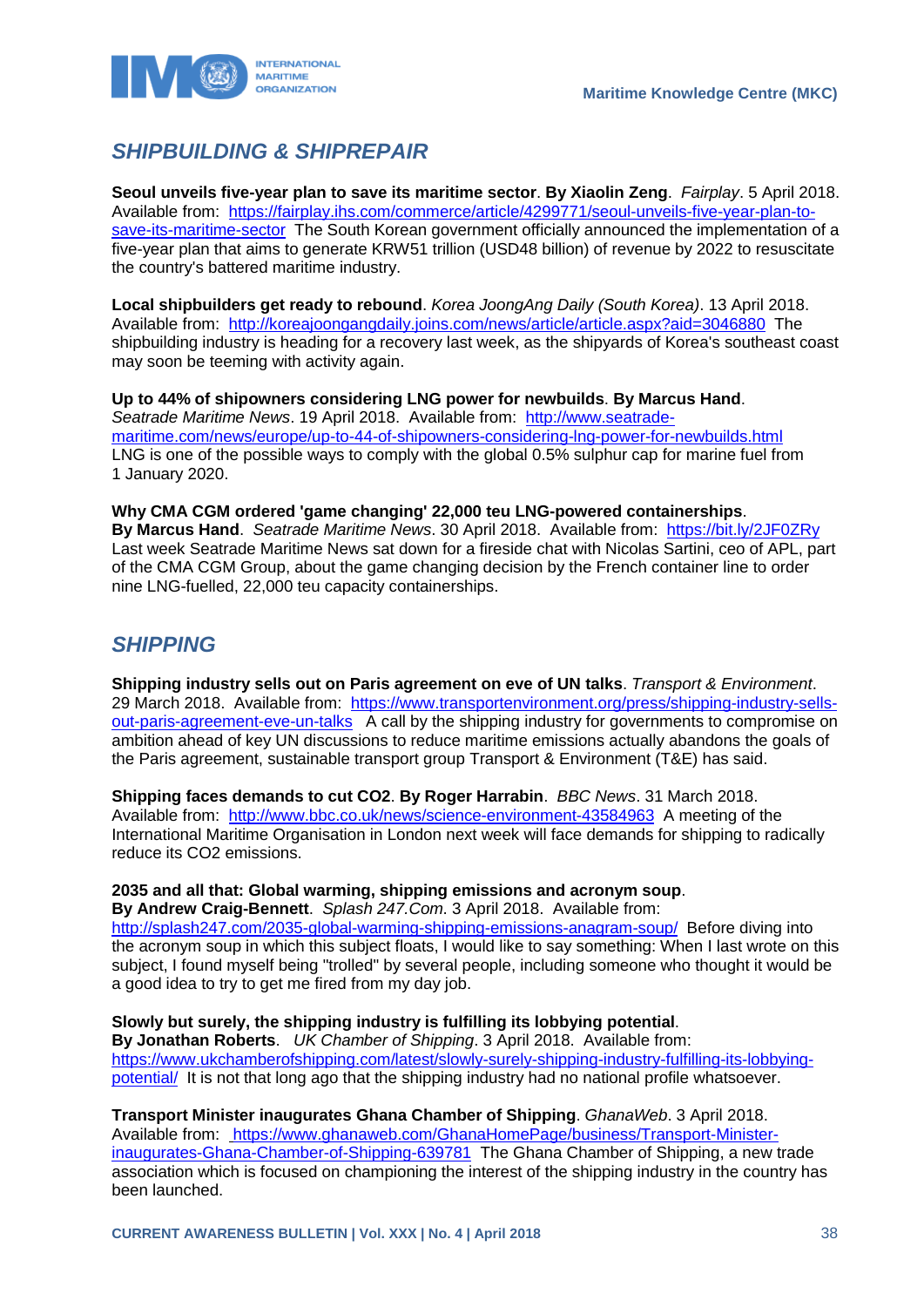

**Charting a course for GHG emissions and the shipping sector**. **By Dominik Englert**. *World Bank*. 4 April 2018. Available from: [https://blogs.worldbank.org/climatechange/charting](https://blogs.worldbank.org/climatechange/charting-course-ghg-and-shipping-sector)[course-ghg-and-shipping-sector](https://blogs.worldbank.org/climatechange/charting-course-ghg-and-shipping-sector) When the International Maritime Organization (IMO) meets in London this week, the stakes are high.

**IBIA supports industry with best practice guidance to assure bunker fuel quality**. *International Bunker Industry Association (IBIA)*. 4 April 2018. Available from: [https://ibia.net/ibia](https://ibia.net/ibia-supports-industry-with-best-practice-guidance-to-assure-bunker-fuel-quality/)[supports-industry-with-best-practice-guidance-to-assure-bunker-fuel-quality/](https://ibia.net/ibia-supports-industry-with-best-practice-guidance-to-assure-bunker-fuel-quality/) The International Bunker Industry Association is proud to present the first edition of our "Best practice guidance for suppliers for assuring the quality of bunkers delivered to ships" which has been developed in response to a call from the International Maritime Organization. [Best practice guidance for suppliers for assuring the quality of bunkers delivered to ships](https://ibia.net/wp-content/uploads/2018/04/IBIA-Guidance-on-best-practice-for-fuel-oil-suppliers.pdf) **E** 

**ESPO supports EU position on IMO CO2 negotiations**. *European Sea Ports Organisation* 4 April 2018. Available from: [https://www.espo.be/news/espo-supports-eu-position-on-imo-co2](https://www.espo.be/news/espo-supports-eu-position-on-imo-co2-negotiations) [negotiations](https://www.espo.be/news/espo-supports-eu-position-on-imo-co2-negotiations) The International Maritime Organization (MEPC 72) is expected to adopt its Initial GHG Strategy for shipping by the end of next week.

**Maritime gender pay reports reveal scale of gap**. **By Helen Kelly**. *Lloyd's List*. 4 April 2018. Available from: [https://lloydslist.maritimeintelligence.informa.com/LL1122076/Maritime-gender-pay](https://lloydslist.maritimeintelligence.informa.com/LL1122076/Maritime-gender-pay-reports-reveal-scale-of-gap)[reports-reveal-scale-of-gap](https://lloydslist.maritimeintelligence.informa.com/LL1122076/Maritime-gender-pay-reports-reveal-scale-of-gap) UK companies reporting their gender pay gap data on deadline day are in a race to the bottom, with some of the biggest differentials in pay being made public at the eleventh hour.

**Shipping is part of the climate problem**. *Bloomberg*. 5 April 2018. Available from: [https://www.bloomberg.com/view/articles/2018-04-05/greener-shipping-can-help-fight-climate](https://www.bloomberg.com/view/articles/2018-04-05/greener-shipping-can-help-fight-climate-change)[change](https://www.bloomberg.com/view/articles/2018-04-05/greener-shipping-can-help-fight-climate-change) When almost all the world's governments agreed in Paris more than two years ago to address climate change, they sidestepped an important issue: carbon emissions from international shipping.

**Why shipping needs to shape up for the climate**. **By Veronica Frank**. *Greenpeace International*. 5 April 2018. Available from: [https://www.greenpeace.org/international/story/15757/shipping-needs](https://www.greenpeace.org/international/story/15757/shipping-needs-to-shape-up-climate/)[to-shape-up-climate/](https://www.greenpeace.org/international/story/15757/shipping-needs-to-shape-up-climate/) It's essential for transporting goods across the world, but the shipping industry has so far escaped strict regulations to clean up its climate-polluting emissions due to aggressive innustry lobbying and a lack of public scrutiny.

### **Shipping's heavy fuel oil puts the Arctic at risk. Could it be banned? By Sabrina Shankman**. *InsideClimate News*. 6 April 2018. Available from:

[https://insideclimatenews.org/news/06042018/arctic-ocean-ships-heavy-fuel-oil-spills-climate](https://insideclimatenews.org/news/06042018/arctic-ocean-ships-heavy-fuel-oil-spills-climate-change-emissions-marine-shipping-imo-ban)[change-emissions-marine-shipping-imo-ban](https://insideclimatenews.org/news/06042018/arctic-ocean-ships-heavy-fuel-oil-spills-climate-change-emissions-marine-shipping-imo-ban) Heavy fuel oil-the molasses-like sludge left after the oil refining process- is among the dirtiest fuels on the planet, and yet its use by ships is widespread in the Arctic, a pristine environment where it could do significant harm.

**Polluters on the High Seas**. **By Hilda Heine and Christiana Figueres**. *New York Times*. 6 April 2018. Available from: [https://www.nytimes.com/2018/04/06/opinion/greenhouse-gases](https://www.nytimes.com/2018/04/06/opinion/greenhouse-gases-international-shipping.html)[international-shipping.html](https://www.nytimes.com/2018/04/06/opinion/greenhouse-gases-international-shipping.html) International shipping is the backbone of our global trading system.

## **Canada not on board with plan to ban 'dirty fuel' use on Arctic shipping routes**.

*Canadian Broadcasting Corporation (CBC)*. 6 April 2018. Available from: <http://www.cbc.ca/news/canada/north/canada-dirty-fuel-arctic-route-1.4608553>The Canadian government wants more study on the impact of eliminating heavy fuel oil in the Arctic before it signs onto an international agreement to ban its use there.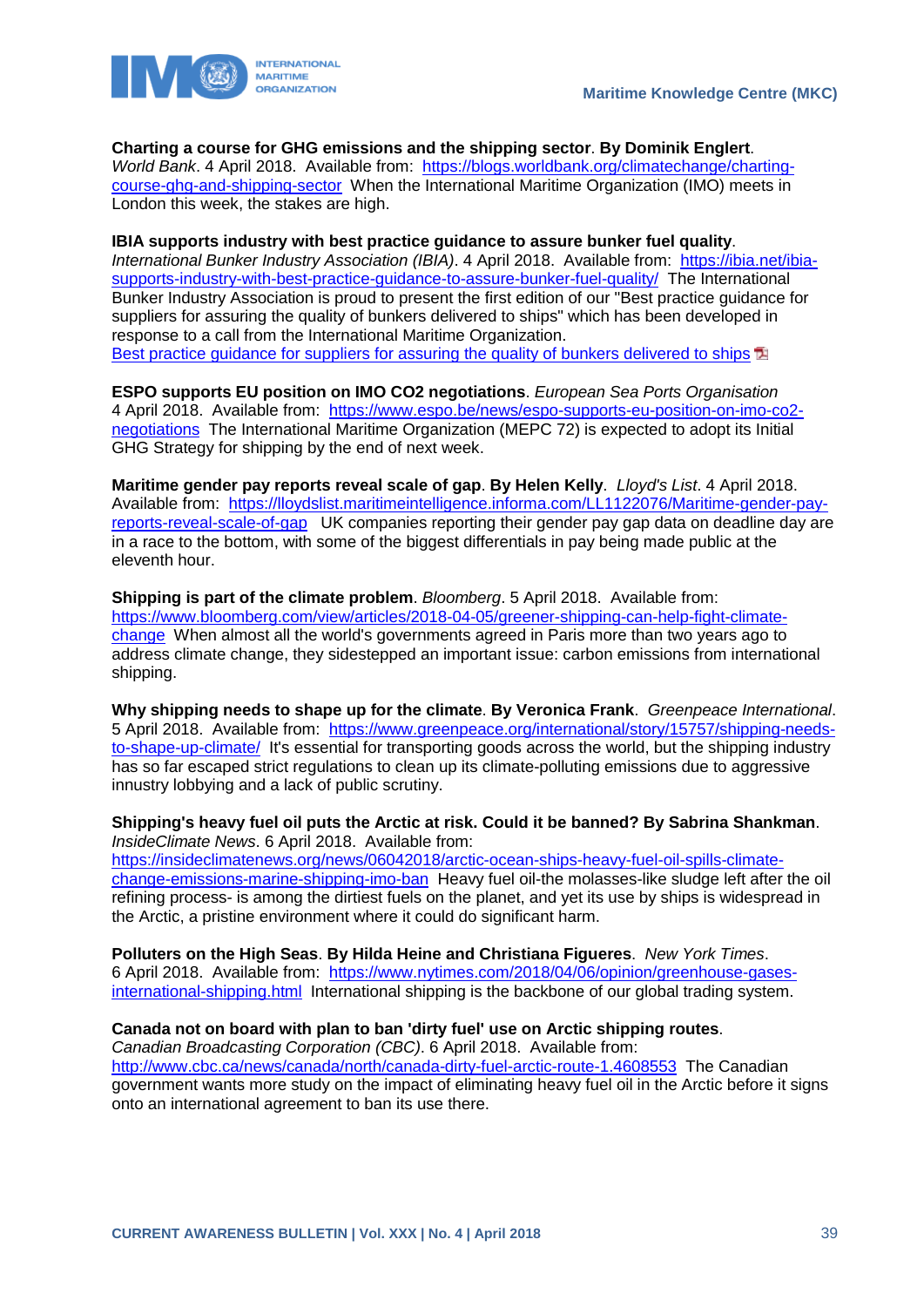

**IN THE KNOW Podcast 4: DNV GL on the Future of Shipping**. *Maritime Executive*. 6 April 2018. Available from: [https://www.maritime-executive.com/podcast/in-the-know-podcast-4-dnv-gl-on-the](https://www.maritime-executive.com/podcast/in-the-know-podcast-4-dnv-gl-on-the-future-of-shipping)[future-of-shipping](https://www.maritime-executive.com/podcast/in-the-know-podcast-4-dnv-gl-on-the-future-of-shipping)  $\blacktriangleleft \blacklozenge$  For this edition of the "In the Know" podcast, MarEx editor-in-chief Tony Munoz spoke with Knut Ørbeck-Nilssen, the CEO of DNV GL – Maritime and the current chairman of the International Association of Class Societies, about the future of class in shipping.

### **Four questions for shipping's decarbonisation strategy**. **By Anastassios Adamopoulos**. *Lloyd's List*. 8 April 2018. Available from:

[https://lloydslist.maritimeintelligence.informa.com/LL1122100/Four-questions-for-shippings](https://lloydslist.maritimeintelligence.informa.com/LL1122100/Four-questions-for-shippings-decarbonisation-strategy)[decarbonisation-strategy](https://lloydslist.maritimeintelligence.informa.com/LL1122100/Four-questions-for-shippings-decarbonisation-strategy) By the end of this week, international shipping should have a five-year strategy to reduce its greenhouse gas emissions as delegates meet at the International Maritime Organization in London to hammer out the contentious details.

**Customers of shipping expect considerable progress on CO2**. *Maritime Executive*. 8 April 2018. Available from: [https://www.maritime-executive.com/article/customers-of-shipping-expect](https://www.maritime-executive.com/article/customers-of-shipping-expect-considerable-progress-on-co2)[considerable-progress-on-co2](https://www.maritime-executive.com/article/customers-of-shipping-expect-considerable-progress-on-co2) In the debate on decarbonizing the shipping industry underway at IMO headquarters this week and last week, the voice of the industry's customers, shippers, can get left out, says Global Shippers' Forum (GSF) Secretary General, Chris Welsh.

**Could shipping face legal action if the IMO dithers on carbon emission regulations? By Paul Stuart-Smith**. *Fairplay*. 9 April 2018. Available from: [https://fairplay.ihs.com/safety](https://fairplay.ihs.com/safety-regulation/article/4299841/could-shipping-face-legal-action-if-the-imo-dithers-on-carbon-emission-regulations)[regulation/article/4299841/could-shipping-face-legal-action-if-the-imo-dithers-on-carbon-emission](https://fairplay.ihs.com/safety-regulation/article/4299841/could-shipping-face-legal-action-if-the-imo-dithers-on-carbon-emission-regulations)[regulations](https://fairplay.ihs.com/safety-regulation/article/4299841/could-shipping-face-legal-action-if-the-imo-dithers-on-carbon-emission-regulations) Pressure on members of the International Maritime Organization (IMO) to reach agreement on an ambitious strategy to reduce greenhouse gas (GHG) emissions from ships has continued to build ahead of the 72nd meeting of the Marine Environment Protection Committee (MEPC), which takes place this week at IMO headquarters in London.

**Shipping industry needs an alternative to fossil fuels, but which one?** *University of Manchester*  9 April 2018. Available from: [http://www.manchester.ac.uk/discover/news/shipping-industry-needs](http://www.manchester.ac.uk/discover/news/shipping-industry-needs-an-alternative-to-fossil-fuels-but-which-one/)[an-alternative-to-fossil-fuels-but-which-one/](http://www.manchester.ac.uk/discover/news/shipping-industry-needs-an-alternative-to-fossil-fuels-but-which-one/) The shipping industry needs to move to renewable and alternative fuels to reduce the sector's impact on the environment.

**Shipping industry decision on carbon emissions looms**. *Radio New Zealand*. 9 April 2018. Available from: [http://www.radionz.co.nz/international/pacific-news/354532/shipping-industry](http://www.radionz.co.nz/international/pacific-news/354532/shipping-industry-decision-on-carbon-emissions-looms)[decision-on-carbon-emissions-looms](http://www.radionz.co.nz/international/pacific-news/354532/shipping-industry-decision-on-carbon-emissions-looms) The IMO will meet later this week in London where Pacific and European countries are seeking commitment to cut the sector's greenhouse gas emissions 70-100 percent from 2008 levels by 2050.

**Plea for action on shipping emissions**. **By David Shukman**. *BBC News*. 9 April 2018. Available from: <http://www.bbc.co.uk/news/science-environment-43701631>A minister from the Marshall Islands warned that the future of his low-lying Pacific country was at stake.

**Shipping industry faces calls to clean up emissions**. *BBC News*. 9 April 2018. Available from: <http://www.bbc.co.uk/news/business-43696900>The International Maritime Organisation's environment committee is meeting in London this week to try to agree a global plan for reducing emissions levels.

**The shipping sector has the technology to go green, it just needs the policy signal**. **By James Mitchell**. *Climate Home News*. 9 April 2018. Available from: [http://www.climatechangenews.com/2018/04/09/shipping-sector-technology-go-green-just-needs](http://www.climatechangenews.com/2018/04/09/shipping-sector-technology-go-green-just-needs-policy-signal/)[policy-signal/](http://www.climatechangenews.com/2018/04/09/shipping-sector-technology-go-green-just-needs-policy-signal/) The industry is also a large emitter - accounting for around 2.4% of global greenhouse gas (GHG) emissions, equivalent to Germany.

**The race against time**. **By Diane Gilpin**. *Splash 247.Com*. 10 April 2018. Available from: <http://splash247.com/the-race-against-time/>In geological time humankind is a relatively young species and we are coming of age.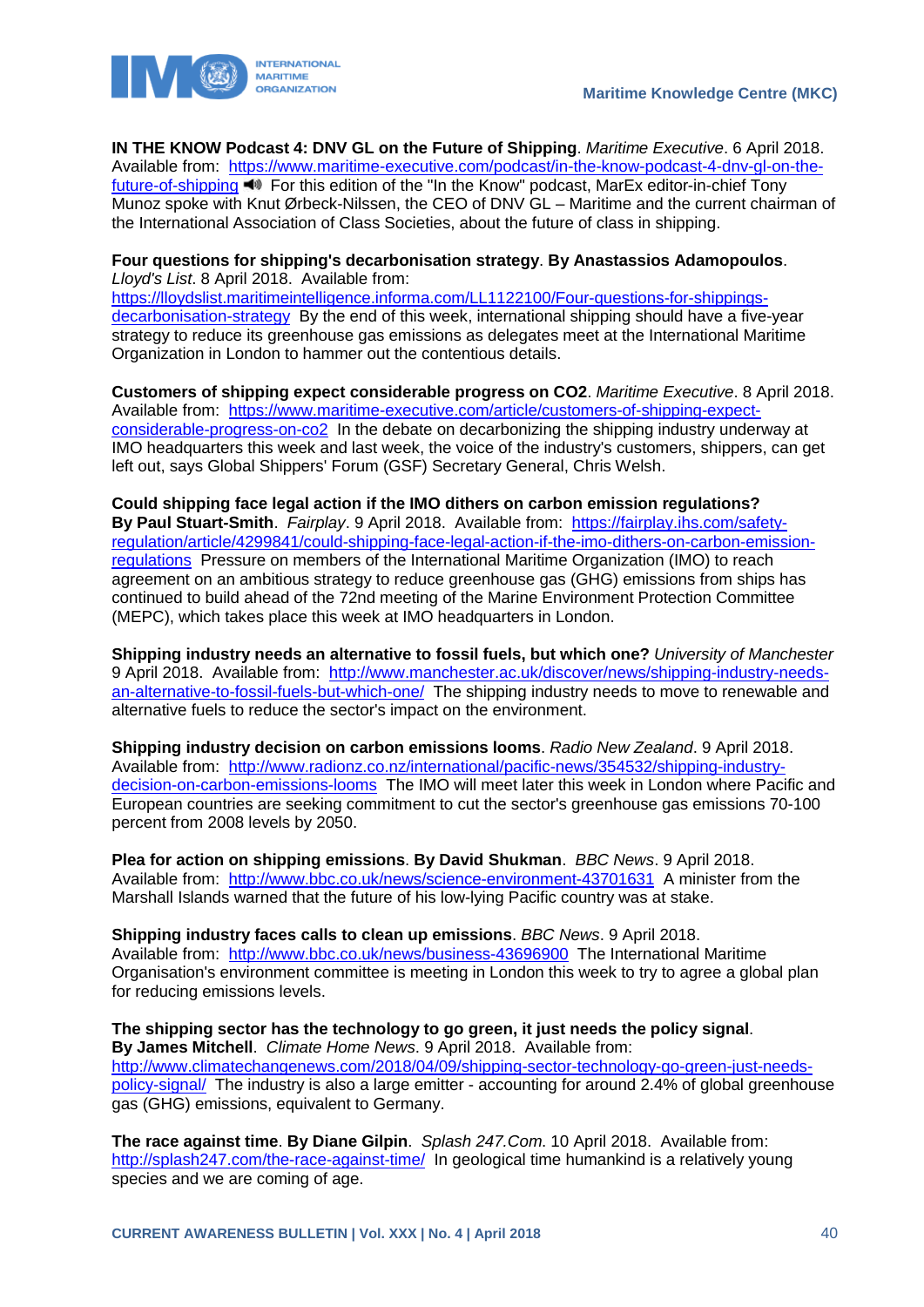

## **Ready or not, AI as augmenter, disruptor of container shipping is coming**. **By Vincent Wee**.

*Seatrade Maritime News*. 10 April 2018. Available from: [http://www.seatrade-](http://www.seatrade-maritime.com/news/asia/ready-or-not-ai-as-augmenter-disruptor-of-container-shipping-is-coming.html)

[maritime.com/news/asia/ready-or-not-ai-as-augmenter-disruptor-of-container-shipping-is](http://www.seatrade-maritime.com/news/asia/ready-or-not-ai-as-augmenter-disruptor-of-container-shipping-is-coming.html)[coming.html](http://www.seatrade-maritime.com/news/asia/ready-or-not-ai-as-augmenter-disruptor-of-container-shipping-is-coming.html) "Digitalization is impacting every industry and ocean container shipping is no different," the authors of the paper, president and coo Inna Kuznetsova, cto Peter Spellman and interim head of product management Karim Jumma, asserted.

**The shipping industry is killing us: Opinion**. **By Felipe Calderon**. *Newsweek*. 10 April 2018. Available from: <http://www.newsweek.com/shipping-industry-killing-us-opinion-877607>When we talk about shipping, as 173 countries will be doing at the International Maritime Organisation (IMO) meeting in London this week, we have to talk about the health of the oceans.

## **EU adds pressure on governments to resist watering down climate targets**.

**By Richard Meade**. *Lloyd's List*. 10 April 2018. Available from:

[https://lloydslist.maritimeintelligence.informa.com/LL1122163/EU-adds-pressure-on-governments-to](https://lloydslist.maritimeintelligence.informa.com/LL1122163/EU-adds-pressure-on-governments-to-resist-watering-down-climate-targets)[resist-watering-down-climate-targets](https://lloydslist.maritimeintelligence.informa.com/LL1122163/EU-adds-pressure-on-governments-to-resist-watering-down-climate-targets) Compromise agreements on greenhouse emission reduction targets for shipping being hammered out at the International Maritime Organization in London this week will not be enough to ward off the threat of unilateral regional action from the European Union in their current form, according to a group of leading members of the European Parliament.

## **Shipping sector to weigh the effects of Arctic heavy fuel oil ban**. **By Sara Stefanini**.

*Climate Home News*. 12 April 2018. Available from:

[http://www.climatechangenews.com/2018/04/12/shipping-sector-weigh-effects-arctic-heavy-fuel-oil](http://www.climatechangenews.com/2018/04/12/shipping-sector-weigh-effects-arctic-heavy-fuel-oil-ban/)[ban/](http://www.climatechangenews.com/2018/04/12/shipping-sector-weigh-effects-arctic-heavy-fuel-oil-ban/) Environmental advocates welcomed the International Maritime Organization's (IMO's) decision on Wednesday to order a technical group to look at the issue.

**IMF aims to nudge Xi Silk Road plan away from spending spree**. *Bloomberg*. 12 April 2018. Available from: [https://www.bloomberg.com/news/articles/2018-04-12/lagarde-warns-china-to-avoid](https://www.bloomberg.com/news/articles/2018-04-12/lagarde-warns-china-to-avoid-waste-in-giant-infrastructure-plan)[waste-in-giant-infrastructure-plan](https://www.bloomberg.com/news/articles/2018-04-12/lagarde-warns-china-to-avoid-waste-in-giant-infrastructure-plan) The International Monetary Fund is cautiously climbing aboard President Xi Jinping's signature Belt and Road infrastructure plan, with the goal of preventing it from becoming a wasteful splurge on white-elephant projects.

## **Shipping faces \$60bn extra bunker bill post 2020**. **By Dale Wainwright**. *TradeWinds*.

12 April 2018. Available from: [http://www.tradewindsnews.com/tankers/1470675/shipping-faces](http://www.tradewindsnews.com/tankers/1470675/shipping-faces-usd-60bn-extra-bunker-bill-post-2020)[usd-60bn-extra-bunker-bill-post-2020](http://www.tradewindsnews.com/tankers/1470675/shipping-faces-usd-60bn-extra-bunker-bill-post-2020) Global bunker fuel costs could rise by up to \$60bn annually from 2020 when the IMO's sulphur cap for bunker fuels kicks in, says Wood Mackenzie.

### **Five ways the shipping industry can reduce its carbon emissions**. **By Paul Gilbert**. *University of Manchester* 13 April 2018. Available from:

[http://www.manchester.ac.uk/discover/news/five-ways-the-shipping-industry-can-reduce-its-carbon](http://www.manchester.ac.uk/discover/news/five-ways-the-shipping-industry-can-reduce-its-carbon-emissions/)[emissions/](http://www.manchester.ac.uk/discover/news/five-ways-the-shipping-industry-can-reduce-its-carbon-emissions/) A shipping industry summit is looking into how it can reduce its share of global greenhouse gas emissions in line with the Paris Agreement.

## **Clean Arctic Alliance hails IMO move to ban heavy fuel oil from Arctic shipping**.

*Clean Arctic Alliance*. 13 April 2018. Available from: [http://www.hfofreearctic.org/en/2018/04/13/clean-arctic-alliance-hails-imo-move-to-ban-heavy-fuel](http://www.hfofreearctic.org/en/2018/04/13/clean-arctic-alliance-hails-imo-move-to-ban-heavy-fuel-oil-ban-from-arctic-shipping/)[oil-ban-from-arctic-shipping/](http://www.hfofreearctic.org/en/2018/04/13/clean-arctic-alliance-hails-imo-move-to-ban-heavy-fuel-oil-ban-from-arctic-shipping/) The Clean Arctic Alliance applauded progress by International Maritime Organization member states today towards banning use of the world's dirtiest fuel – heavy fuel oil – from Arctic shipping.

## **Reducing shipping industry's carbon emissions is 'major progress'**.

*University College London (UCL)*. 13 April 2018. Available from: [http://www.ucl.ac.uk/news/news](http://www.ucl.ac.uk/news/news-articles/0418/13042018-shipping)[articles/0418/13042018-shipping](http://www.ucl.ac.uk/news/news-articles/0418/13042018-shipping) Low carbon shipping expert, Dr Tristan Smith, (UCL Energy Institute), has welcomed the International Maritime Organisation's (IMO) commitment to significantly cut the industry's greenhouse gas (GHG) emissions by 2050, calling the proposals 'major progress'.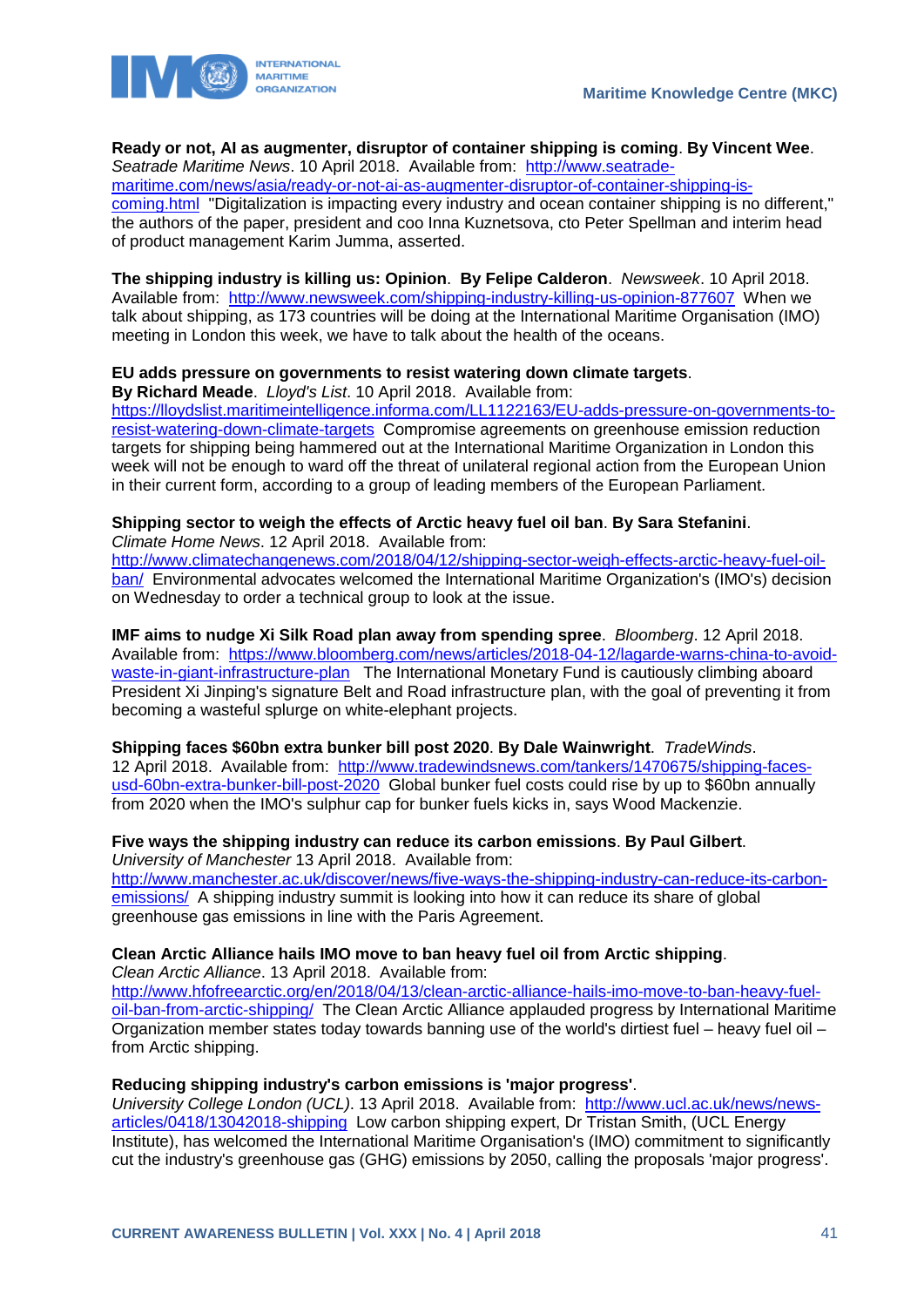



**Interferry welcomes immediate application of IMO's EEDI correction**. *Interferry*. 13 April 2018. Available from: [http://www.interferry.com/interferry-welcomes-immediate-application-of-imos-eedi](http://www.interferry.com/interferry-welcomes-immediate-application-of-imos-eedi-correction/)[correction/](http://www.interferry.com/interferry-welcomes-immediate-application-of-imos-eedi-correction/) Confirmation by the International Maritime Organization of a 20% correction in its Energy Efficiency Design Index (EEDI) calculation formula for ro-ro and ro-pax vessels has been welcomed by trade association Interferry as an incentive to revive newbuild projects that have been inhibited by the current criteria.

### **Global shipping sector steps up, sets climate targets and bans use of heavy fuel oil in Arctic**. *WWF*. 13 April 2018. Available from:

[http://wwf.panda.org/what\\_we\\_do/footprint/climate\\_carbon\\_energy/?326172/shipping-climate-wwf](http://wwf.panda.org/what_we_do/footprint/climate_carbon_energy/?326172/shipping-climate-wwf) In a landmark step forward for the goals set out in the Paris Agreement, the International Maritime Organization (IMO) today agreed to climate targets for the sector, as part of its first comprehensive greenhouse gas emissions (GHG) reduction strategy.

## **Live export trade faces a Kangaroo Court**. **By Wendy Laursen**. *Maritime Executive*.

15 April 2018. Available from: [https://www.maritime-executive.com/article/live-export-trade-faces-a](https://www.maritime-executive.com/article/live-export-trade-faces-a-kangaroo-court)[kangaroo-court](https://www.maritime-executive.com/article/live-export-trade-faces-a-kangaroo-court) A second 60 Minutes program has aired in Australia: this time showing Animals Australia footage of sheep being beaten, dragged and thrown outside an abattoir in Qatar.

**Arctic heavy fuel oil ban gains traction**. **By Sam Chambers**. *Splash 247.Com*. 16 April 2018. Available from: https://splash247.com/arctic-heavy-fuel-oil-ban-gains-traction/ As well as the historic first ever cap on greenhouse gas emissions agreed last week at the International Maritime Organization (IMO), member states also took steps towards banning the use of heavy fuel oil from Arctic sipping.

## **Pacific at forefront of shipping industry emissions reductions**. *Radio New Zealand*. 16 April 2018. Available from:

[https://www.radionz.co.nz/international/programmes/datelinepacific/audio/2018640905/pacific-at](https://www.radionz.co.nz/international/programmes/datelinepacific/audio/2018640905/pacific-at-forefront-of-shipping-industry-emissions-reductions)[forefront-of-shipping-industry-emissions-reductions](https://www.radionz.co.nz/international/programmes/datelinepacific/audio/2018640905/pacific-at-forefront-of-shipping-industry-emissions-reductions)  $\blacktriangleleft$  Pacific Island nations have been central to efforts to get the international shipping industry to commit to reducing greenhouse gas emissions.

## **Conditions right for LNG to set sail**. *Seatrade Maritime News*.

16 April 2018. Available from: [http://www.seatrade-maritime.com/news/asia/conditions-right-for-lng](http://www.seatrade-maritime.com/news/asia/conditions-right-for-lng-to-set-sail.html)[to-set-sail.html](http://www.seatrade-maritime.com/news/asia/conditions-right-for-lng-to-set-sail.html) With the global economy continuing to pivot towards Asia, it is unsurprising that increased LNG demand within Asia accounted for 55% of total demand growth seen in 2017.

#### **Shipowners after CO2 deal: Everyone must contribute now**. **By Tomas Kristiansen and Katrine Grønvald Raun**. *ShippingWatch*. 16 April 2018. Available from:

<https://shippingwatch.com/secure/carriers/article10519507.ece>There were disappointed stakeholders after the crucial IMO meeting last Friday on limited CO2 emissions from the global commercial fleet.

## **In Depth: Interview: Methanol is ready for use as marine fuel**. *World Maritime News*.

16 April 2018. Available from: [https://worldmaritimenews.com/archives/249601/interview-methanol](https://worldmaritimenews.com/archives/249601/interview-methanol-is-ready-for-use-as-marine-fuel/)[is-ready-for-use-as-marine-fuel/](https://worldmaritimenews.com/archives/249601/interview-methanol-is-ready-for-use-as-marine-fuel/) World Maritime News spoke to Chris Chatterton, Chief Operating Officer, the Methanol Institute, on the solutions offered to the shipping industry, with a focus on methanol as an option, and the costs which shipowners could face as of 2020.

## **IBIA gets fuel oil carriage ban crystal clear for bunker barges**. *Ship & Bunker*. 16 April 2018.

Available from: [https://shipandbunker.com/news/world/327424-ibia-gets-fuel-oil-carriage-ban-crystal](https://shipandbunker.com/news/world/327424-ibia-gets-fuel-oil-carriage-ban-crystal-clear-for-bunker-barges)[clear-for-bunker-barges](https://shipandbunker.com/news/world/327424-ibia-gets-fuel-oil-carriage-ban-crystal-clear-for-bunker-barges) Bunker industry association IBIA has successfully amended the carriage of high sulfur bunker carriage ban text to make it clear that bunker barges taking bunker fuel to scrubber-equipped ships do not come under the ban.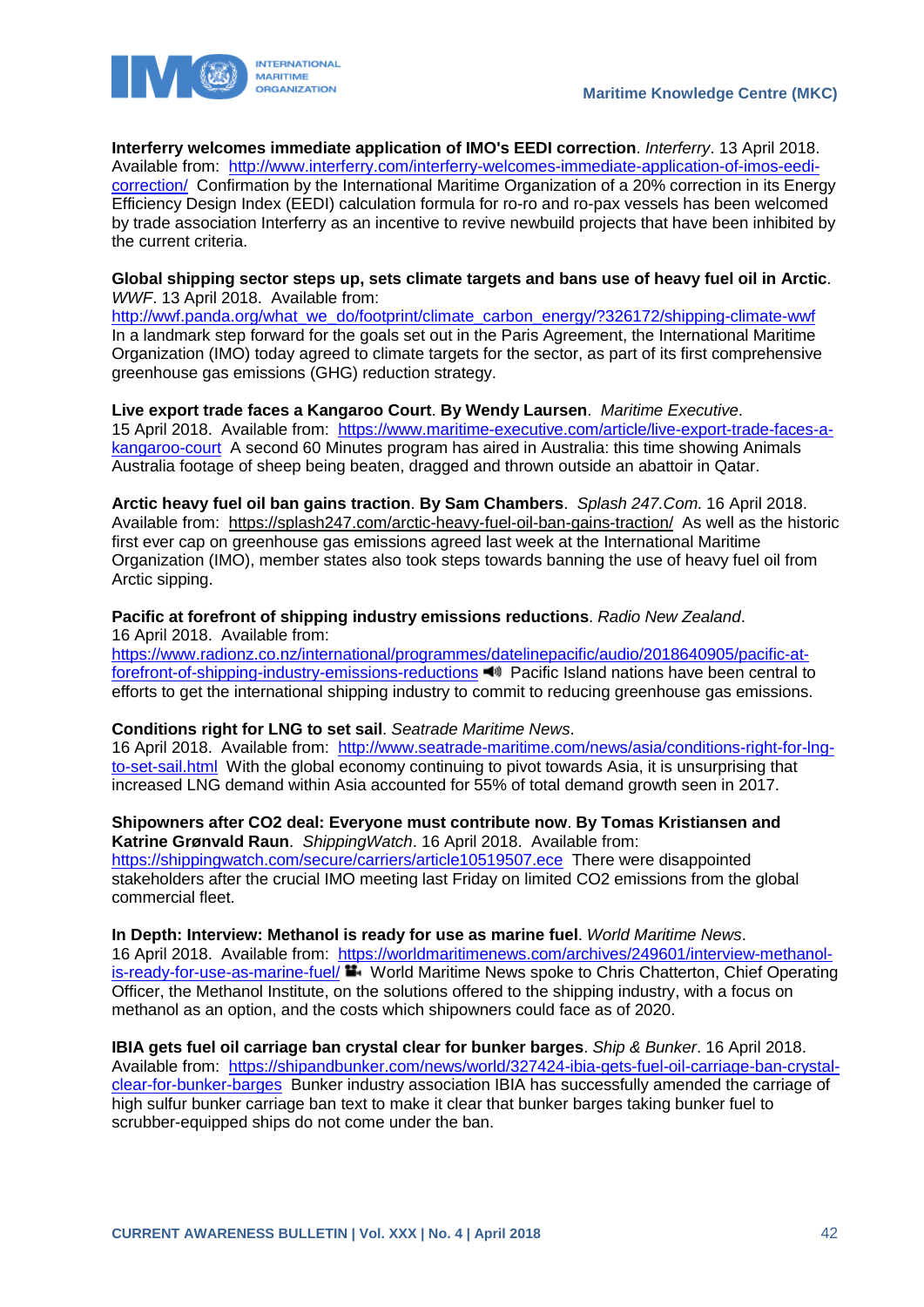

### **Japan shippers to seek alternatives to fossil fuels for IMO 2050 emission target**.

**By Takeo Kumagai**. *S&P Global Platts*. 17 April 2018. Available from:

[https://www.platts.com/latest-news/shipping/tokyo/japan-shippers-to-seek-alternatives-to-fossil-](https://www.platts.com/latest-news/shipping/tokyo/japan-shippers-to-seek-alternatives-to-fossil-26940961)[26940961](https://www.platts.com/latest-news/shipping/tokyo/japan-shippers-to-seek-alternatives-to-fossil-26940961) The Japanese shipping industry will seek alternatives to the fossil fuels used currently to meet the International Maritime Organization's newly set target to halve greenhouse gas emissions by 2050, according to industry and government officials.

## **Shipping's new CO2 targets could undermine LNG as fuel**.

**By Tomas Kristiansen and Katrine Grønvald Raun**. *ShippingWatch*. 17 April 2018. Available from: <https://shippingwatch.com/secure/carriers/article10522647.ece>Shipping companies should seriously consider whether LNG could contribute to reducing the industry's greenhouse gas emissions, says Tristan Smith, leading maritime academic at University College London.

**Why do we need new rules on shipping emissions? Well, 90 percent of global trade depends on ships. By Jessica F.Green**. *Washington Post*. 17 April 2018. Available from: <https://wapo.st/2JT62Oq>After a week of contentious negotiations, the 173 countries that are part of the U.N. International Maritime Organization (IMO) agreed to cut emissions generated by shipping by 50 percent below 2008 levels by 2050.

**DNV GL launches alternative fuels white paper**. **By Nikos Späth**. *DNV GL*. 17 April 2018. Available from: <https://www.dnvgl.com/news/dnv-gl-launches-alternative-fuels-white-paper-116424> The technologies and fuels considered in the white paper are many of the most commonly used in the shipping industry today: LNG, LPG, methanol, biofuel, hydrogen, battery systems, fuel cell systems, and wind-assisted propulsion.

#### **Product carriers seen as big winners of new IMO rules**. **By Lambros Papaeconomou**. *Lloyd's List*. 17 April 2018. Available from:

[https://lloydslist.maritimeintelligence.informa.com/LL1122223/Product-carriers-seen-as-big-winners-](https://lloydslist.maritimeintelligence.informa.com/LL1122223/Product-carriers-seen-as-big-winners-of-new-IMO-rules)

[of-new-IMO-rules](https://lloydslist.maritimeintelligence.informa.com/LL1122223/Product-carriers-seen-as-big-winners-of-new-IMO-rules) The adoption of new International Maritime Organization bunker rules in 2020 will benefit product carriers as bunkering ports build inventories to meet the extra demand for lowsulphur fuel oil, according to a report from Evercore.

**Opinion: Shipping and CO2 emissions**. **By Paul Slater**. *Seatrade Maritime News*. 18 April 2018. Available from: [http://www.seatrade-maritime.com/news/europe/opinion-shipping-and-co2](http://www.seatrade-maritime.com/news/europe/opinion-shipping-and-co2-emissions.html) [emissions.html](http://www.seatrade-maritime.com/news/europe/opinion-shipping-and-co2-emissions.html) The recent meeting of the International Maritime Organization (IMO) that was intended to discuss the issue of reducing the amount of CO2 that commercial ships emit into the world's atmosphere was hijacked by the Global Warming crowd resulting in the IMO demanding that shipping reduces its CO2 emissions by 50% by 2050.

**Cyprus Shipping: Mediterranean cluster ups its game**. *Splash 247.Com*. 18 April 2018. Available from: <http://splash247.com/cyprus-shipping-mediterranean-cluster-ups-game/>March 1 this year marked a significant waypost for watchers of the maritime aspirations of the island nation of Cyprus.

**Live animal export: The dead sheep handicap**. **By Lynn Simpson**. *Splash 247.Com*. 18 April 2018. Available from: <http://splash247.com/live-animal-export-dead-sheep-handicap/> Regulatory failure, lies and melting to death in a bed of hot sewerage whilst snuggled up to your dead friend's body.

**Cracking the glass ceiling and falling through the cracks**. **By Inderpreet Walia**. *Lloyd's List*. 8 April 2018. Available from:

[https://lloydslist.maritimeintelligence.informa.com/LL1122153/Cracking-the-glass-ceiling-and-falling](https://lloydslist.maritimeintelligence.informa.com/LL1122153/Cracking-the-glass-ceiling-and-falling-through-the-cracks)[through-the-cracks](https://lloydslist.maritimeintelligence.informa.com/LL1122153/Cracking-the-glass-ceiling-and-falling-through-the-cracks) As the first female master mariner to clinch the International Maritime Organization award for Exceptional Bravery at Sea, Radhika Menon has cracked the glass ceiling, but she believes there are many females in the industry who still fall through those cracks.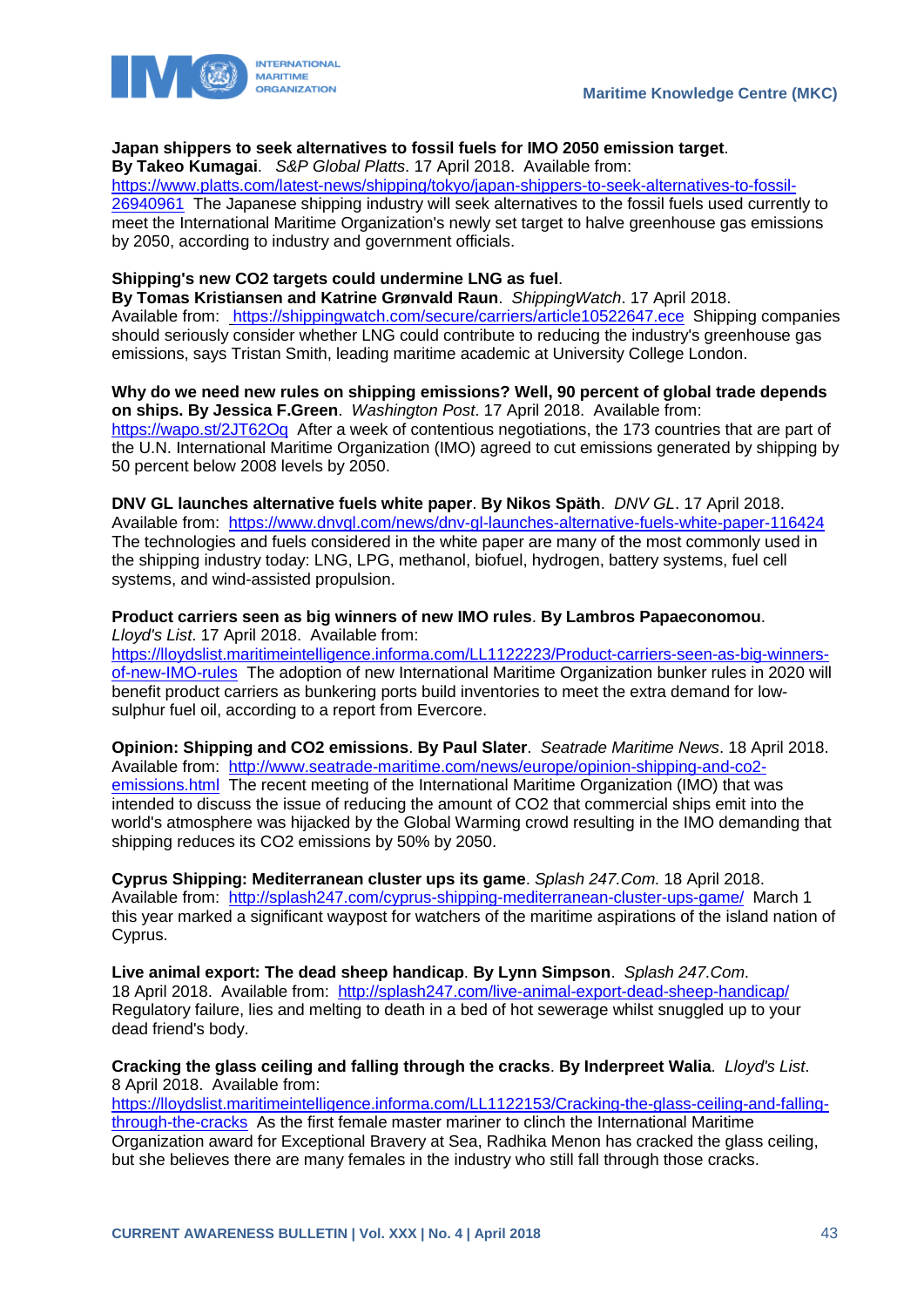

## **Shipping industry is already efficient: Dalhousie professor**. **By Stuart Peddle**.

*Chronicle Herald (Canada)*. 18 April 2018. Available from:

[http://www.thechronicleherald.ca/business/1563250-shipping-industry-is-already-efficient-dalhousie](http://www.thechronicleherald.ca/business/1563250-shipping-industry-is-already-efficient-dalhousie-professor)[professor](http://www.thechronicleherald.ca/business/1563250-shipping-industry-is-already-efficient-dalhousie-professor) A Dalhousie University professor says it may be hard to meet greenhouse gas emission reduction targets on an international body's wishlist.

### **Reducing shipping greenhouse gas emissions: Lessons from Port-Based Incentives**.

*International Transport Forum*. 18 April 2018. Available from: [https://www.itf-oecd.org/reducing](https://www.itf-oecd.org/reducing-shipping-ghg-emissions)[shipping-ghg-emissions](https://www.itf-oecd.org/reducing-shipping-ghg-emissions) This report reviews port-based incentive schemes to reduce shipping emissions, such as environmentally differentiated port fees. [Report](https://www.itf-oecd.org/sites/default/files/docs/reducing-shipping-greenhouse-gas-emissions.pdf)

## **Electric ferries and joined-up shipping to turn sea travel green**. **By Frieda Klotz**.

*HORIZON - the EU Research & Innovation Magazine*. 18 April 2018. Available from: [https://horizon-magazine.eu/article/electric-ferries-and-joined-shipping-turn-sea-travel-green\\_en.html](https://horizon-magazine.eu/article/electric-ferries-and-joined-shipping-turn-sea-travel-green_en.html)  The global shipping industry currently emits around 1000 million tonnes of CO2 into the atmosphere each year, but according to a recent report by the Organisation for Economic Cooperation and Development, this could be slashed to almost zero by 2035 through a combination of technical, operational and policy measures.

**LNG bunker fuel insufficient on its own to curb shipping's CO2 output: Analyst**. *Ship & Bunker*. 18 April 2018. Available from: [https://shipandbunker.com/news/world/720309-lng-bunker-fuel](https://shipandbunker.com/news/world/720309-lng-bunker-fuel-insufficient-on-its-own-to-curb-shippings-co2-output-analyst)[insufficient-on-its-own-to-curb-shippings-co2-output-analyst](https://shipandbunker.com/news/world/720309-lng-bunker-fuel-insufficient-on-its-own-to-curb-shippings-co2-output-analyst) Shipping's goal to cut its carbon dioxide (CO2) emissions in half by 2050 would not be reached even if the industry switched over completely to liquefied natural gas (LNG).

**LNG not shipping's green panacea, as IEA warns of 'huge disruption' over looming 2020 sulphur cap**. **By Sam Chambers** . *Splash 247.Com*. 19 April 2018. Available from: [https://splash247.com/lng-not-shippings-green-panacea-iea-warns-huge-disruption-looming-2020](https://splash247.com/lng-not-shippings-green-panacea-iea-warns-huge-disruption-looming-2020-sulphur-cap/) [sulphur-cap/](https://splash247.com/lng-not-shippings-green-panacea-iea-warns-huge-disruption-looming-2020-sulphur-cap/) A report out this week suggests LNG is not the panacea for shipping's fuel concerns now that member states of the IMO have voted in favour of cutting greenhouse gas emissions from ships in half by 2050.

**The women who move the world**. *Lloyd's List*. 19 April 2018. Available from: <https://lloydslist.maritimeintelligence.informa.com/LL1122159/The-women-who-move-the-world> Founded in 1974, Women In Shipping and Transport Association International has long been the voice of female professionals in management positions in the shipping industry.

**Carbon deal does not leave everyone happy with IMO's stance on emissions**. **By Adam Corbett**. *TradeWinds*. 19 April 2018. Available from: [http://www.tradewindsnews.com/casualties/1473050/carbon-deal-does-not-leave-everyone-happy](http://www.tradewindsnews.com/casualties/1473050/carbon-deal-does-not-leave-everyone-happy-with-imos-stance-on-emissions)[with-imos-stance-on-emissions](http://www.tradewindsnews.com/casualties/1473050/carbon-deal-does-not-leave-everyone-happy-with-imos-stance-on-emissions) Lars Carlsson, a director at Windship Technology, has hit out at shipping's carbon emission reduction agreement reached last week.

**CSL sees owners and yards as key to CO2 limits**. **By Michael Angell**. *TradeWinds*. 19 April 2018. Available from: [http://www.tradewindsnews.com/drycargo/1473696/csl-sees-owners](http://www.tradewindsnews.com/drycargo/1473696/csl-sees-owners-and-yards-as-key-to-co2-limits)[and-yards-as-key-to-co2-limits](http://www.tradewindsnews.com/drycargo/1473696/csl-sees-owners-and-yards-as-key-to-co2-limits) Canada's CSL Group is used to strict pollution rules, as it operates in some of the toughest environmental regimes for shipping.

## **Methanol offers shipping a clean, quick pathway to carbon cuts**. **By Gregory Dolan**.

*TradeWinds*. 19 April 2018. Available from:

[http://www.tradewindsnews.com/tankers/1473715/methanol-offers-shipping-a-clean-quick-pathway](http://www.tradewindsnews.com/tankers/1473715/methanol-offers-shipping-a-clean-quick-pathway-to-carbon-cuts)[to-carbon-cuts](http://www.tradewindsnews.com/tankers/1473715/methanol-offers-shipping-a-clean-quick-pathway-to-carbon-cuts) The hard-fought agreement struck by the IMO's Marine Environment Protection Committee (MEPC) creates a framework for the first long-term greenhouse gas reduction target in shipping.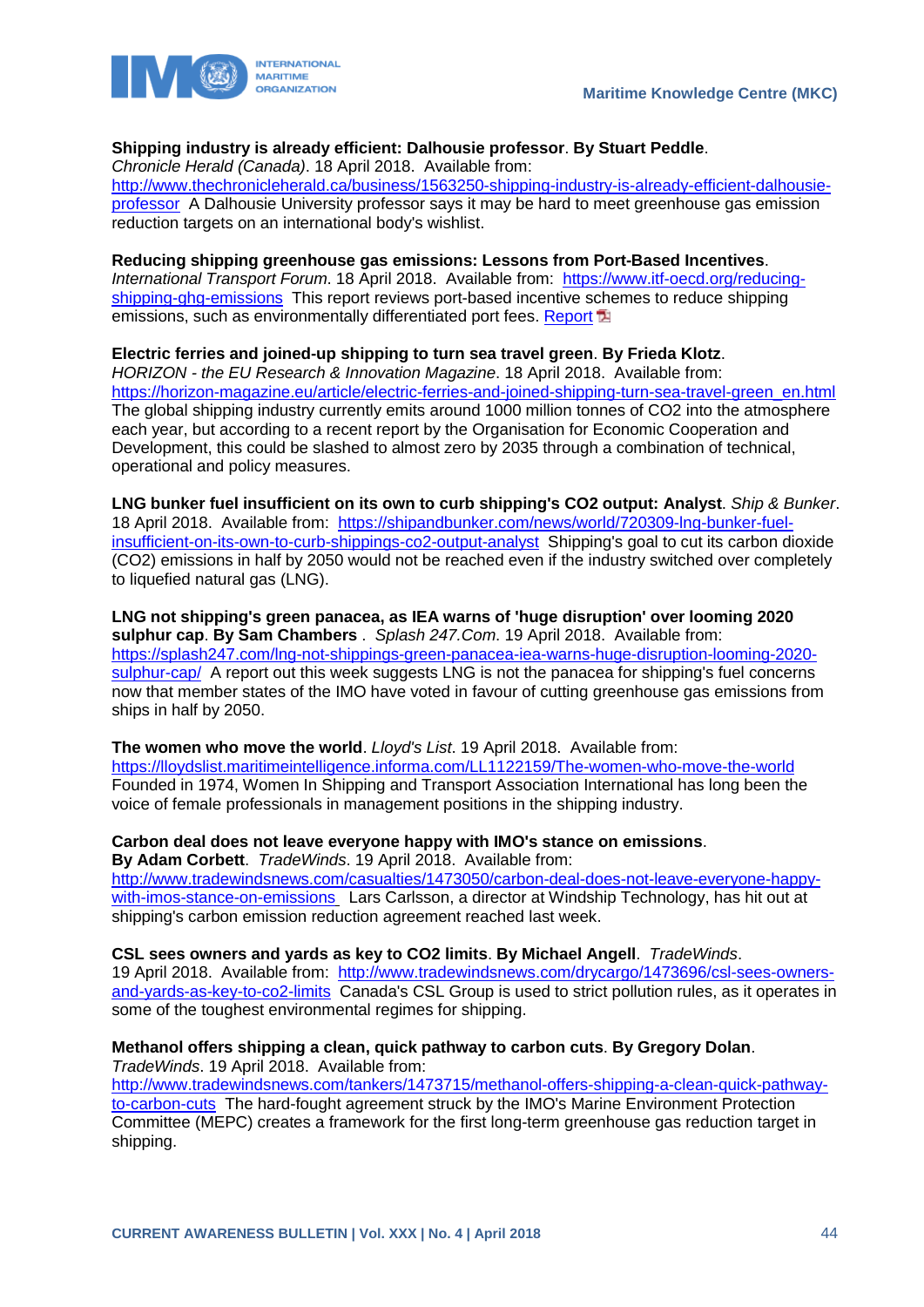

**IMO carbon deal poses challenge for shipping's capex**. **By Adam Corbett**. *TradeWinds*. 19 April 2018. Available from: [http://www.tradewindsnews.com/legal/1472938/imo-carbon-deal](http://www.tradewindsnews.com/legal/1472938/imo-carbon-deal-poses-challenge-for-shippings-capex)[poses-challenge-for-shippings-capex](http://www.tradewindsnews.com/legal/1472938/imo-carbon-deal-poses-challenge-for-shippings-capex) The IMO has set a target for shipping to reduce carbon emissions by 50% by 2050, marking the start of a major shift to alternative fuels in the near future.

**Five things to watch: Marine insurance**. **By David Osler**. *Lloyd's List*. 19 April 2018. Available from: https://lloydslist.maritimeintelligence.informa.com/LL1122232/Five-things-to-watch-Marine-insurance Marine insurance is facing a period of disruption, whether it finds that development congenial or not.

**Sleeve oil and its substitutes post MEPC 72**. **By Andrew Craig-Bennett**. *Splash 247.Com*. 20 April 2018. Available from: <https://splash247.com/sleeve-oil-substitutes-post-mepc-72/>Up to now, owners have been a bit wary about putting their ships' fuel consumptions in the public domain.

**The shipping industry could move from laggard to leader on greenhouse gas emissions**. **By Aldo Chircop and Meinhard Doelle**. *Centre for International Governance Innovation (CIGI)*. 20 April 2018. Available from: [https://www.cigionline.org/articles/shipping-industry-could-move](https://www.cigionline.org/articles/shipping-industry-could-move-laggard-leader-greenhouse-gas-emissions)[laggard-leader-greenhouse-gas-emissions](https://www.cigionline.org/articles/shipping-industry-could-move-laggard-leader-greenhouse-gas-emissions) In April 2018, the International Maritime Organization (IMO) adopted an initial strategy on the reduction of greenhouse gas (GHG) emissions from ships.

**Energy Minister highlights growing bunkering sector**. *Jamaica Information Service*. 20 April 2018. Available from: <http://jis.gov.jm/energy-minister-highlights-growing-bunkering-sector/> The Government is working towards ensuring that Jamaica's geographical advantage is leveraged to attract a sizeable shipping base, to boost the bunkering sector.

**Hapag-Lloyd plans 20 % reduction in CO2 emissions by 2020**. *Hapag-Lloyd*. 21 April 2018. Available from: [https://www.hapag-lloyd.com/en/press/releases/2018/04/hapag-lloyd-plans-20](https://www.hapag-lloyd.com/en/press/releases/2018/04/hapag-lloyd-plans-20-percent-reduction-in-co2-emissions-by-2020.html) [percent-reduction-in-co2-emissions-by-2020.html](https://www.hapag-lloyd.com/en/press/releases/2018/04/hapag-lloyd-plans-20-percent-reduction-in-co2-emissions-by-2020.html) Today, as the world celebrates "Earth Day," Hapag-Lloyd is publishing the company's first sustainability report ever.

### **Hapag-Lloyd to cut CO2 intensity levels by 20% by 2020**. **By Anastassios Adamopoulos**. *Lloyd's List*. 22 April 2018. Available from:

[https://lloydslist.maritimeintelligence.informa.com/LL1122299/HapagLloyd-to-cut-CO2-intensity](https://lloydslist.maritimeintelligence.informa.com/LL1122299/HapagLloyd-to-cut-CO2-intensity-levels-by-20-by-2020)[levels-by-20-by-2020](https://lloydslist.maritimeintelligence.informa.com/LL1122299/HapagLloyd-to-cut-CO2-intensity-levels-by-20-by-2020) Hapag-Lloyd is going ahead with a self-imposed mandate to curb the intensity of its CO2 emissions, as the shipping industry is forced into a decarbonisation programme coerced by a growing global regulatory framework.

#### **Singapore debating big data: a savior for the shipping sector or just a fantasy? By Lasse Karner**. *ShippingWatch*. 23 April 2018. Available from: <https://shippingwatch.com/secure/carriers/article10541600.ece>The shipping industry is far from

using all the opportunities made available through new technologies.

#### **Houthi militias take 19 ships hostage, preventing aid from reaching Yemeni people**. *Government of Saudi Arabia*. 23 April 2018. Available from:

[https://www.saudiembassy.net/news/houthi-militias-take-19-ships-hostage-preventing-aid-reaching](https://www.saudiembassy.net/news/houthi-militias-take-19-ships-hostage-preventing-aid-reaching-yemeni-people)[yemeni-people](https://www.saudiembassy.net/news/houthi-militias-take-19-ships-hostage-preventing-aid-reaching-yemeni-people) The Iranian backed Houthi militias in Yemen are holding hostage 19 ships, carrying over 200 thousand tons of petroleum byproducts in the anchoring zone outside of the port of Hodeida, which is under the militia's control.

## **This is how China's huge One Belt One Road project affects Maersk**. **By Leonora Beck**. *ShippingWatch*. 23 April 2018. Available from:

<https://shippingwatch.com/secure/carriers/article10539750.ece>China is striking A.P. Moeller-Maersk with a double-edged sword these years.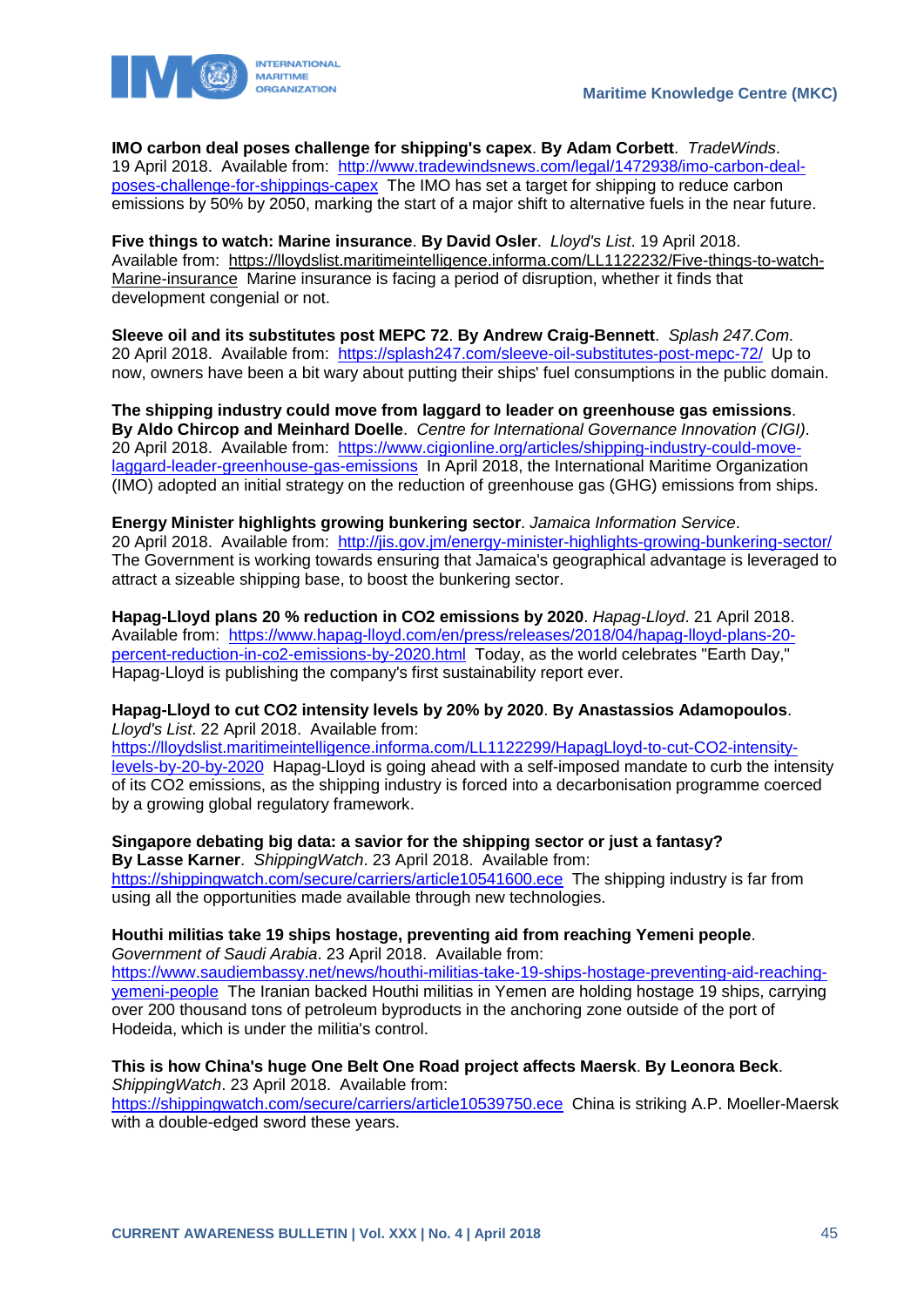

**Blue China: Navigating the Maritime Silk Road to Europe**. **By Mathieu Duchâtel and Alexandre Sheldon Duplaix**. *European Council on Foreign Relations (ECFR)*. 23 April 2018. Available from: [http://www.ecfr.eu/publications/summary/blue\\_china\\_navigating\\_the\\_maritime\\_silk\\_road\\_to\\_europe](http://www.ecfr.eu/publications/summary/blue_china_navigating_the_maritime_silk_road_to_europe) China's Maritime Silk Road is about power and international influence, but Europeans should not overlook the importance for China of further developing its blue economy, which already represents 10 percent of China's GDP.

**Call to support women in maritime**. **By Serah Lagdom**. *The National (Papua New Guinea)*. 24 April 2018. Available from: <https://www.thenational.com.pg/call-support-women-maritime/> To show support for the PNG Women in Maritime Association, the Department of Transport recently renewed its corporate membership to this association and has been a member since its inception in 2007 and continues to be involved in the association's executive membership.

### **BW LNG rejects climate criticism of LNG as the fuel of the future**. **By Lasse Karner**. *ShippingWatch*. 24 April 2018. Available from:

<https://shippingwatch.com/secure/carriers/article10543872.ece>The UN International Maritime Organization's (IMO) new climate plan for the global fleet has accelerated speculations about the future of ship fuel.

**Seychelles hosts first African Shipowners Association Summit**. *Government of the Seychelles*. 24 April 2018. Available from: [http://www.statehouse.gov.sc/news.php?news\\_id=3928](http://www.statehouse.gov.sc/news.php?news_id=3928)  The President of the Republic of Seychelles, Mr Danny Faure, officially launched the first African Shipowners Association Summit 2018 during an official opening ceremony held at the Savoy Resort this morning.

**When China's ships come in**. *National Public Radio (US)*. 24 April 2018. Available from: <https://www.npr.org/sections/money/2018/04/24/605396270/when-china-s-ships-come-in> The Port of Long Beach is one of the biggest ports in the country.

**MPA announces record seven agreements at Singapore Maritime Technology Conference**. *Maritime and Port Authority of Singapore (MPA)*. 25 April 2018. Available from: [https://www.mpa.gov.sg/web/portal/home/media-centre/news-releases/detail/dc2beca8-df1b-427f-](https://www.mpa.gov.sg/web/portal/home/media-centre/news-releases/detail/dc2beca8-df1b-427f-843a-b1160148a808)[843a-b1160148a808](https://www.mpa.gov.sg/web/portal/home/media-centre/news-releases/detail/dc2beca8-df1b-427f-843a-b1160148a808) Aligned with the Sea Transport Industry Transformation Map to enhance competitiveness and drive new growth areas, the MPA has inked five Memorandums of Understanding (MOUs) and two Agreements with local and international partners today at the Singapore Maritime Technology Conference (SMTC).

**Wärtsilä partners with the Maritime and Port Authority of Singapore to promote maritime technologies**. *Wärtsilä Corporation*. 25 April 2018. Available from: [https://www.wartsila.com/media/news/25-04-2018-wartsila-partners-with-the-maritime-and-port](https://www.wartsila.com/media/news/25-04-2018-wartsila-partners-with-the-maritime-and-port-authority-of-singapore-to-promote-maritime-technologies-2167870)[authority-of-singapore-to-promote-maritime-technologies-2167870](https://www.wartsila.com/media/news/25-04-2018-wartsila-partners-with-the-maritime-and-port-authority-of-singapore-to-promote-maritime-technologies-2167870) The technology group Wärtsilä partners with the Maritime and Port Authority of Singapore (MPA) to promote maritime innovation and R&D.

## **The fight for EU climate funding to shipping is now underway**. **By Tomas Kristiansen**. *ShippingWatch*. 25 April 2018. Available from:

<https://shippingwatch.com/secure/carriers/article10548107.ece>Billions of euros and ground breaking research projects by the EU will have a decisive impact on when and how the shipping sector can deliver on the CO2 targets recently adopted by the IMO, say shipowners, specifically association Danish Shipping, who are now looking forward to May 2 with huge anticipation.

**Industry players still scratching their head over IMO 2020 rule**. *Ship & Bunker*. 25 April 2018. Available from: [https://shipandbunker.com/news/world/290942-industry-players-still-scratching-their](https://shipandbunker.com/news/world/290942-industry-players-still-scratching-their-head-over-imo-2020-rule)[head-over-imo-2020-rule](https://shipandbunker.com/news/world/290942-industry-players-still-scratching-their-head-over-imo-2020-rule) There is still plenty of uncertainty over the impact of the upcoming IMO 2020 rule that will see the global sulfur cap on marine fuel fall to 0.50% from January 1, 2020.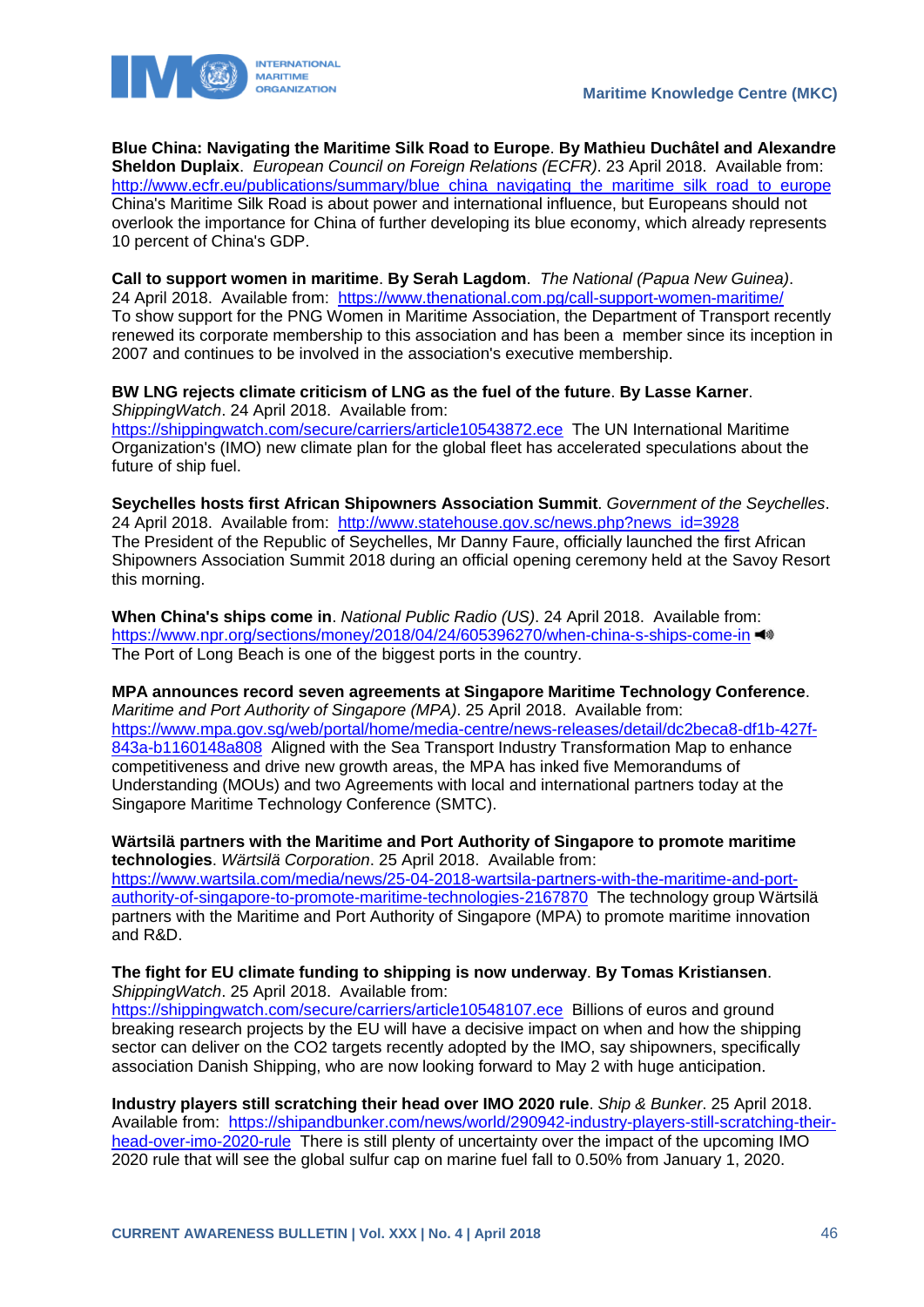

**The African Shipowners Summit 2018: Commissioner Muchanga calls on AU Member States to become Members of the International Maritime Organization and urges African Entrepreneurs to increase Investments in African Shipping and Maritime Sectors**.

*African Union (AU)*. 25 April 2018. Available from: [https://au.int/en/pressreleases/20180425/african](https://au.int/en/pressreleases/20180425/african-shipowners-summit-2018)[shipowners-summit-2018](https://au.int/en/pressreleases/20180425/african-shipowners-summit-2018) Under the auspices of the African Union Commission (AUC), the African Shipowners Association (ASA) in partnership with the Government of Republic of Seychelles, organized from 24-25 April 2018, the first African Shipowners Summit under the theme: "Promoting African Ownership and Participation in Africa's Shipping and Maritime Sectors.

**Female executives lauded at the 11th Seatrade Maritime Awards Asia**. *Seatrade Maritime News*. 25 April 2018. Available from: [http://www.seatrade-maritime.com/news/asia/female-executives](http://www.seatrade-maritime.com/news/asia/female-executives-lauded-at-the-11th-seatrade-maritime-awards-asia.html)[lauded-at-the-11th-seatrade-maritime-awards-asia.html](http://www.seatrade-maritime.com/news/asia/female-executives-lauded-at-the-11th-seatrade-maritime-awards-asia.html) Ms Doris Ho, President & Chief Executive Officer of Magsaysay Group of Companies was presented with the Seatrade Personality of the Year Award and Ms Katie Men, Managing Director of Iseaco Investment Pte Ltd was awarded the Seatrade Young Person of the Year.

**Shipping could face low-sulphur fuel oil shortfall**. **By Nidaa Bakhsh**. *Lloyd's List*. 25 April 2018. Available from: [https://lloydslist.maritimeintelligence.informa.com/LL1122349/Shipping-could--face](https://lloydslist.maritimeintelligence.informa.com/LL1122349/Shipping-could--face-lowsulphur-fuel-oil-shortfall)[lowsulphur-fuel-oil-shortfall](https://lloydslist.maritimeintelligence.informa.com/LL1122349/Shipping-could--face-lowsulphur-fuel-oil-shortfall) There will not be enough low-sulphur fuel oil available for shipping to meet the new regulations on emissions when they take effect in 2020, according to Wood Mackenzie.

**50 percent Co2 cut by 2050 - governments must acknowledge enormity of what IMO has agreed**. *International Chamber of Shipping (ICS)*. 26 April 2018. Available from: [http://www.ics](http://www.ics-shipping.org/news/press-releases/2018/04/26/50-percent-co2-cut-by-2050-governments-must-acknowledge-enormity-of-what-imo-has-agreed)[shipping.org/news/press-releases/2018/04/26/50-percent-co2-cut-by-2050-governments-must](http://www.ics-shipping.org/news/press-releases/2018/04/26/50-percent-co2-cut-by-2050-governments-must-acknowledge-enormity-of-what-imo-has-agreed)[acknowledge-enormity-of-what-imo-has-agreed](http://www.ics-shipping.org/news/press-releases/2018/04/26/50-percent-co2-cut-by-2050-governments-must-acknowledge-enormity-of-what-imo-has-agreed) Speaking today (26 April) at Singapore Maritime Week, the Chairman of the International Chamber of Shipping (ICS), Esben Poulsson, said the adoption by the IMO of a comprehensive strategy to phase-out shipping's greenhouse gases "should be more than sufficient to discourage those who mistakenly advocate regional measures which would greatly damage global trade and would not be effective in helping shipping to further reduce its total CO2 emissions."

**Shipping top execs: We don't have answers for the CO2 targets right now**. **By Lasse Karner and Louise Vogdrup-Schmidt**. *ShippingWatch*. 26 April 2018. Available from: <https://shippingwatch.com/secure/carriers/article10550988.ece>Two of the premier CEOs in shipping, Maersk's Søren Skou and Andreas Sohmen-Pau of BW Group, tell ShippingWatch that the companies are working intensely to find solutions for the new climate plan in shipping.

**Metals and sugar charterers face freight rate surge in next three years: analyst**. **By Anthony Poole**. *S&P Global Platts*. 26 April 2018. Available from: [https://www.platts.com/latest-news/shipping/paris/metals-and-sugar-charterers-face-freight-rate-](https://www.platts.com/latest-news/shipping/paris/metals-and-sugar-charterers-face-freight-rate-10387105)[10387105](https://www.platts.com/latest-news/shipping/paris/metals-and-sugar-charterers-face-freight-rate-10387105) Dry bulk freight rates for the smaller sizes of ship are likely to rise significantly over the next three years as demand is expected to outstrip supply, a shipping analyst said Thursday.

**Digital transformation depends on addressing five key questions**. **By Julian Bray**. *TradeWinds*. 26 April 2018. Available from: [http://www.tradewindsnews.com/liner/1478095/digital](http://www.tradewindsnews.com/liner/1478095/digital-transformation-depends-on-addressing-five-key-questions)[transformation-depends-on-addressing-five-key-questions](http://www.tradewindsnews.com/liner/1478095/digital-transformation-depends-on-addressing-five-key-questions) Everyone's talking digital in shipping these days.

**We have an agreement on cutting emissions, now we need a strategy**. **By Carleen Lyden Walker**. *TradeWinds*. 26 April 2018. Available from: [http://www.tradewindsnews.com/legal/1477407/we-have-an-agreement-on-cutting-emissions-now](http://www.tradewindsnews.com/legal/1477407/we-have-an-agreement-on-cutting-emissions-now-we-need-a-strategy)[we-need-a-strategy](http://www.tradewindsnews.com/legal/1477407/we-have-an-agreement-on-cutting-emissions-now-we-need-a-strategy) Loud strains of the "Hallelujah Chorus" could be heard in London and around the world two weeks ago as a deal on greenhouse gases (GHGs) was agreed on at the IMO.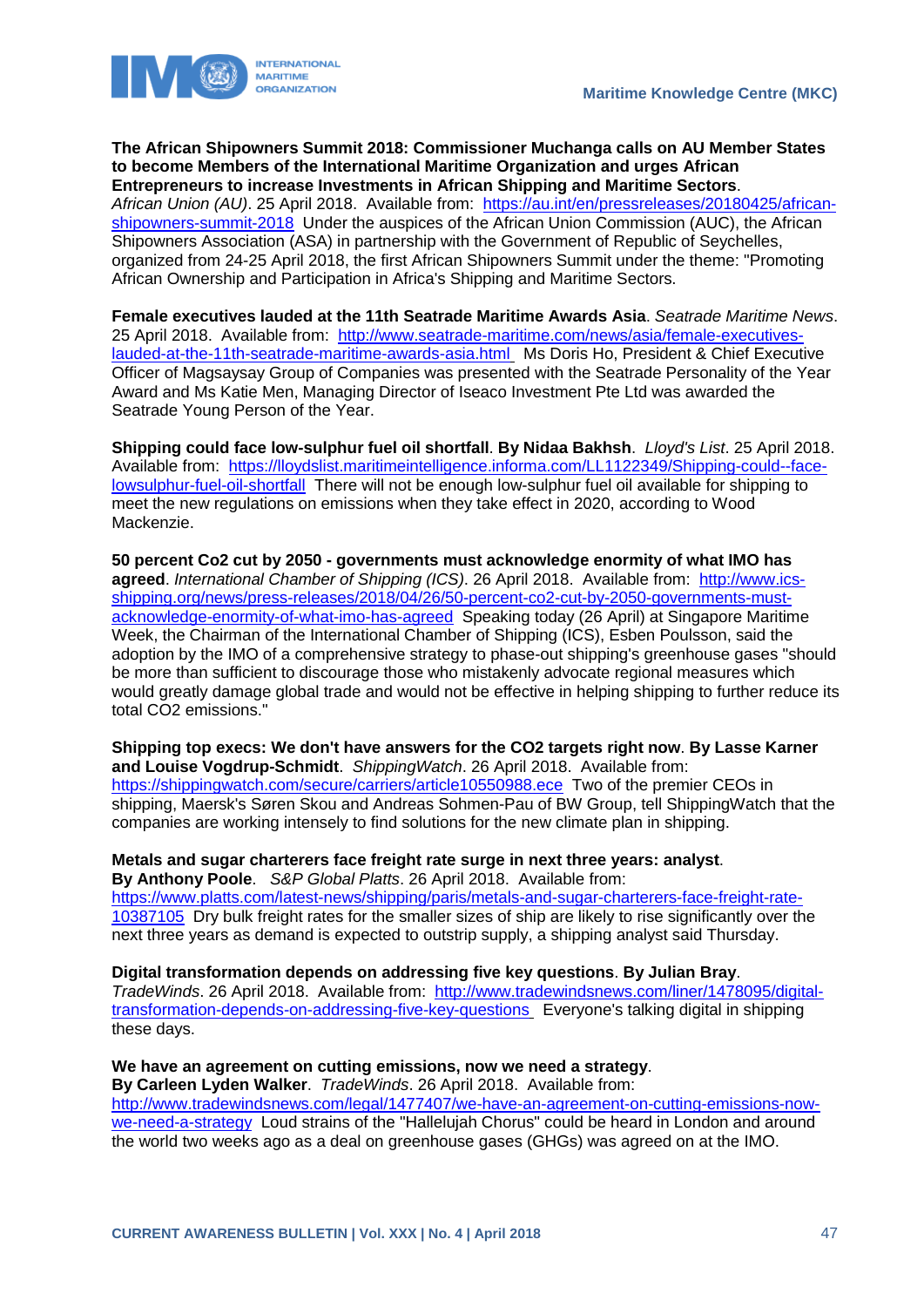

## **Industry Opinion: Ships… efficient movers of freight or large polluters? By Peter van Duyn**.

*DCN - Daily Cargo News (Australia)*. 27 April 2018. Available from:

<http://www.thedcn.com.au/industry-opinion-ships-efficient-movers-of-freight-or-large-polluters/> Recently, the International Maritime Organization's (IMO) Marine Environment Protection Committee agreed to reduce Greenhouse Gas (GHG) emissions of ships by 50% by 2050, in advance of the UN Climate Conference (COP24) to be held in Poland in December this year.

**It's possible - but difficult - to halve shipping emissions, official says**. **By Andrew Wong**. *CNBC*. 27 April 2018. Available from: [https://www.cnbc.com/2018/04/27/minister-the-imos-climate](https://www.cnbc.com/2018/04/27/minister-the-imos-climate-ambition-is-difficult-but-achievable.html)[ambition-is-difficult-but-achievable.html](https://www.cnbc.com/2018/04/27/minister-the-imos-climate-ambition-is-difficult-but-achievable.html) **An agreement to cut the shipping industry's greenhouse** gas emissions by 50 percent — from 2008 levels — by 2050 will not be easy, but it can be done, a Norwegian minister said.

**Maersk Line CEO: Govt subsidies not needed for international shipping**. **By Tan Hwee Hwee**. *Straits Times*. 27 April 2018. Available from: [https://www.straitstimes.com/business/companies](https://www.straitstimes.com/business/companies-markets/maersk-line-ceo-govt-subsidies-not-needed-for-international-shipping)[markets/maersk-line-ceo-govt-subsidies-not-needed-for-international-shipping](https://www.straitstimes.com/business/companies-markets/maersk-line-ceo-govt-subsidies-not-needed-for-international-shipping) Governments no longer need to subsidise or fund international shipping, given that it operates in "a competitive and effective market", Maersk Line chief executive Soren Skou said yesterday.

## **MAJ reports successful Caribbean Bunker Conference**. **By Peta-Gay Hodges**.

*Jamaica Information Service*. 27 April 2018. Available from: [https://jis.gov.jm/maj-reports](https://jis.gov.jm/maj-reports-successful-caribbean-bunker-conference/)[successful-caribbean-bunker-conference/](https://jis.gov.jm/maj-reports-successful-caribbean-bunker-conference/) The Maritime Authority of Jamaica (MAJ) is reporting that the recent International Bunker Industry Association (IBIA) Caribbean Bunker Conference was a success.

**Greener ships, cleaner ocean**. **By Jody Paterson**. *University of Victoria (Canada)*. 27 April 2018. Available from: <https://www.uvic.ca/news/topics/2018+knowledge-greener-ships-dong+news> Drop an electric motor into a ship and you're all set to sail into a cleaner environment, right?

**The world's only floating power unit '***Akademik Lomonosov***' takes the sea**. *State Atomic Energy Corporation ROSATOM (Russia)*. 28 April 2018. Available from: [http://www.rosatom.ru/en/press-centre/news/the-world-s-only-floating-power-unit-akademik](http://www.rosatom.ru/en/press-centre/news/the-world-s-only-floating-power-unit-akademik-lomonosov-takes-the-sea/)[lomonosov-takes-the-sea/](http://www.rosatom.ru/en/press-centre/news/the-world-s-only-floating-power-unit-akademik-lomonosov-takes-the-sea/) On 28 April, 2018, the world's only floating nuclear power unit (FPU)

'*Academik Lomonosov*' has left the territory of Baltiyskiy Zavod in St. Petersburg, where its construction had been carried out since 2009, and headed to its base in Chukotka.

**Maritime stakeholders put to task**. **By Simon Keslep**. *Post-Courier (Papua New Guinea)*. 30 April 2018. Available from: <https://postcourier.com.pg/maritime-stakeholders-put-task/> Tragedies at sea are avoided if safety is addressed meaningful by maritime authorities, vessel operators, the government and maritime communities.

**Shipping industry: More research into emissions reductions** . *Radio New Zealand*. 30 April 2018. Available from:

[http://www.radionz.co.nz/international/programmes/datelinepacific/audio/2018642606/shipping](http://www.radionz.co.nz/international/programmes/datelinepacific/audio/2018642606/shipping-industry-more-research-into-emissions-reductions)[industry-more-research-into-emissions-reductions](http://www.radionz.co.nz/international/programmes/datelinepacific/audio/2018642606/shipping-industry-more-research-into-emissions-reductions)  $\blacktriangleleft$  The shipping industry says there needs to be more research into new technology before emissions targets set by the International Maritime Organization can be reached.

.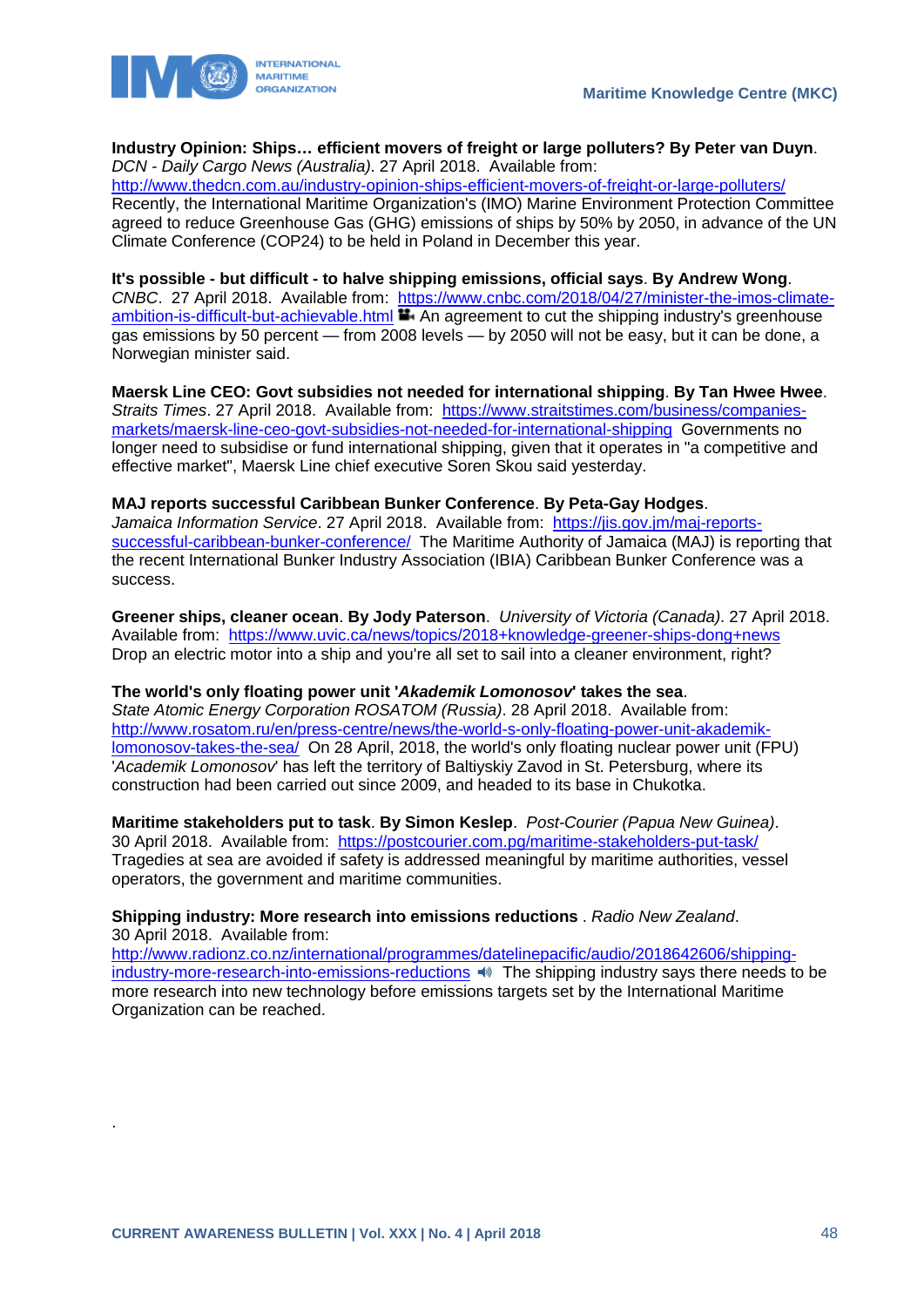



## <span id="page-49-0"></span>*RESEARCH*

**Fuel use and greenhouse gas emissions of world fisheries**.

Parker RWR, Blanchard, JL et al. *Nature Climate Change*. (2018). Available from: <https://doi.org/10.1038/s41558-018-0117-x> Food production is responsible for a quarter of anthropogenic greenhouse gas (GHG) emissions globally.

**Below the surface: Twenty-five years of seafloor litter monitoring in coastal seas of North West Europe (1992-2017)**. Maes T, Barry, J et al. *Science of The Total Environment*. (2018). Available from: <http://www.sciencedirect.com/science/article/pii/S0048969718306442> Marine litter presents a global problem, with increasing quantities documented in recent decades.

## **Assessment of full life-cycle air emissions of alternative shipping fuels**.

Gilbert P, Walsh, C et al. *Journal of Cleaner Production*. (2018). Available from: <http://www.sciencedirect.com/science/article/pii/S0959652617324721> There is a need for alternative fuels in the shipping sector for two main motivations: to deliver a reduction in local pollutants and comply with existing regulation; and to mitigate climate change and cut greenhouse gas emissions.

**Negative emissions technologies and carbon capture and storage to achieve the Paris Agreement commitments**. Haszeldine RS, Flude, S et al. *Philosophical Transactions of the Royal Society A: Mathematical, Physical and Engineering Sciences*. (2018). Available from: <http://rsta.royalsocietypublishing.org/content/376/2119/20160447.abstract> How will the global atmosphere and climate be protected?

## **Observed fingerprint of a weakening Atlantic Ocean overturning circulation**

Caesar L, Rahmstorf, S et al. *Nature*. (2018). Available from: <https://doi.org/10.1038/s41586-018-0006-5>The Atlantic meridional overturning circulation (AMOC)-a system of ocean currents in the North Atlantic-has a major impact on climate, yet its evolution during the industrial era is poorly known owing to a lack of direct current measurements.

## **Human footprint in the abyss: 30 year records of deep-sea plastic debris**.

Chiba S, Saito, H et al. *Marine Policy*. (2018). Available from: <http://www.sciencedirect.com/science/article/pii/S0308597X17305195> This study reports plastic debris pollution in the deep-sea based on the information from a recently developed database.